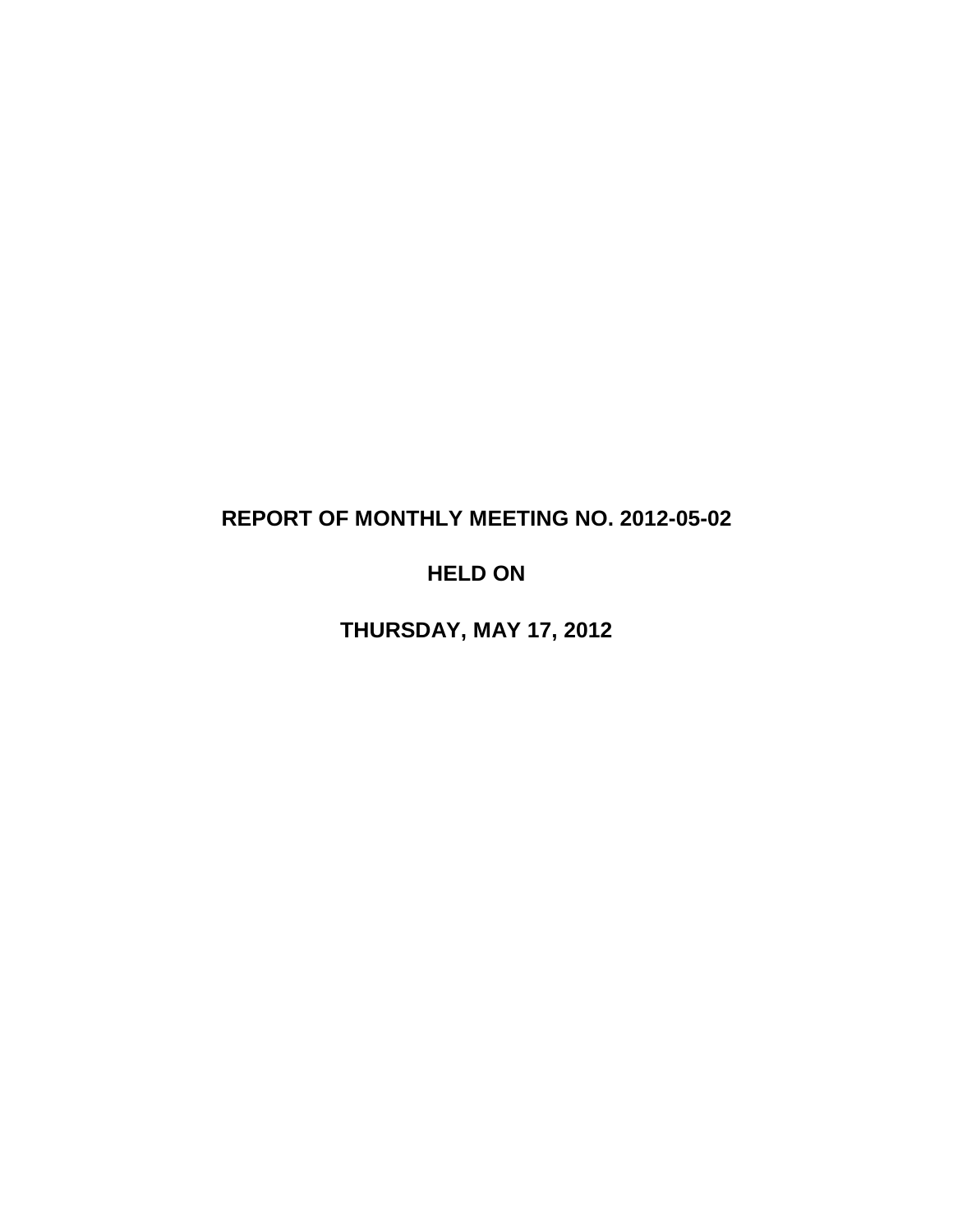Report of Monthly Meeting No. 2012-05-02 held on Thursday, May 17, 2012

| <b>ITEMS</b>                             | <b>CLASSIFICATION</b>                                                                                                                                                                                                                                                        |                                                                           | <b>PAGES</b> |
|------------------------------------------|------------------------------------------------------------------------------------------------------------------------------------------------------------------------------------------------------------------------------------------------------------------------------|---------------------------------------------------------------------------|--------------|
| <b>Call to Order</b><br><b>Roll Call</b> |                                                                                                                                                                                                                                                                              |                                                                           |              |
| <b>Secretary's Report</b>                |                                                                                                                                                                                                                                                                              | Recording Secretary presents minutes of previous meetings for approval.   |              |
| <b>Refunds</b>                           | Errors in deduction and non-members<br>Full refunds to employees due to separation from service<br><b>Refund Reissued to New Payee</b><br>Refund elections in lieu of annuity<br>Refund of Spousal Contributions<br>1/2% refunds to new annuitants<br><b>Adjusted Refund</b> | Refund in accordance with Section 8-170 of the law governing the Fund     | $3 - 8$      |
| <b>Invoices</b>                          | Administrative and Investment Fees                                                                                                                                                                                                                                           |                                                                           | $9 - 12$     |
| <b>Annuities</b>                         | Annuities for Employees<br><b>Adjusted Annuities</b>                                                                                                                                                                                                                         | Annuities for Widows, Widowers and Minor Children, Reversionary Annuities | $13 - 18$    |
| <b>Disability</b>                        | Applications for Duty and Ordinary Disability benefits<br>Applications for Extensions of Duty and Ordinary Disability benefits<br>Adjusted Duty and Ordinary Disability benefits                                                                                             |                                                                           | $19 - 25$    |
| <b>Membership</b>                        | Applications<br>Change in Dates of Birth                                                                                                                                                                                                                                     |                                                                           | 26           |
| <b>Treasurer's Report</b>                | City Treasurer's Statement of Account As of 04/30/2012                                                                                                                                                                                                                       |                                                                           | 27           |
| <b>MISCELLANEOUS</b>                     |                                                                                                                                                                                                                                                                              |                                                                           | $28 - 30$    |
| Hearings                                 | Other                                                                                                                                                                                                                                                                        |                                                                           |              |
|                                          | - The Matter of Ronald Youngblood (Annuity Overpayment)                                                                                                                                                                                                                      | - Audit Report                                                            |              |
| Legislation                              |                                                                                                                                                                                                                                                                              | - FOIA Update<br>عثماه والمومل                                            |              |

- Legal Update

- Legislative Update

#### Investments

- 1Q Marquette Report
- Watchlist
- Flash Report
- Liquidity Needs
- M/W/DBE Report
- Investment Policy Discussion

| А<br>в<br>С<br>СX<br>D<br>DU<br><b>DIS</b><br>EID | Less than 60 years of age<br>Reversionary<br>Calculated upon death of Employee<br><b>Credit Expires</b><br>Death<br>Duty Disability<br>Discharged<br>Errors in Deduction | <b>MMI</b><br>OR | Female:<br>No Post 9/74 Spouse Contributions<br><b>MED</b> Updated Medical Records<br><b>Maximum Medical Update</b><br>See Notes in File<br>NTE Note for Mercy Works Update<br><b>Ordinary Disability</b><br><b>Reciprocal Annuity</b> | <b>RES</b><br><b>RW</b><br>S<br>W<br>WC.<br>Х | Resigned<br><b>Returned to Work</b><br>Less than 10 years of Service<br><b>Term Annuity</b><br>Withdraw/Waiting to apply<br>Workmens' Compensation<br>Married @ Resignation,<br>Not Married @ Effective Date |
|---------------------------------------------------|--------------------------------------------------------------------------------------------------------------------------------------------------------------------------|------------------|----------------------------------------------------------------------------------------------------------------------------------------------------------------------------------------------------------------------------------------|-----------------------------------------------|--------------------------------------------------------------------------------------------------------------------------------------------------------------------------------------------------------------|
|---------------------------------------------------|--------------------------------------------------------------------------------------------------------------------------------------------------------------------------|------------------|----------------------------------------------------------------------------------------------------------------------------------------------------------------------------------------------------------------------------------------|-----------------------------------------------|--------------------------------------------------------------------------------------------------------------------------------------------------------------------------------------------------------------|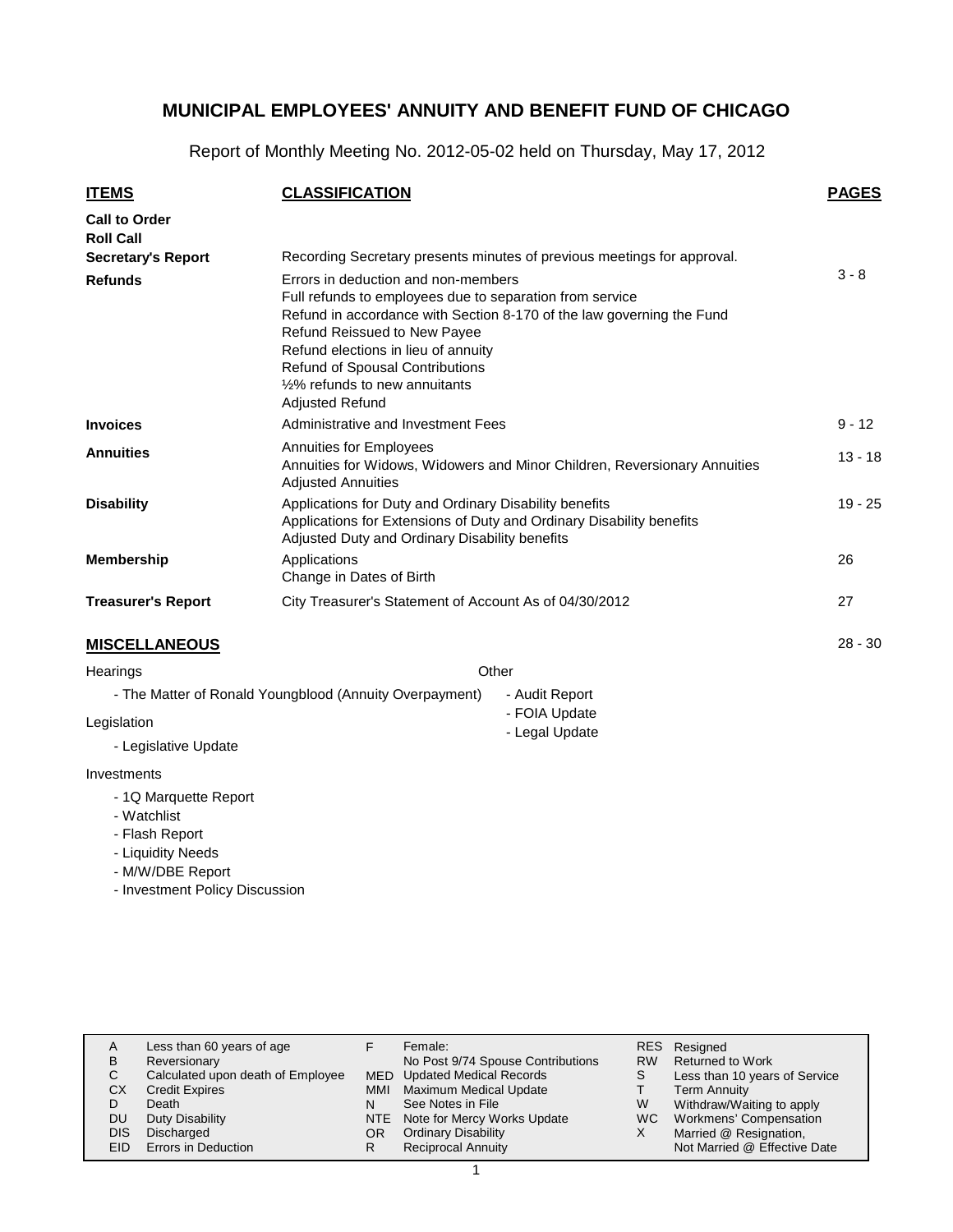Report of Monthly Meeting No. 2012-05-02 held on Thursday, May 17, 2012

The Monthly Meeting of the Retirement Board was called to order by the President, John K. Gibson, at 8:37 a.m. in the offices of the Fund, 321 N Clark Street, Suite 700, on Thursday, May 17, 2012.

#### The following were present:

| John K. Gibson     | President                  |
|--------------------|----------------------------|
| Amer Ahmad         | Vice President             |
| Stephanie D. Neely | Treasurer                  |
| Martin J. Durkan   | <b>Recording Secretary</b> |
| Timothy G. Guest   | Trustee                    |
|                    |                            |

#### Also Present:

| James E. Mohler     | <b>Executive Director</b>                       |
|---------------------|-------------------------------------------------|
| Michael Walsh       | <b>Chief Investment Officer</b>                 |
| Mary Patricia Burns | Attorney at Law                                 |
| Jeremy Fine         | Deputy Comptroller (Proxy for City Comptroller) |
| Thomas Latzke       | Deputy Treasurer (Proxy for the Treasurer)      |
| Jane Tessaro        | <b>Benefits Manager</b>                         |
| Tess Toledo         | Comptroller                                     |
| Kathy Schanding     | <b>Staff Actuary</b>                            |
| Stacey Ruffolo      | <b>Executive Assistant</b>                      |
| Terence P. Sullivan | M.D.                                            |
| Brian Wrubel        | Marquette Associates                            |
| Jamie Wesner        | <b>Marquette Associates</b>                     |
| Neil Capps          | <b>Marquette Associates</b>                     |
| Nat Kellogg         | <b>Marquette Associates</b>                     |
| Jennifer Ramage     | Bansley & Kiener                                |
| Michael Huels       | Bansley & Kiener                                |
| Gary Pater          | Bansley & Kiener                                |
| Joe Nataro          | <b>IBEW Local 9</b>                             |
| Ed Rozell           | Loop Capital                                    |
| Sharon Piet         | Podesta                                         |

#### Absent:

None

#### **SECRETARY'S REPORT**

Ms. Neely motioned that the Minutes of Meeting No. 2012-04 be approved as submitted. Seconded Mr. Guest. Carried: Ayes Messrs. Ahmad, Durkan, Gibson, Guest, Ms. Neely. Nays-None.

Mr. Guest motioned that the Executive Session Minutes of Meeting(s) No. 2012-04 (3) be approved as submitted. Seconded Mr. Durkan. Carried: Ayes Messrs. Ahmad, Durkan, Gibson, Guest, Ms. Neely. Nays-None.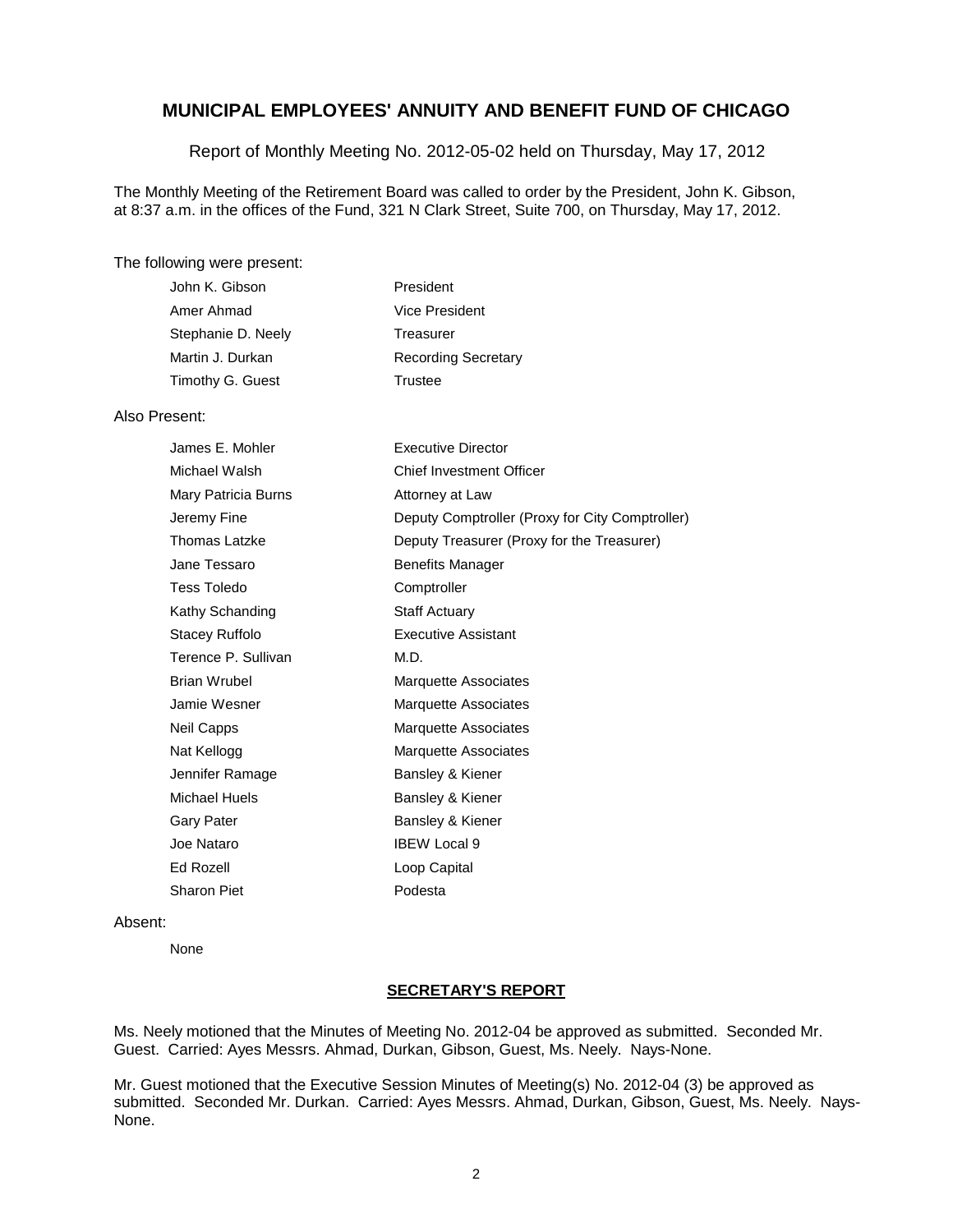Report of Monthly Meeting No. 2012-05-02 held on Thursday, May 17, 2012

# **REFUND DUE TO ERRORS IN DEDUCTION AND NON-MEMBERS**

#### **Refund a/c errors in deduction**

| Name                                 | Reason                     | <b>Amount</b> |
|--------------------------------------|----------------------------|---------------|
| ADAMS, JESSE                         | <b>NEW ANNUITANT</b>       | \$51.82       |
| BARJAKTAREVIC, ALEKSANDAR            | <b>NEW ANNUITANT</b>       | \$1,459.35    |
| COBB, DERIEK                         | <b>NEW ANNUITANT</b>       | \$57.73       |
| <b>GREEN, LA GRETTA</b>              | <b>NEW ANNUITANT</b>       | \$107.85      |
| <b>GREEN, RICHARD</b>                | <b>NEW ANNUITANT</b>       | \$76.73       |
| <b>HOPKINS, MICHAEL</b>              | NEW ANNUITANT              | \$271.11      |
| <b>JOHNSON, WONZIE</b>               | NEW ANNUITANT              | \$19.00       |
| LABANINO, MARIA                      | <b>NEW ANNUITANT</b>       | \$6.12        |
| LANGRIDGE, MICHAEL                   | <b>NEW ANNUITANT</b>       | \$1,008.79    |
| <b>MANTIA, MARC</b>                  | <b>NEW ANNUITANT</b>       | \$20.50       |
| <b>MARTIN, ERNEST</b>                | <b>NEW ANNUITANT</b>       | \$88.78       |
| MC CULLUM, CHARLES                   | <b>NEW ANNUITANT</b>       | \$90.39       |
| MC GLEAM, ROBERT                     | NEW WIDOW ANNUITANT        | \$1,092.51    |
| MIRZA, MUHAMMAD                      | <b>NEW ANNUITANT</b>       | \$267.50      |
| <b>MORRIS, RICHARD</b>               | <b>NEW ANNUITANT</b>       | \$9.02        |
| MUNROE, STACY                        | NEW ANNUITANT              | \$20.70       |
| POWELL, MARY                         | <b>NEW ANNUITANT</b>       | \$5.15        |
| ROBINSON, PAULA                      | <b>NEW ANNUITANT</b>       | \$19.24       |
| THOMAS, GLADYS                       | <b>NEW ANNUITANT</b>       | \$248.21      |
| <b>TUCKER, PEARL</b>                 | PAYROLL ADJUSTMENT         | \$17.60       |
| VALLONE, RONALD                      | <b>NEW ANNUITANT</b>       | \$66.18       |
| VIVANCO, ARMANDO                     | <b>NEW ANNUITANT</b>       | \$6.93        |
| WILSON, GENNELL                      | PAYROLL ADJUSTMENT         | \$13.60       |
| <b>WROBLEWSKI, NICHOLAS</b>          | <b>LESS THAN 700 HOURS</b> | \$3,291.33    |
| Total Refund a/c errors in deduction | 24 Case(s)                 | \$8,316.14    |

#### **TOTAL REFUND DUE TO ERRORS IN DEDUCTION AND NON-MEMBERS**

**24 Case(s) \$8,316.14**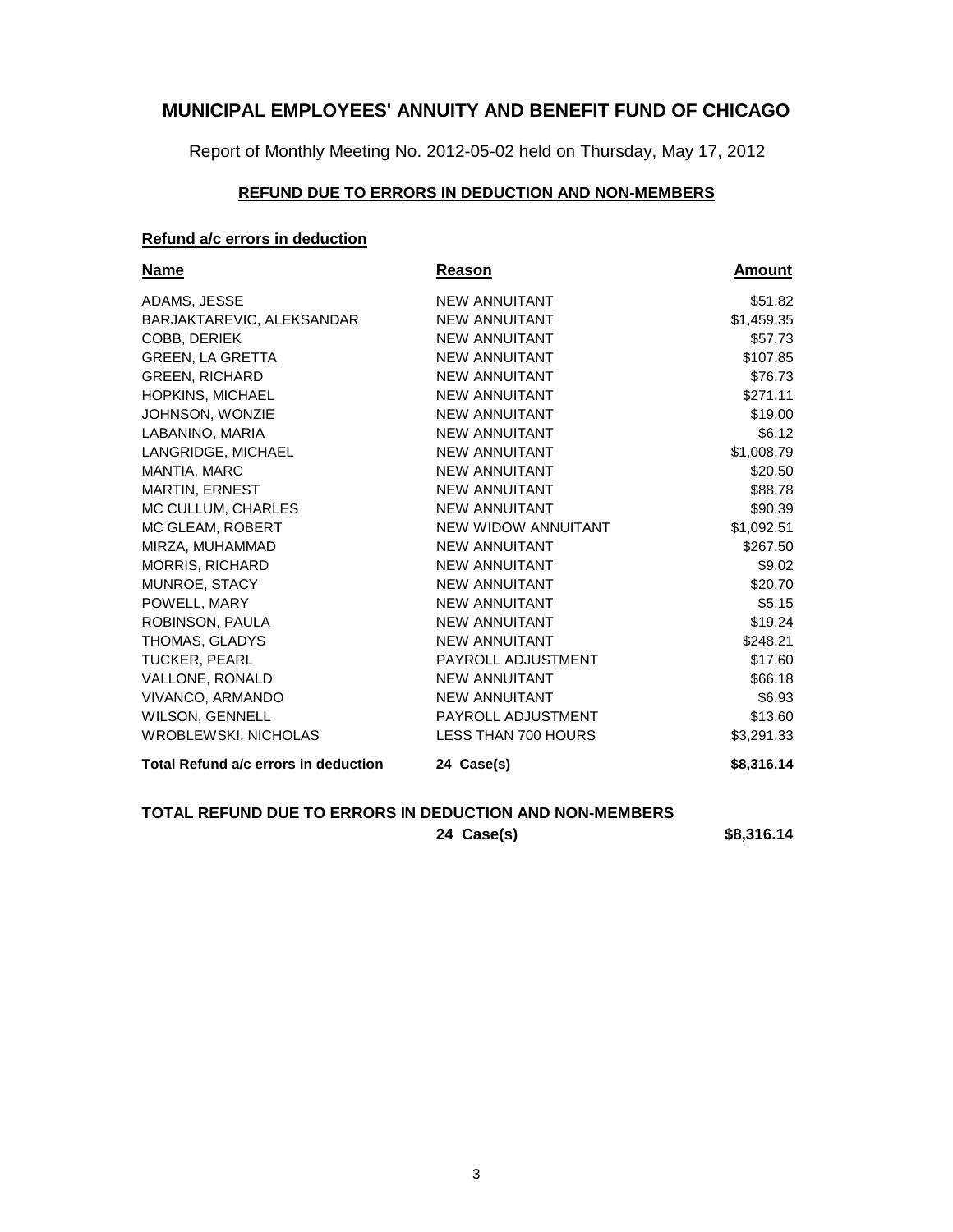Report of Monthly Meeting No. 2012-05-02 held on Thursday, May 17, 2012

# **REFUND TO EMPLOYEES DUE TO SEPARATION FROM SERVICE**

| <b>Name</b>               | <b>Resignation Date</b> | <b>Amount</b> |      |
|---------------------------|-------------------------|---------------|------|
| ACEVES, ELIZABETH         | 08/14/2009              | \$14,293.22   |      |
| AQUINO, MARIA             | 11/19/2011              | \$60,271.34   | Hold |
| <b>BELLO, FRANK</b>       | 05/13/2008              | \$83,884.38   | Hold |
| BOULDEN, D'ANDRE          | 02/22/2012              | \$708.44      |      |
| BOYLAND, KISHA            | 09/14/2010              | \$1,551.49    | Hold |
| <b>BURGOS, CHRISTINE</b>  | 03/08/2012              | \$12,515.98   |      |
| <b>BURKS, MELONEY</b>     | 01/24/2012              | \$4,523.38    |      |
| BYRD, CANDY               | 06/30/2010              | \$72,526.85   |      |
| CAMPBELL, LOLLITTA        | 09/17/2011              | \$13,073.37   |      |
| CARTER, MAURICE           | 03/03/2011              | \$1,517.11    | Hold |
| <b>COLINDRES, JAMES</b>   | 02/15/2012              | \$47,685.35   | Hold |
| COLSTON, EVERETT          | 06/04/2010              | \$6,126.88    | Hold |
| CORONA, JOE               | 12/23/2011              | \$17,202.85   | Hold |
| DREZEK, RICHARD           | 02/17/2012              | \$33,969.08   | Hold |
| <b>ESKRIDGE, TIFFANY</b>  | 11/09/2011              | \$37,457.82   |      |
| FOSTER, LEKICIA           | 03/27/2010              | \$50,648.94   | Hold |
| <b>GABRIELATOS, JERRY</b> | 01/31/2012              | \$7,956.03    |      |
| GALIARDO, MATTHEW         | 08/27/2011              | \$9,231.38    |      |
| <b>GHENT, LAURENTON</b>   | 08/29/2007              | \$24,148.45   | Hold |
| <b>GREEN, EMIL</b>        | 02/29/2012              | \$148,912.18  | Hold |
| GREENBEY, TARA            | 10/09/2010              | \$83,864.49   |      |
| HANIGAN, WILLIAM          | 08/29/2009              | \$24,534.16   | Hold |
| HENDERSON, TAMEKA         | 08/28/2010              | \$4,142.78    | Hold |
| HENRY, DAVID              | 12/23/2011              | \$14,420.64   |      |
| HILL, CHANTELLE           | 03/27/2010              | \$6,448.88    | Hold |
| JAIME, NATANAEL           | 10/30/2009              | \$38,796.11   |      |
| JAMES, DONALD             | 12/19/2011              | \$1,054.04    | Hold |
| JOHNSON, SEAN             | 12/01/2001              | \$126.55      |      |
| JONES, SOPHIA             | 11/20/2010              | \$32,976.66   |      |
| JONES, STEPHANIE          | 04/09/2010              | \$47,645.62   |      |
| <b>KEELEN, SHENISE</b>    | 12/16/2011              | \$26,800.27   |      |
| KMIEC, STEWART            | 08/02/2005              | \$865.09      |      |
| KORSAH, LYNDA             | 02/29/2012              | \$28,818.45   | Hold |
| LEE, SIOVHAN              | 02/11/2012              | \$6,541.91    |      |
| LOVETT, SHELISA           | 02/29/2012              | \$6,482.86    | Hold |
| MADLOCK, STACEY           | 09/07/2011              | \$19,032.89   | Hold |
| MALLOY, MAUREEN           | 08/25/1994              | \$408.64      |      |
| MARLOW, CYNTHIA           | 09/30/2010              | \$42,112.56   | Hold |
| MAYFIELD, RON             | 02/15/2012              | \$10,279.93   | Hold |
| MCBRIDE, THERESA          | 02/24/2012              | \$18,053.57   |      |
| MCCUNE, BRANDI            | 09/02/2004              | \$4,260.91    | Hold |
| MCGILL, RUSSELL           | 08/26/2011              | \$45,852.78   |      |
| MCMILLAN, KAREN           | 11/03/2011              | \$11,737.85   |      |
| MELENDEZ, MICHAEL         | 02/13/2011              | \$7,714.18    | Hold |
| <b>MYERS, KRISTEN</b>     | 08/29/2009              | \$5,911.27    |      |
| NASH, CRAIG               | 02/24/2012              | \$32,611.52   | Hold |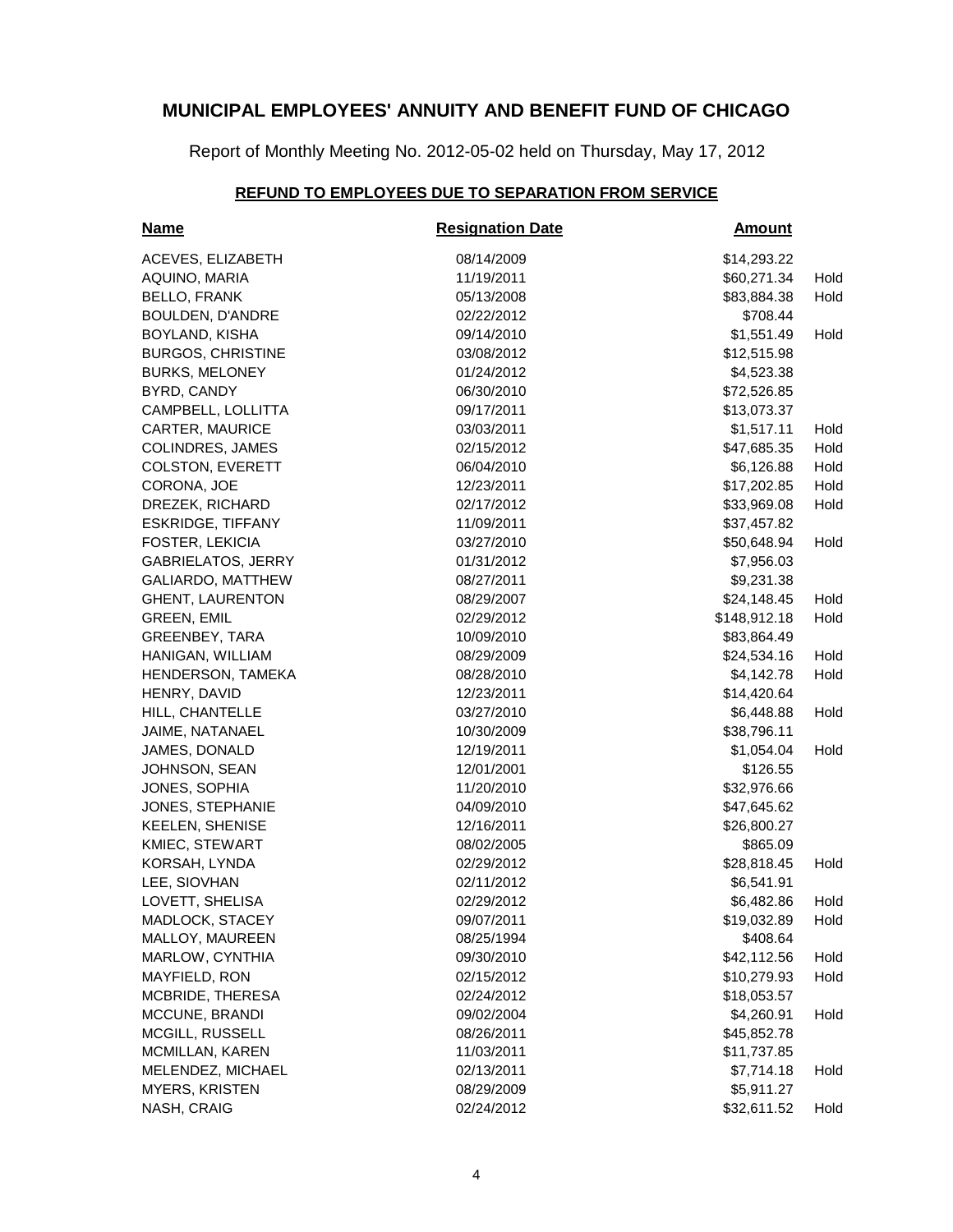Report of Monthly Meeting No. 2012-05-02 held on Thursday, May 17, 2012

# **REFUND TO EMPLOYEES DUE TO SEPARATION FROM SERVICE**

| <b>Name</b>             | <b>Resignation Date</b> | <b>Amount</b> |      |
|-------------------------|-------------------------|---------------|------|
| NEWSOME, PETER          | 04/21/1999              | \$4,075.10    |      |
| PERRY, ADAM             | 08/10/2008              | \$47,578.23   |      |
| QUINONES, CARMEN        | 08/29/2006              | \$13,632.70   |      |
| RATLIFF, MARSHA         | 09/11/2010              | \$18,912.83   | Hold |
| REED, ROBERT            | 02/23/2012              | \$5,166.00    |      |
| RODRIGUEZ, MARIA        | 03/10/2012              | \$18,428.69   |      |
| RUTUES, KRISHNA         | 02/16/2012              | \$36,481.67   |      |
| SCHOLL, LISA            | 02/22/2000              | \$28,822.91   |      |
| SEARS, ELIZABETH        | 08/04/2011              | \$13,243.38   |      |
| SHANNON, LEONA          | 10/22/2011              | \$19,247.03   | Hold |
| SMITH, BYRON            | 03/07/2012              | \$4,168.94    |      |
| SPALDING, WHITNEY       | 03/04/2011              | \$14,956.35   |      |
| <b>SPENCER, ROBIN</b>   | 09/30/2010              | \$31,309.72   | Hold |
| TALLENT-BENNIS, MEGHAN  | 10/21/2011              | \$9,178.48    |      |
| <b>TAYLOR, SHERMAN</b>  | 03/15/2012              | \$90,980.13   | Hold |
| THOMAS, JEFFREY         | 01/17/2012              | \$8,313.80    | Hold |
| THOMAS, NADIA           | 03/13/2012              | \$7,899.23    | Hold |
| TOZEVA, YORDANKA        | 07/16/2009              | \$870.20      |      |
| <b>TRENT, ALEX</b>      | 03/03/2012              | \$72,696,07   | Hold |
| <b>TUCKER, SANTA</b>    | 03/08/2012              | \$7,725.98    | Hold |
| WADE, LORRAINE          | 01/23/2012              | \$47,744.32   |      |
| WARD, JAMAL             | 07/06/2011              | \$2,243.48    |      |
| <b>WASHINGTON, EARL</b> | 09/11/2010              | \$3,750.94    |      |
| <b>WELLS, LESLIE</b>    | 03/19/2012              | \$29,876.11   | Hold |
| WILLIAMS, CHARLYNE      | 03/05/2012              | \$13,249.75   | Hold |
| WITHERBEE, PAMELA       | 08/08/2005              | \$3,125.07    | Hold |
| YATES, EVA              | 10/21/2011              | \$28,473.76   | Hold |

# **TOTAL REFUND TO EMPLOYEES DUE TO SEPARATION FROM SERVICE**

**73 Case(s) \$1,751,850.00**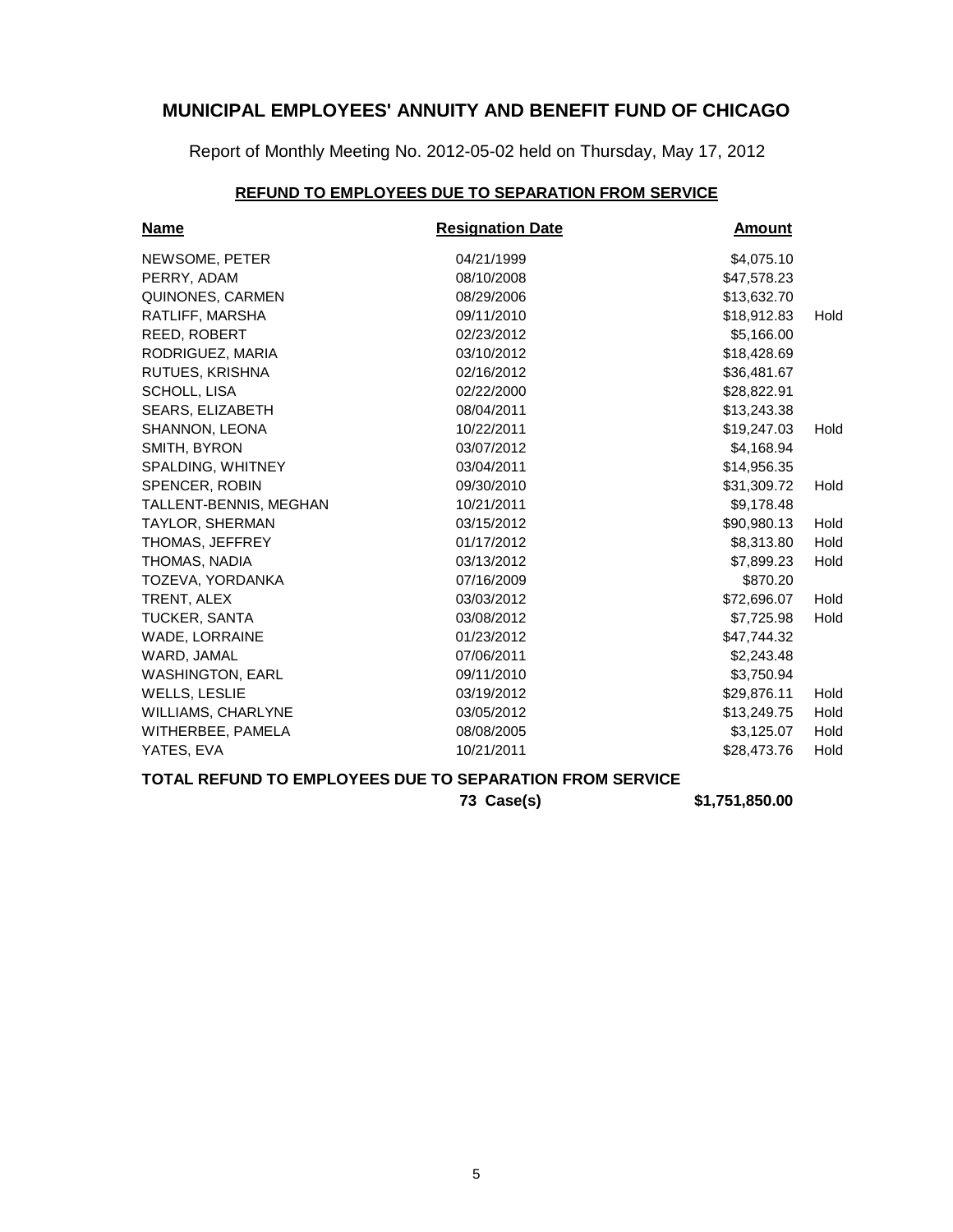Report of Monthly Meeting No. 2012-05-02 held on Thursday, May 17, 2012

#### **REFUND IN ACCORDANCE WITH SECTION 8-170 OF THE LAW GOVERNING THIS FUND**

| <b>Name</b>                                                                     | Date of Death | Pay to       | <b>Amount</b> |
|---------------------------------------------------------------------------------|---------------|--------------|---------------|
| <b>CHEUNG, GINGER</b>                                                           | 02/24/2012    | DesBen       | \$79.621.62   |
| <b>CROWDER, BEVERLY</b>                                                         | 02/25/2012    | DesBen       | \$34,076.19   |
| DURANT, JOHNNIE                                                                 | 02/12/2012    | DesBen (2/2) | \$33,410.72   |
| <b>GREBEN, MARK</b>                                                             | 06/29/2011    | Estate       | \$23,088.45   |
| KAMINSKY, MICHAEL                                                               | 01/21/2010    | DesBen (2/2) | \$472.28      |
| MAGDALENO, MARY                                                                 | 01/20/2012    | DesBen (4/4) | \$60,589.84   |
| PULPHUS, GLORIA                                                                 | 01/02/2012    | DesBen (4/4) | \$2,584.20    |
| TUCKER, PEARL                                                                   | 01/25/2012    | DesBen (2/2) | \$142,505.78  |
| WILSON, GENNELL                                                                 | 03/09/2012    | Child (2/2)  | \$129,684.96  |
| Total REFUND IN ACCORDANCE WITH SECTION 8-170 OF<br>THE LAW GOVERNING THIS FUND |               | 9 Case(s)    | \$506,034.04  |

#### **REFUND OF DIFFERENCE IN ACCORDANCE WITH SECTION 8-170 OF THE LAW GOVERNING THIS FUND**

| <b>Name</b>                                                                                          | Date of Death | Pay to         | Amount       |
|------------------------------------------------------------------------------------------------------|---------------|----------------|--------------|
| ALEXANDER, MARCIA                                                                                    | 03/22/2012    | DesBen $(2/2)$ | \$95,732.30  |
| DAVIS, MARJORIE                                                                                      | 12/24/2011    | DesBen (1/2)   | \$7,202.82   |
| SANTIAGO, PASCUAL                                                                                    | 03/10/2012    | DesBen         | \$49,676.36  |
| <b>Total REFUND OF DIFFERENCE IN ACCORDANCE WITH</b><br>SECTION 8-170 OF THE LAW GOVERNING THIS FUND |               | 3 Case(s)      | \$152,611.48 |

#### **REFUND ELECTIONS IN LIEU OF EMPLOYEE ANNUITY**

| <b>Name</b>           | <b>Resignation Date</b> | Amount      |      |
|-----------------------|-------------------------|-------------|------|
| CORRAO, GRACE         | 02/15/2012              | \$13,697.63 | Hold |
| FERRER, MARIA         | 11/20/2003              | \$28,448.84 | Hold |
| IRLE, JUDI            | 03/13/2012              | \$2,851.05  |      |
| <b>KELLY, CAROLYN</b> | 06/29/2010              | \$40,166,08 |      |
| LOPEZ, ENRIQUE        | 03/06/2012              | \$65,210.68 | Hold |
| ROACH, JULIETTE       | 01/18/2012              | \$6,450.46  |      |

# **Total REFUND ELECTIONS IN LIEU OF EMPLOYEE ANNUITY 6 Case(s) \$156,824.74**

#### **REFUND ELECTIONS IN LIEU OF SPOUSE ANNUITY**

| <b>Name</b>                                             | Date of Death            | <b>Spouse Name</b>               | Amount                    |
|---------------------------------------------------------|--------------------------|----------------------------------|---------------------------|
| HAYWOOD, KAREN<br>MACUDZINSKI, MARGARET                 | 02/27/2012<br>11/03/2011 | HAYWOOD, ANTH<br>MACUDZINSKI, TH | \$7.095.29<br>\$13,423,68 |
| <b>Total REFUND ELECTIONS IN LIEU OF SPOUSE ANNUITY</b> |                          | 2 Case(s)                        | \$20,518.97               |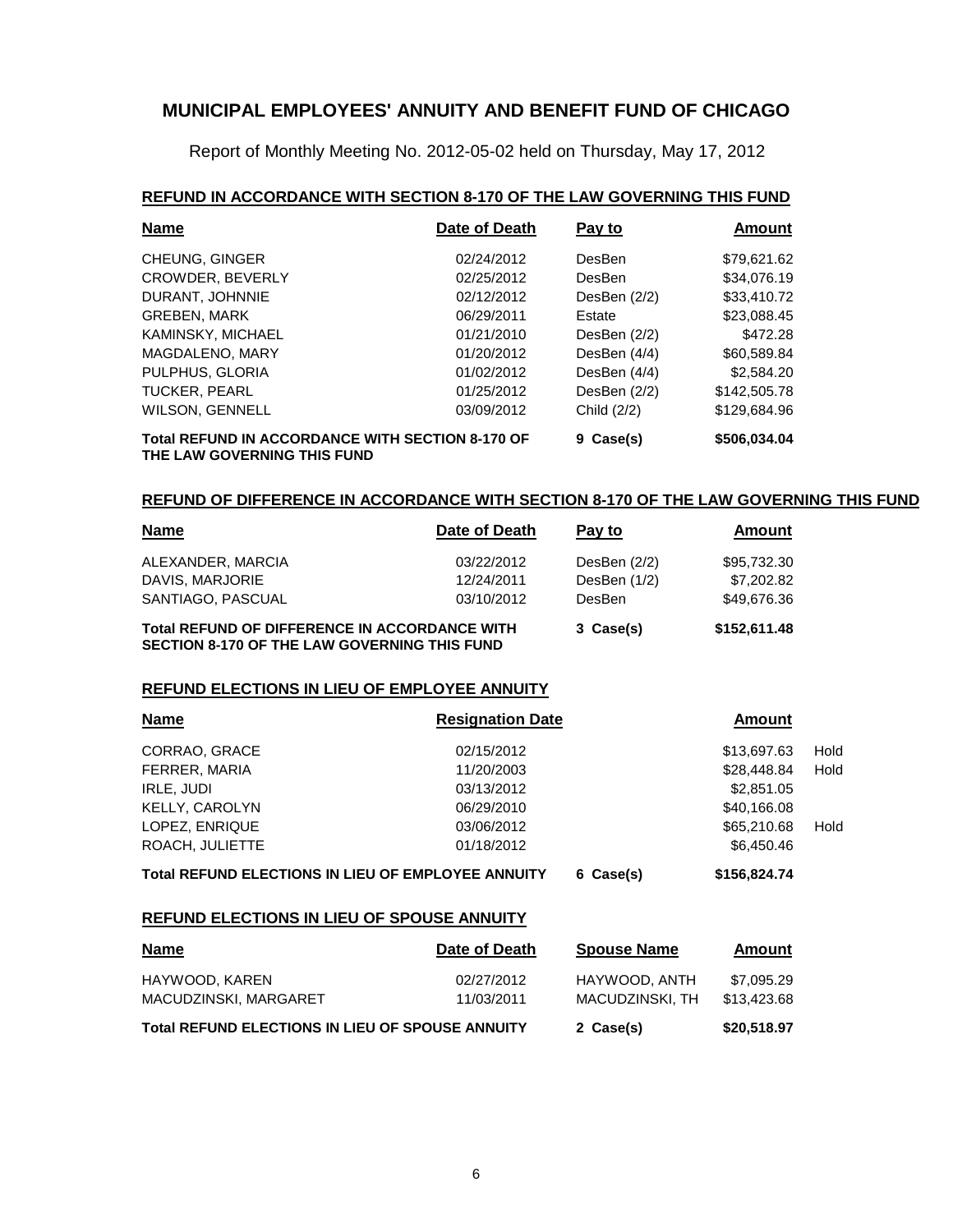Report of Monthly Meeting No. 2012-05-02 held on Thursday, May 17, 2012

# **REFUND OF SPOUSAL CONTRIBUTIONS (To New Annuitants with No Spouse at the Time of Retirement)**

| <b>Name</b>                                                                                           | <b>Effective Date</b> |            | <b>Amount</b> |
|-------------------------------------------------------------------------------------------------------|-----------------------|------------|---------------|
| ARENAS, RAYMOND                                                                                       | 03/01/2012            |            | \$25,890.19   |
| <b>BURKE, LINDA</b>                                                                                   | 03/01/2012            |            | \$16,414.35   |
| DIXON, DEBORAH                                                                                        | 03/10/2012            |            | \$5,599.34    |
| DOMBKOWSKI, RAYMOND                                                                                   | 10/11/2011            |            | \$25,236.60   |
| <b>ENG HUNG, TIMOTHY</b>                                                                              | 03/01/2012            |            | \$22,322.84   |
| <b>GARDNER, PATRICIA</b>                                                                              | 03/01/2012            |            | \$11,541.11   |
| GLADNEY, JANE                                                                                         | 03/01/2012            |            | \$31,637.36   |
| HANNY, JACQUELINE                                                                                     | 03/01/2012            |            | \$21,390.16   |
| <b>HOPKINS, MICHAEL</b>                                                                               | 03/01/2012            |            | \$33,549.66   |
| HORWITZ, MARSHALL                                                                                     | 02/29/2012            |            | \$30,607.83   |
| HULL, LAVERNE                                                                                         | 02/02/2012            |            | \$4,760.19    |
| KRISTOFEK, MARKETA                                                                                    | 03/05/2012            |            | \$17,261.46   |
| LOVE, BETTY                                                                                           | 03/08/2012            |            | \$9,536.87    |
| MAR, MARTHA                                                                                           | 03/01/2012            |            | \$24,087.96   |
| MCCLINTON, ROSIE                                                                                      | 07/20/2010            |            | \$2,449.00    |
| MUNROE, STACY                                                                                         | 03/01/2012            |            | \$29,107.80   |
| MURPHY, PATRICIA                                                                                      | 03/01/2012            |            | \$26,722.33   |
| O DONNELL, MARY                                                                                       | 03/01/2012            |            | \$25,781.29   |
| PERINO, ROSEMARIE                                                                                     | 09/01/2010            |            | \$9,336.88    |
| RAY, CLASSIE                                                                                          | 03/01/2012            |            | \$2,573.26    |
| ROSARIO, ELISA                                                                                        | 02/01/2011            |            | \$14,228.37   |
| STROM, SUZANNE                                                                                        | 03/01/2012            |            | \$13,396.09   |
| SUMMERS, VINONA                                                                                       | 05/14/2011            |            | \$12,136.13   |
| THOMAS, GLADYS                                                                                        | 03/01/2012            |            | \$23,389.91   |
| TILLER, SHARON                                                                                        | 03/11/2012            |            | \$29,375.60   |
| <b>WEATHERS, CARRIE</b>                                                                               | 03/01/2012            |            | \$13,089.32   |
| <b>WELLS OSBORNE, BESSIE</b>                                                                          | 03/01/2012            |            | \$4,629.11    |
| Total REFUND OF SPOUSAL CONTRIBUTIONS (To New<br>Annuitants with No Spouse at the Time of Retirement) |                       | 27 Case(s) | \$486,051.01  |

**TOTAL REFUNDS \$3,108,493.22**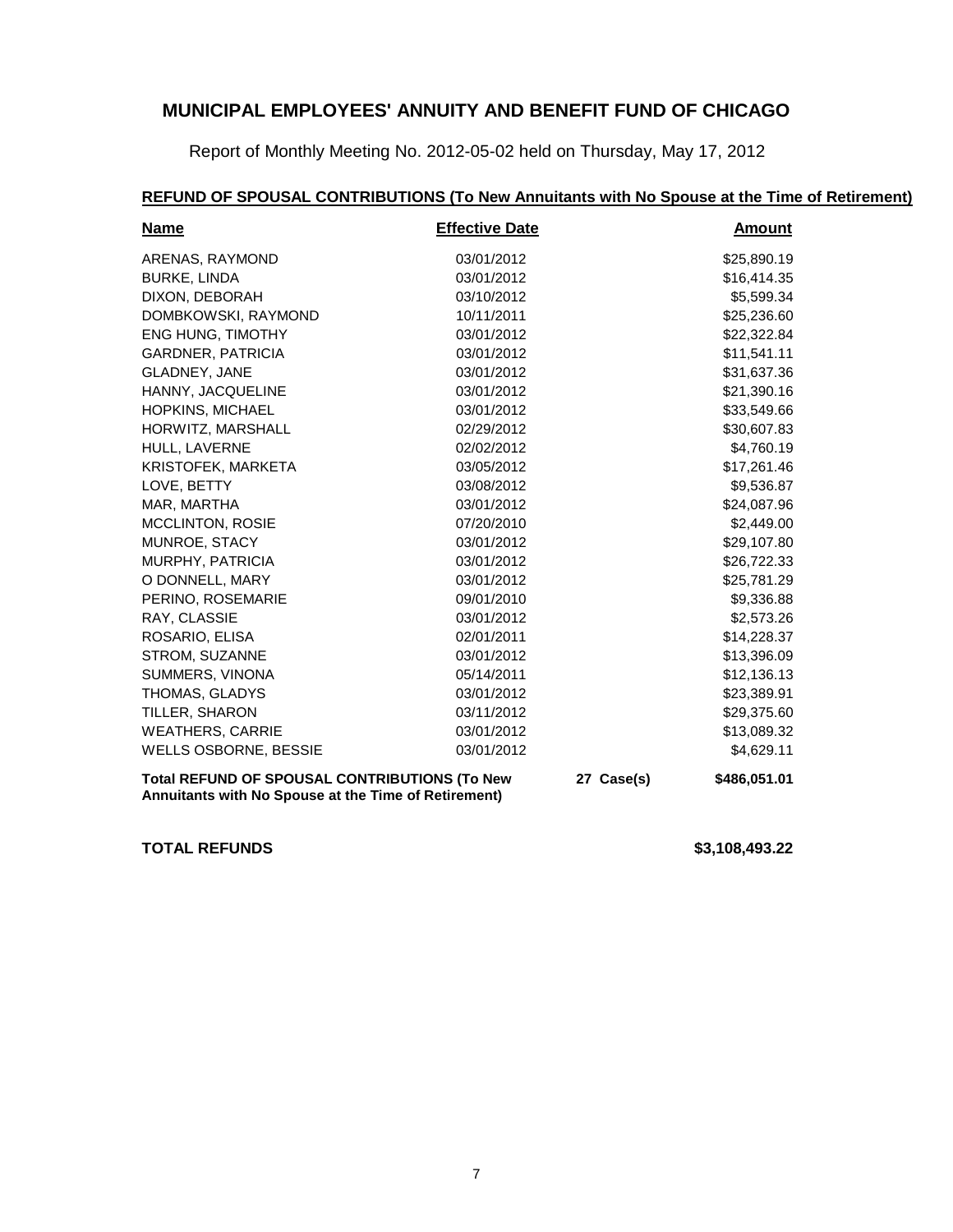Report of Monthly Meeting No. 2012-05-02 held on Thursday, May 17, 2012

#### **ADJUSTED REFUND**

| <b>Name</b> | Refund Type Reason | <b>Resignation Date</b> | Amount |            |
|-------------|--------------------|-------------------------|--------|------------|
| <b>NONE</b> |                    |                         |        | ORG<br>ADJ |

Mr. Ahmad moved that the various amounts shown for refunds be approved for payment in the amount shown opposite their respective names. Seconded Mr. Guest. Carried: Ayes Messrs. Ahmad, Durkan, Gibson, Guest, Ms. Neely. Nays-None.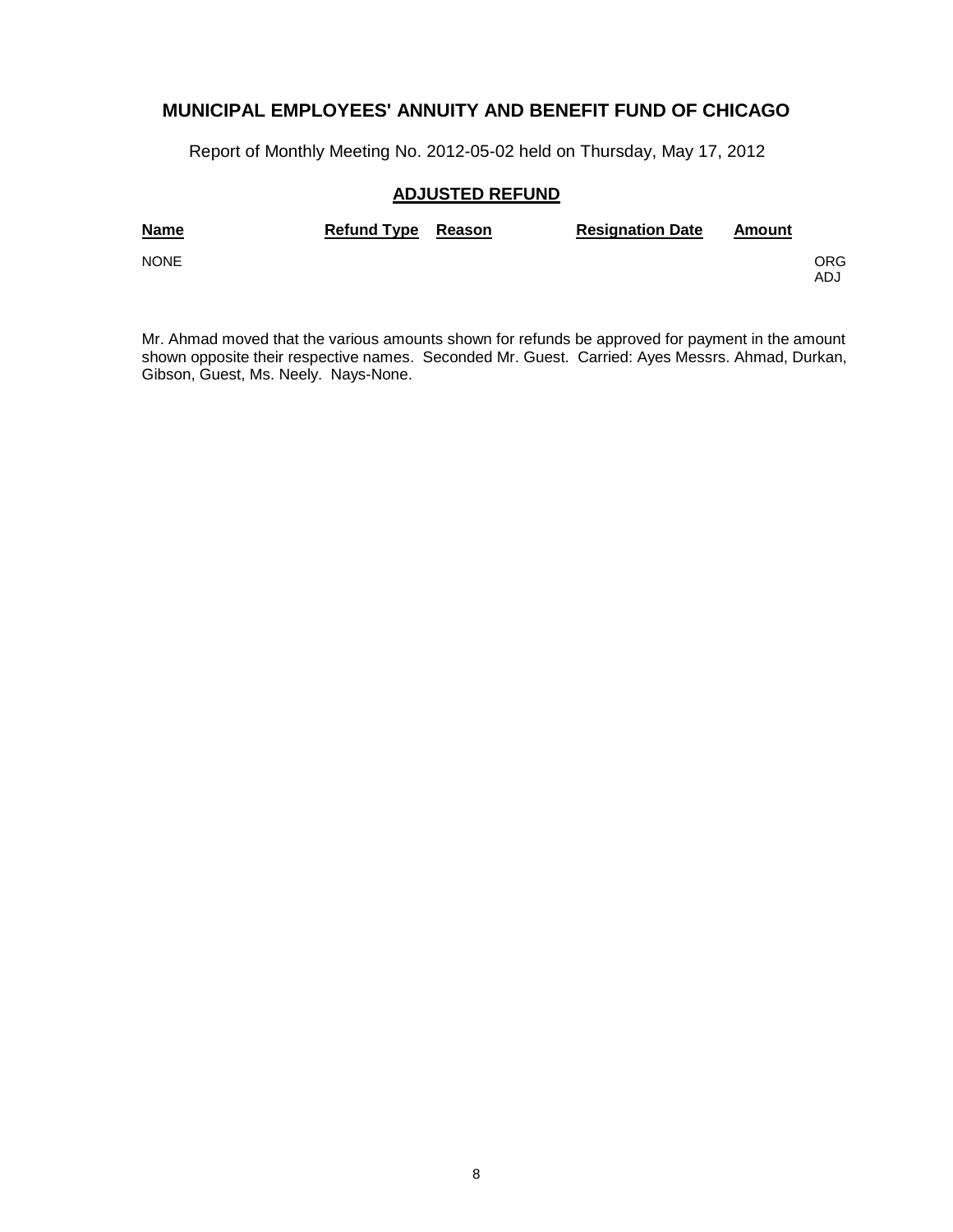Report for Monthly Meeting No. 2012-05-02 held on Thursday, May 17, 2012

# **ADMINISTRATIVE & OPERATING DISBURSEMENTS, APRIL 2012**

| <b>PERSONNEL:</b>                                                                                                                                         |             |              |                  |
|-----------------------------------------------------------------------------------------------------------------------------------------------------------|-------------|--------------|------------------|
| Salaries & Wages - Regular                                                                                                                                |             | \$209,026.68 |                  |
| Salaries & Wages - Part-Time                                                                                                                              |             | 7,015.80     | \$<br>216,042.48 |
| <b>Employee Insurance &amp; Benefits:</b>                                                                                                                 |             |              |                  |
| <b>Employee Medical Insurance</b>                                                                                                                         | \$77,625.69 |              |                  |
| <b>Employee Cost</b>                                                                                                                                      | (1,784.19)  | 75,841.50    |                  |
| Retiree Health Insurance                                                                                                                                  | 14,771.92   |              |                  |
| <b>MEAB Retiree Cost</b>                                                                                                                                  | (4,755.73)  | 10,016.19    | 85,857.69        |
| <b>Employee Training &amp; Other Employee Expense:</b>                                                                                                    |             |              |                  |
| Nadia Oumata: Tuition reimbursement - Winter Term 2011/2012                                                                                               |             |              |                  |
| Note: EE has reached maximum allowed for tuition reimbursement after this payment                                                                         |             |              | 1,110.00         |
| <b>TOTAL PERSONNEL</b>                                                                                                                                    |             |              | 303,010.17       |
| <b>PROFESSIONAL SERVICES:</b>                                                                                                                             |             |              |                  |
| <b>Actuarial Services:</b><br>Gabriel, Roeder, Smith & Company:<br>04/09/12, Inv#118281, FY 12/31/11 - Actuarial valuation,<br>services provided in 03/12 |             |              | 38,598.00        |
|                                                                                                                                                           |             |              |                  |
| <b>Legal Advisory Services:</b>                                                                                                                           |             |              |                  |
| Burke Burns & Pinelli, Ltd.:<br>02/20/12, Inv#13875, 12/01/11 - 12/31/11                                                                                  | 11,528.25   |              |                  |
| 02/20/12, Inv#13876, 01/03/12 - 01/31/12                                                                                                                  | 12,111.50   |              |                  |
| 03/20/12, Inv#14042, 02/01/12 - 02/29/12                                                                                                                  | 9,211.25    | 32,851.00    |                  |
| 02/20/12, Inv#13875, Reimbursable expenses                                                                                                                | 50.47       |              |                  |
| 02/20/12, Inv#13876, Reimbursable expenses                                                                                                                | 795.11      |              |                  |
| 03/20/12, Inv#14042, Reimbursable expenses                                                                                                                | 110.51      | 956.09       | 33,807.09        |
| <b>Other Consulting Services:</b>                                                                                                                         |             |              |                  |
| Terence P Sullivan, Medical consulting, 04/12                                                                                                             |             | 3,980.86     |                  |
| Robert S Molaro & Associates, Lobbyist, 03/12                                                                                                             |             | 1,391.66     |                  |
| Ostrow Reisin Berk & Abrams, Ltd.:                                                                                                                        |             |              |                  |
| 03/27/12, Inv#90528, Audit services:                                                                                                                      |             |              |                  |
| (re: City Retiree Healthcare Reconciliation)                                                                                                              |             |              |                  |
| Plan Year 01/01/10 - 12/31/10                                                                                                                             |             | 5,700.00     |                  |
| Xerillion Corporation, 03/31/12, Inv#8692, Network support - onsite                                                                                       |             | 520.00       | 11,592.52        |
| ADP, Inc.:                                                                                                                                                |             |              |                  |
| Implementation charges re: Time & Attendance                                                                                                              |             | 250.00       |                  |
| WI state tax processing charges, 03/31/12                                                                                                                 |             | 7.30         | 257.30           |
| TOTAL PROFESSIONAL SERVICES                                                                                                                               |             |              | 84,254.91        |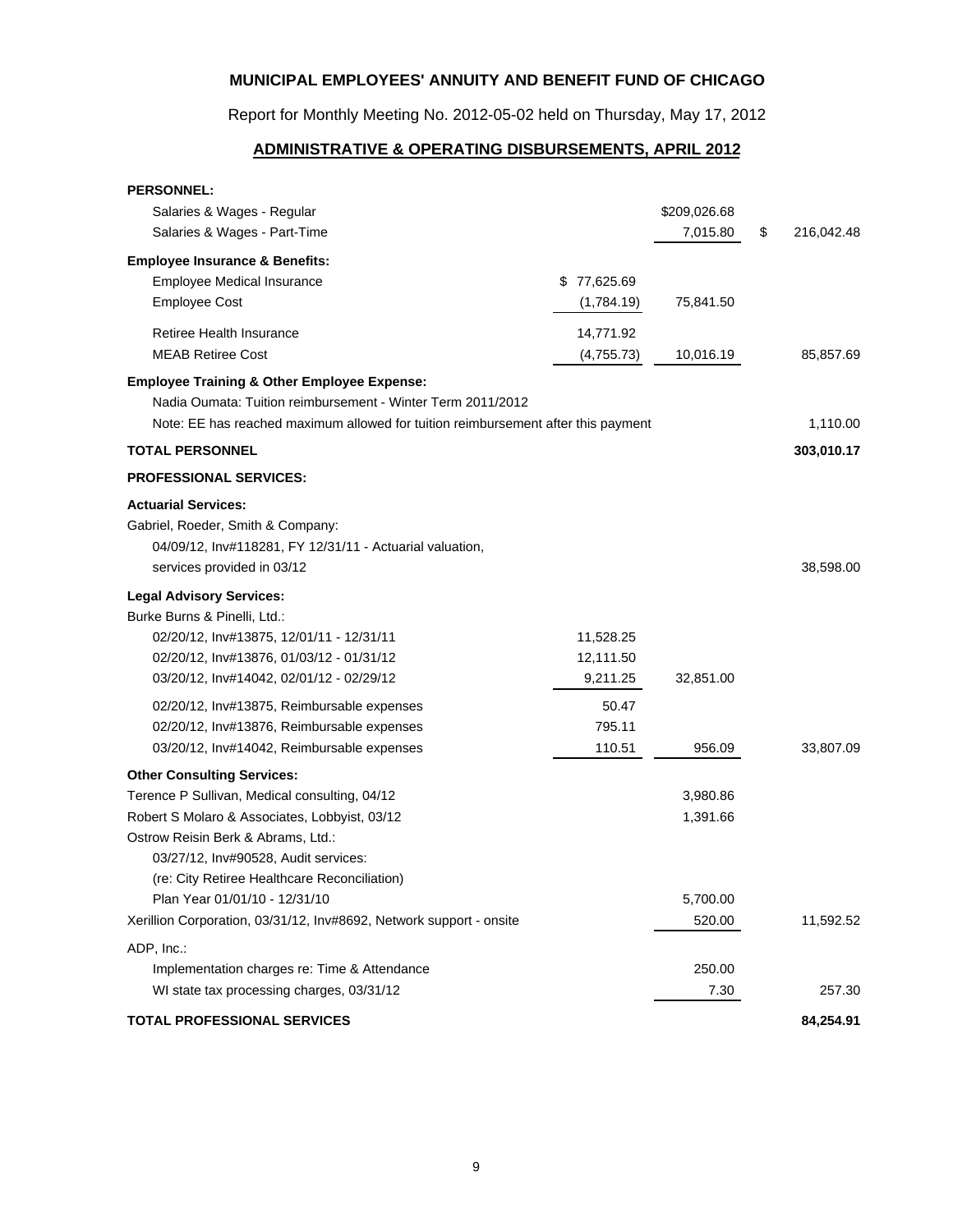Report for Monthly Meeting No. 2012-05-02 held on Thursday, May 17, 2012

# **COMMUNICATIONS EXPENSES: Printing & Publications:** Cahill Printing Company: 03/24/12, Inv#16169, Letterhead \$ 1,325.00 04/16/12, Inv#16180, Business cards 130.00 \$ 1,455.00 Cahill Printing Company, 04/16/12, Inv#16173, Pension Matters 6 10,912.85 \$ 10,912.85 **Postage:** United States Postal Service, 03/12, Regular postage - meter account 1,300.00 Postmaster: Prepaid postage for mailing 21,500 Pension Verification Forms 8,000.00 Prepaid postage for 21,500 enclosed reply envelopes 7,000.00 Maintenance Fee for Business Reply Mail 605.00 15,605.00 Cahill Printing Company, 04/16/12, Inv#16173, Pension Matters data preparation & mailing 4,029.70 US Messenger & Logistics, Inc., 03/31/12, Inv#3234-14790 services from 03/06/12 - 03/30/12 20.978.92 20,978.92 **Telephone & Communications:** M5 Credit - Case#268802 (5,080.00) M5 Credit - used for 03/01/12, Inv#369940 2,684.87 M5 Credit - used for 04/01/12, Inv#1375406 2,394.81 M5 Credit - balance carried forward (0.32) Cook Co. Pension: 03/31/12, Inv#IVC268, Telephone 29.90 Cook Co. Pension: 03/31/12, Inv#IVC268, Data connection 175.06 Verizon: 04/10/12, Inv#68334426, Data connection 323.85 498.91 Cook Co. Pension: 03/31/12, Inv#IVC268, Internet - DR site 90.67 XO Comm: 04/01/12, Inv#44502821, Internet - Onsite 450.22 450.22 540.89 Business Continuity - Cell Phone Allowance for Managers 390.00 1,459.38 **TOTAL COMMUNICATIONS EXPENSES 33,351.15 OTHER OPERATING EXPENSES: Rental & Utilities:** Hines REIT 321 N. Clark St. LLC, 04/12 rent per lease agreement 46,224.19 Cook Co. Pension: 03/31/12, Inv#IVC268, Rent 04/12 - DR site 943.84 47,168.03 **Utilities:** ComEd, 04/05/12, Services from 03/07/12 - 04/04/12 759.99 Cook Co. Pension: 03/31/12, Inv#IVC268, DR site electricit \$ 107.46 Cook Co. Pension: 03/31/12, Inv#IVC268, Cooling system 78.80 186.26 946.25 48,114.28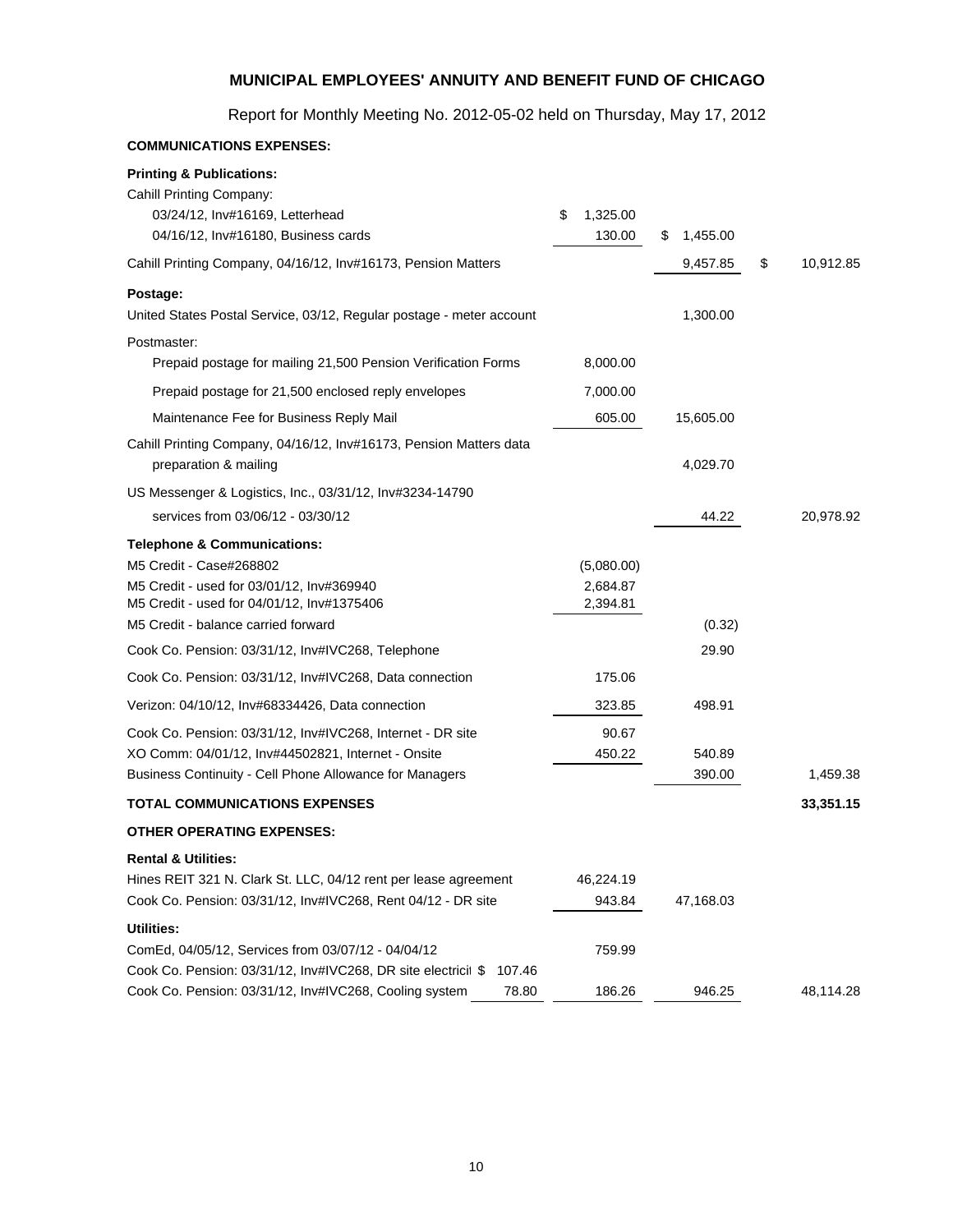Report for Monthly Meeting No. 2012-05-02 held on Thursday, May 17, 2012

| <b>Other Operating Expense:</b>                                        |             |              |                |                |
|------------------------------------------------------------------------|-------------|--------------|----------------|----------------|
| <b>Contractual Services:</b>                                           |             |              |                |                |
| Federal Companies, 04/02/12, Inv#13516, 04/12 Storage charges          |             | \$<br>778.75 |                |                |
| Iron Mountain, 03/31/12, Inv#FAL9013 Storage charges for 04/12         |             | 592.28       | 1,371.03<br>\$ |                |
| Cintas Document Mangmt, 03/23/12, Inv#DD25142520, Shredding charges    |             |              | 60.00          | \$<br>1,431.03 |
| <b>Dues &amp; Subscriptions:</b>                                       |             |              |                |                |
| American Express, 04/02/12, GoDaddy.com - 3 year domain renewal        |             |              | 383.98         |                |
| GFOA, 04/03/12, Inv#0172772, Membership renewal for T Toledo           |             |              | 150.00         |                |
| Cheryl Mendoza, Reimbursement for notary renewal - 4 year commission   |             |              | 69.45          | 603.43         |
| Repairs & Maintenance - Office:                                        |             |              |                |                |
| Staples Business Advantage:                                            |             |              |                |                |
| 03/17/12, Inv#3171350485, Office Maintenance Supplies                  |             |              | 71.98          |                |
| 03/17/12, Inv#3171350484, Office Maintenance Supplies                  |             |              | 68.38          |                |
| 03/24/12, Credit#3171667399, Office Maintenance Supplies               |             |              | (68.38)        | 71.98          |
| Travel Expenses - Conferences & Others:                                |             |              |                |                |
| <b>HLT NY Hilton LLC.:</b>                                             |             |              |                |                |
| Lodging for M. Durkan to attend 2012 Annual NCPERS Conf &              |             |              |                |                |
| Trustee Educ Seminar in New York, NY on 5/4/12 - 5/8/12                |             |              | 1,661.81       |                |
| James Mohler:                                                          |             |              |                |                |
| Reimbursement for expenses incurred while attending the Delaware Trial |             |              |                |                |
| held in Dover, DE on 04/01/12 - 04/04/12                               |             |              | 880.48         |                |
| <b>NCPERS:</b>                                                         |             |              |                |                |
| Registration for M. Durkan to attend 2012 Annual NCPERS Conf &         |             |              |                |                |
| Trustee Educ Seminar in New York, NY on 5/4/12 - 5/7/12                |             |              | 1,000.00       |                |
| Stephanie Neely:                                                       |             |              |                |                |
| Travel advance to attend 2012 Annual NCPERS Conf &                     |             |              |                |                |
| Trustee Educ Seminar in New York, NY on 5/4/12 - 5/7/12                |             |              | 627.60         | 4,169.89       |
| <b>Office Supplies:</b>                                                |             |              |                |                |
| Inter-City Supply Co.:                                                 |             |              |                |                |
| 03/27/12, Inv#02663, Office Supplies                                   | 208.13<br>S |              |                |                |
| 03/28/12, Inv#02667, Office Supplies                                   | 75.76       | 283.89       |                |                |
| Staples Business Advantage, 03/31/12, Inv#3172038477                   |             |              |                |                |
| <b>Office Supplies</b>                                                 |             | 146.84       | 430.73         |                |
| Staples Business Advantage:                                            |             |              |                |                |
| 03/31/12, Inv#3172038475, Other Office Supplies                        |             | 163.76       |                |                |
| 03/31/12, Inv#3172038476, Other Office Supplies                        |             | 17.89        |                |                |
| 03/31/12, Inv#3172038477, Other Office Supplies                        |             | 3.57         |                |                |
| 03/31/12, Inv#3172038478, Other Office Supplies                        |             | 110.88       | 296.10         | 726.83         |
| <b>Materials &amp; Supplies - Equipment:</b>                           |             |              |                |                |
| Illinois Paper & Copier Co.: 03/28/12, Inv#627292-000, Copy paper      |             |              | 618.00         |                |
| First Choice Coffee Services, 04/13/12, Inv#222895, Coffee service     |             |              | 90.44          | 708.44         |
| <b>Computer/Technical Supplies:</b>                                    |             |              |                |                |
| Zones, 04/10/12, Inv#S27156050101, 5 Printers                          |             |              | 1,578.97       |                |
| CDW Government Inc., 03/20/12, Inv#H351810, Misc Computer Supplies     |             | 397.13       |                |                |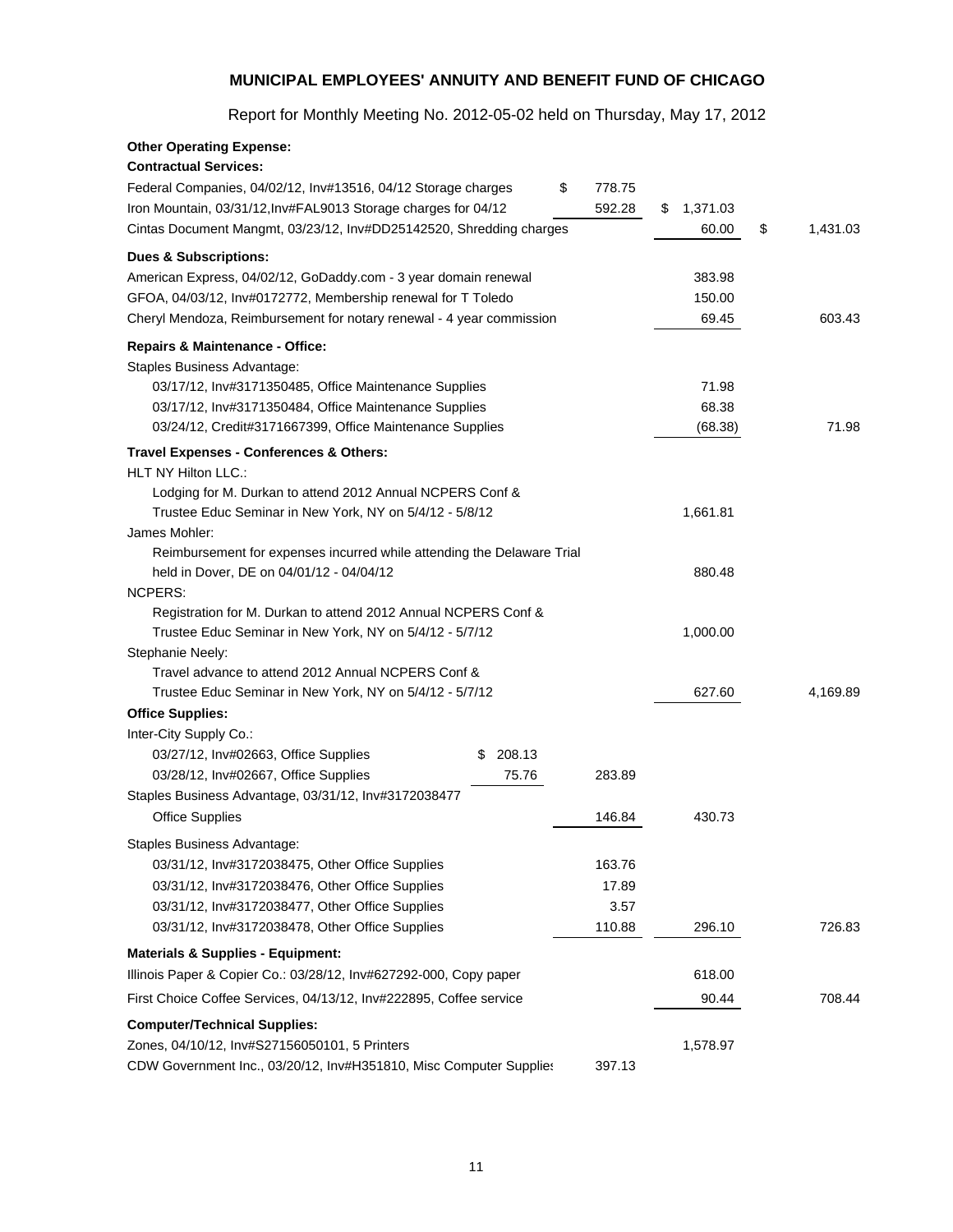# Report for Monthly Meeting No. 2012-05-02 held on Thursday, May 17, 2012

| \$                                                                   | 25.98 | S                                                            | 423.11   | \$                                                                                         | 2,002.08     |
|----------------------------------------------------------------------|-------|--------------------------------------------------------------|----------|--------------------------------------------------------------------------------------------|--------------|
|                                                                      |       |                                                              |          |                                                                                            |              |
|                                                                      |       |                                                              | (359.75) |                                                                                            |              |
|                                                                      |       |                                                              | 78.41    |                                                                                            |              |
|                                                                      |       |                                                              |          |                                                                                            |              |
|                                                                      | 15.00 |                                                              |          |                                                                                            |              |
|                                                                      | 15.00 |                                                              | 30.00    |                                                                                            |              |
|                                                                      |       |                                                              | 153.00   |                                                                                            | (98.34)      |
|                                                                      |       |                                                              |          |                                                                                            | 57,729.62    |
|                                                                      |       |                                                              |          |                                                                                            | 478,345.85   |
|                                                                      |       |                                                              |          |                                                                                            |              |
|                                                                      |       |                                                              |          |                                                                                            |              |
|                                                                      |       |                                                              |          |                                                                                            |              |
|                                                                      |       |                                                              |          |                                                                                            |              |
|                                                                      |       |                                                              |          |                                                                                            |              |
|                                                                      |       |                                                              |          |                                                                                            |              |
|                                                                      |       |                                                              |          |                                                                                            |              |
|                                                                      |       |                                                              |          |                                                                                            | 478,495.62   |
|                                                                      |       |                                                              |          |                                                                                            |              |
|                                                                      |       |                                                              |          |                                                                                            |              |
|                                                                      |       |                                                              |          |                                                                                            |              |
|                                                                      |       |                                                              |          |                                                                                            |              |
|                                                                      |       |                                                              |          |                                                                                            | 37,053.00    |
|                                                                      |       |                                                              |          |                                                                                            |              |
|                                                                      |       |                                                              |          |                                                                                            |              |
|                                                                      |       |                                                              |          |                                                                                            | 72,500.00    |
|                                                                      |       |                                                              |          | \$                                                                                         | 588,048.62   |
|                                                                      |       |                                                              |          | S                                                                                          | 1,066,394.47 |
| Herndon Capital Management, Services for the quarter ending 03/31/12 |       | TOTAL ADMINISTRATIVE AND OPERATING DISBURSEMENTS, APRIL 2012 |          | 120,769.67<br>132,408.00<br>95,102.21<br>117,651.74<br>12,564.00<br>37,053.00<br>72,500.00 |              |

Mr. Ahmad moved to approve disbursements as reflected above, to persons or firms in the amounts shown opposite the respective names. Seconded by Ms. Neely.

Carried: Ayes - Messrs. Ahmad, Durkan, Gibson, Guest, Ms. Neely. Nays - None.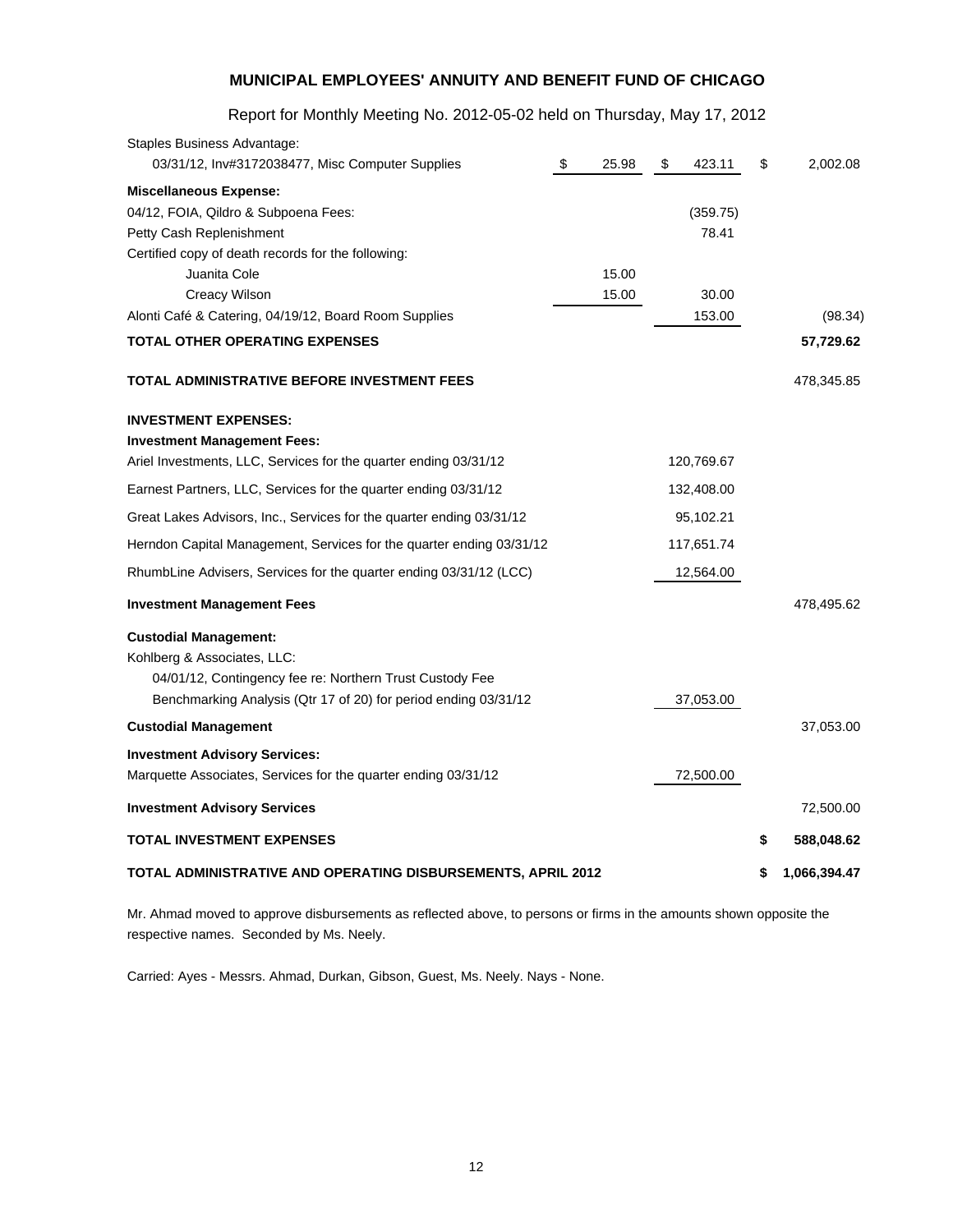Report of Monthly Meeting No. 2012-05-02 held on Thursday, May 17, 2012

The Fund presents the following Resolutions pertaining to Annuities

Resolved, that each of the following named members of the Fund be granted an annuity of the amount stated, and to continue for life, unless otherwise stated in the notes, provided that separation from the service of the City of Chicago shall have become effective as of such date:

 **Annuity Amount**

| C<br><b>LABORER</b><br>03/01/2012<br>\$4,464.60<br>B<br>ADAMS, JESSE D<br>\$2,232.30<br>$\mathsf C$<br>N/A<br>ARENAS, RAYMOND R<br><b>ACCT TECH II</b><br>03/01/2012<br>\$4,354.70<br>C<br>BARJAKTAREVIC,<br>STATIONARY FIREMAN<br>03/01/2012<br>\$1,923.07<br>\$961.54<br>R<br>ALEKSANDAR<br>B<br><b>SCH SECURITY OFFICER</b><br>02/18/2012<br>\$1,603.58<br>\$961.60<br><b>BROWN, JOHNNY</b><br>C<br>PROPERTY CUST<br>03/01/2012<br>\$2,517.41<br>N/A<br><b>BURKE, LINDA</b><br>C<br>COBB, DERIEK<br><b>CUST WKR</b><br>03/01/2012<br>\$1,873.04<br>\$1,030.26<br>С<br><b>RS</b><br><b>MGR VEHICLE MAINT</b><br>03/01/2012<br>\$845.82<br>\$550.92<br>CORREA, ROLANDO<br>C<br>CWIKLIK, LINDA M<br><b>HEAD LIBRARY CLERK</b><br>03/01/2012<br>\$3,059.37<br>\$1,529.68<br>B<br>N/A<br>S<br>DIXON, DEBORAH A<br><b>TEACHER ASST</b><br>03/10/2012<br>\$771.35<br>B<br>N/A<br>ENG CUST GR IV<br>10/11/2011<br>\$3,699.58<br>DOMBKOWSKI, RAYMOND J<br>C<br>N/A<br><b>RF</b><br>ELLIS, BONNITA J<br><b>SUPV COUNSELOR</b><br>01/01/2012<br>\$886.92<br>$\mathsf C$<br>N/A<br>ENG HUNG, TIMOTHY P<br><b>ADMIN ASST III</b><br>03/01/2012<br>\$4,372.41<br>$\mathsf C$<br>FOHLMEISTER, FRED C<br>MICROBIOLOGIST III<br>\$5,229.40<br>\$2,614.70<br>03/03/2012<br>$\mathsf C$<br><b>GARDNER, PATRICIA A</b><br>PUB HEALTH AIDE<br>03/01/2012<br>\$1,818.08<br>N/A<br>B<br>GIL, MARIA N<br><b>TEACHER ASST</b><br>01/15/2012<br>\$1,622.13<br>\$811.06<br>R.<br>C<br>N/A<br><b>GLADNEY, JANE E</b><br>PUB HEALTH NURSE I<br>03/01/2012<br>\$5,733.59<br>В<br>\$910.77<br>GONZALEZ, CARMEN M<br><b>TEACHER ASST</b><br>\$800.00<br>03/19/2012<br>$\mathsf C$<br><b>GREEN, LA GRETTA</b><br><b>NURSE PRACTITIONER</b><br>\$6,184.91<br>\$3,092.46<br>02/01/2012<br>$\mathsf C$<br><b>MTD</b><br>\$3,169.28<br><b>GREEN, RICHARD T</b><br>02/01/2012<br>\$1,762.05<br>C<br><b>LAB TECH III</b><br>N/A<br>HANNY, JACQUELINE A<br>\$3,963.10<br>03/01/2012<br>B<br>HARDIN, JOHN A<br>ENG CUST GR V<br>\$5,740.78<br>\$2,511.59<br>03/01/2012<br>B<br><b>SCH CLERK I</b><br>\$2,236.92<br>\$1,148.49<br>HARVEY, SANDRA D<br>02/05/2012<br>B<br>HERRICK, ANN C<br><b>MANAGER</b><br>\$7,666.35<br>\$4,192.88<br>02/22/2012<br>$\mathsf C$<br>N/A<br>HOPKINS, MICHAEL F<br><b>FOREMAN MTD</b><br>\$4,861.30<br>03/01/2012<br>C<br>N/A<br><b>BUILD/CONSTR INSPECTOR</b><br>\$6,152.95<br>HORWITZ, MARSHALL L<br>02/29/2012<br>C<br>FIRE COMM OPER II<br>HUELS, ROBERT C<br>02/29/2012<br>\$3,190.00<br>\$1,775.88<br>B<br><b>LRA</b><br>\$850.00<br>N/A<br>HULL, LAVERNE<br>02/02/2012<br>$\sf B$<br><b>SECURITY AIDE</b><br>06/19/2010<br>\$1,948.89<br>\$800.00<br>HUNTER, THORNELL J<br>С<br><b>DETENTION AIDE</b><br>03/01/2012<br>\$800.00<br>JETTNER, MICHAEL G<br>\$2,540.81<br>С<br><b>ELEV INSPEC</b><br>02/18/2012<br>\$4,577.32<br>JOHNSON, ROBERT E<br>\$1,287.37<br>B<br>ENG CUST GR V<br>JOHNSON, WONZIE L<br>01/01/2012<br>\$4,814.75<br>\$2,407.38<br>С<br>KRISTOFEK, MARKETA<br><b>AVIATION SEC OFFICER</b><br>03/05/2012<br>\$2,315.66<br>N/A<br>С<br><b>CASE MANAGER ASST</b><br>\$2,177.35<br>LABANINO, MARIA E<br>03/01/2012<br>\$4,354.70<br>C<br>OPER ENG GROUP C<br>LANGRIDGE, MICHAEL K<br>03/01/2012<br>\$2,430.49<br>R<br>\$1,272.40<br>LOVE, BETTY<br>В<br>TEACHER ASST<br>03/08/2012<br>\$1,264.75<br>N/A<br>С<br>MANTIA, MARC R<br><b>BRICKLAYER</b><br>03/01/2012<br>\$3,899.46<br>\$1,818.12<br>MANTIS, PANAGIOTA<br>B<br><b>LRA</b><br>\$850.00<br>12/06/2011<br>\$800.00<br>С<br><b>CLERKIV</b><br>N/A<br>MAR, MARTHA J<br>03/01/2012<br>\$3,967.40<br>C<br>MARTIN, ERNEST E<br><b>MTD</b><br>04/01/2012<br>\$2,043.61<br>\$1,021.80<br>C<br>MC CULLUM, CHARLES D<br><b>MTD</b><br>04/01/2012<br>\$3,663.41<br>\$1,831.70 | <b>Name</b>      | $E$ R | <b>Title</b>                | <b>Eff Date</b> | <b>Employee</b> | <b>Spouse</b> | <b>Notes</b> |
|---------------------------------------------------------------------------------------------------------------------------------------------------------------------------------------------------------------------------------------------------------------------------------------------------------------------------------------------------------------------------------------------------------------------------------------------------------------------------------------------------------------------------------------------------------------------------------------------------------------------------------------------------------------------------------------------------------------------------------------------------------------------------------------------------------------------------------------------------------------------------------------------------------------------------------------------------------------------------------------------------------------------------------------------------------------------------------------------------------------------------------------------------------------------------------------------------------------------------------------------------------------------------------------------------------------------------------------------------------------------------------------------------------------------------------------------------------------------------------------------------------------------------------------------------------------------------------------------------------------------------------------------------------------------------------------------------------------------------------------------------------------------------------------------------------------------------------------------------------------------------------------------------------------------------------------------------------------------------------------------------------------------------------------------------------------------------------------------------------------------------------------------------------------------------------------------------------------------------------------------------------------------------------------------------------------------------------------------------------------------------------------------------------------------------------------------------------------------------------------------------------------------------------------------------------------------------------------------------------------------------------------------------------------------------------------------------------------------------------------------------------------------------------------------------------------------------------------------------------------------------------------------------------------------------------------------------------------------------------------------------------------------------------------------------------------------------------------------------------------------------------------------------------------------------------------------------------------------------------------------------------------------------------------------------------------------------------------------------------------------------------------------------------------------------------------------------------------------------------------------------------------------------------------------------------------------------------------------------------------------------------------------------------------------------------------------------------------------------------------------|------------------|-------|-----------------------------|-----------------|-----------------|---------------|--------------|
|                                                                                                                                                                                                                                                                                                                                                                                                                                                                                                                                                                                                                                                                                                                                                                                                                                                                                                                                                                                                                                                                                                                                                                                                                                                                                                                                                                                                                                                                                                                                                                                                                                                                                                                                                                                                                                                                                                                                                                                                                                                                                                                                                                                                                                                                                                                                                                                                                                                                                                                                                                                                                                                                                                                                                                                                                                                                                                                                                                                                                                                                                                                                                                                                                                                                                                                                                                                                                                                                                                                                                                                                                                                                                                                                             |                  |       |                             |                 |                 |               |              |
|                                                                                                                                                                                                                                                                                                                                                                                                                                                                                                                                                                                                                                                                                                                                                                                                                                                                                                                                                                                                                                                                                                                                                                                                                                                                                                                                                                                                                                                                                                                                                                                                                                                                                                                                                                                                                                                                                                                                                                                                                                                                                                                                                                                                                                                                                                                                                                                                                                                                                                                                                                                                                                                                                                                                                                                                                                                                                                                                                                                                                                                                                                                                                                                                                                                                                                                                                                                                                                                                                                                                                                                                                                                                                                                                             |                  |       |                             |                 |                 |               |              |
|                                                                                                                                                                                                                                                                                                                                                                                                                                                                                                                                                                                                                                                                                                                                                                                                                                                                                                                                                                                                                                                                                                                                                                                                                                                                                                                                                                                                                                                                                                                                                                                                                                                                                                                                                                                                                                                                                                                                                                                                                                                                                                                                                                                                                                                                                                                                                                                                                                                                                                                                                                                                                                                                                                                                                                                                                                                                                                                                                                                                                                                                                                                                                                                                                                                                                                                                                                                                                                                                                                                                                                                                                                                                                                                                             |                  |       |                             |                 |                 |               |              |
|                                                                                                                                                                                                                                                                                                                                                                                                                                                                                                                                                                                                                                                                                                                                                                                                                                                                                                                                                                                                                                                                                                                                                                                                                                                                                                                                                                                                                                                                                                                                                                                                                                                                                                                                                                                                                                                                                                                                                                                                                                                                                                                                                                                                                                                                                                                                                                                                                                                                                                                                                                                                                                                                                                                                                                                                                                                                                                                                                                                                                                                                                                                                                                                                                                                                                                                                                                                                                                                                                                                                                                                                                                                                                                                                             |                  |       |                             |                 |                 |               |              |
|                                                                                                                                                                                                                                                                                                                                                                                                                                                                                                                                                                                                                                                                                                                                                                                                                                                                                                                                                                                                                                                                                                                                                                                                                                                                                                                                                                                                                                                                                                                                                                                                                                                                                                                                                                                                                                                                                                                                                                                                                                                                                                                                                                                                                                                                                                                                                                                                                                                                                                                                                                                                                                                                                                                                                                                                                                                                                                                                                                                                                                                                                                                                                                                                                                                                                                                                                                                                                                                                                                                                                                                                                                                                                                                                             |                  |       |                             |                 |                 |               |              |
|                                                                                                                                                                                                                                                                                                                                                                                                                                                                                                                                                                                                                                                                                                                                                                                                                                                                                                                                                                                                                                                                                                                                                                                                                                                                                                                                                                                                                                                                                                                                                                                                                                                                                                                                                                                                                                                                                                                                                                                                                                                                                                                                                                                                                                                                                                                                                                                                                                                                                                                                                                                                                                                                                                                                                                                                                                                                                                                                                                                                                                                                                                                                                                                                                                                                                                                                                                                                                                                                                                                                                                                                                                                                                                                                             |                  |       |                             |                 |                 |               |              |
|                                                                                                                                                                                                                                                                                                                                                                                                                                                                                                                                                                                                                                                                                                                                                                                                                                                                                                                                                                                                                                                                                                                                                                                                                                                                                                                                                                                                                                                                                                                                                                                                                                                                                                                                                                                                                                                                                                                                                                                                                                                                                                                                                                                                                                                                                                                                                                                                                                                                                                                                                                                                                                                                                                                                                                                                                                                                                                                                                                                                                                                                                                                                                                                                                                                                                                                                                                                                                                                                                                                                                                                                                                                                                                                                             |                  |       |                             |                 |                 |               |              |
|                                                                                                                                                                                                                                                                                                                                                                                                                                                                                                                                                                                                                                                                                                                                                                                                                                                                                                                                                                                                                                                                                                                                                                                                                                                                                                                                                                                                                                                                                                                                                                                                                                                                                                                                                                                                                                                                                                                                                                                                                                                                                                                                                                                                                                                                                                                                                                                                                                                                                                                                                                                                                                                                                                                                                                                                                                                                                                                                                                                                                                                                                                                                                                                                                                                                                                                                                                                                                                                                                                                                                                                                                                                                                                                                             |                  |       |                             |                 |                 |               |              |
|                                                                                                                                                                                                                                                                                                                                                                                                                                                                                                                                                                                                                                                                                                                                                                                                                                                                                                                                                                                                                                                                                                                                                                                                                                                                                                                                                                                                                                                                                                                                                                                                                                                                                                                                                                                                                                                                                                                                                                                                                                                                                                                                                                                                                                                                                                                                                                                                                                                                                                                                                                                                                                                                                                                                                                                                                                                                                                                                                                                                                                                                                                                                                                                                                                                                                                                                                                                                                                                                                                                                                                                                                                                                                                                                             |                  |       |                             |                 |                 |               |              |
|                                                                                                                                                                                                                                                                                                                                                                                                                                                                                                                                                                                                                                                                                                                                                                                                                                                                                                                                                                                                                                                                                                                                                                                                                                                                                                                                                                                                                                                                                                                                                                                                                                                                                                                                                                                                                                                                                                                                                                                                                                                                                                                                                                                                                                                                                                                                                                                                                                                                                                                                                                                                                                                                                                                                                                                                                                                                                                                                                                                                                                                                                                                                                                                                                                                                                                                                                                                                                                                                                                                                                                                                                                                                                                                                             |                  |       |                             |                 |                 |               |              |
|                                                                                                                                                                                                                                                                                                                                                                                                                                                                                                                                                                                                                                                                                                                                                                                                                                                                                                                                                                                                                                                                                                                                                                                                                                                                                                                                                                                                                                                                                                                                                                                                                                                                                                                                                                                                                                                                                                                                                                                                                                                                                                                                                                                                                                                                                                                                                                                                                                                                                                                                                                                                                                                                                                                                                                                                                                                                                                                                                                                                                                                                                                                                                                                                                                                                                                                                                                                                                                                                                                                                                                                                                                                                                                                                             |                  |       |                             |                 |                 |               |              |
|                                                                                                                                                                                                                                                                                                                                                                                                                                                                                                                                                                                                                                                                                                                                                                                                                                                                                                                                                                                                                                                                                                                                                                                                                                                                                                                                                                                                                                                                                                                                                                                                                                                                                                                                                                                                                                                                                                                                                                                                                                                                                                                                                                                                                                                                                                                                                                                                                                                                                                                                                                                                                                                                                                                                                                                                                                                                                                                                                                                                                                                                                                                                                                                                                                                                                                                                                                                                                                                                                                                                                                                                                                                                                                                                             |                  |       |                             |                 |                 |               |              |
|                                                                                                                                                                                                                                                                                                                                                                                                                                                                                                                                                                                                                                                                                                                                                                                                                                                                                                                                                                                                                                                                                                                                                                                                                                                                                                                                                                                                                                                                                                                                                                                                                                                                                                                                                                                                                                                                                                                                                                                                                                                                                                                                                                                                                                                                                                                                                                                                                                                                                                                                                                                                                                                                                                                                                                                                                                                                                                                                                                                                                                                                                                                                                                                                                                                                                                                                                                                                                                                                                                                                                                                                                                                                                                                                             |                  |       |                             |                 |                 |               |              |
|                                                                                                                                                                                                                                                                                                                                                                                                                                                                                                                                                                                                                                                                                                                                                                                                                                                                                                                                                                                                                                                                                                                                                                                                                                                                                                                                                                                                                                                                                                                                                                                                                                                                                                                                                                                                                                                                                                                                                                                                                                                                                                                                                                                                                                                                                                                                                                                                                                                                                                                                                                                                                                                                                                                                                                                                                                                                                                                                                                                                                                                                                                                                                                                                                                                                                                                                                                                                                                                                                                                                                                                                                                                                                                                                             |                  |       |                             |                 |                 |               |              |
|                                                                                                                                                                                                                                                                                                                                                                                                                                                                                                                                                                                                                                                                                                                                                                                                                                                                                                                                                                                                                                                                                                                                                                                                                                                                                                                                                                                                                                                                                                                                                                                                                                                                                                                                                                                                                                                                                                                                                                                                                                                                                                                                                                                                                                                                                                                                                                                                                                                                                                                                                                                                                                                                                                                                                                                                                                                                                                                                                                                                                                                                                                                                                                                                                                                                                                                                                                                                                                                                                                                                                                                                                                                                                                                                             |                  |       |                             |                 |                 |               |              |
|                                                                                                                                                                                                                                                                                                                                                                                                                                                                                                                                                                                                                                                                                                                                                                                                                                                                                                                                                                                                                                                                                                                                                                                                                                                                                                                                                                                                                                                                                                                                                                                                                                                                                                                                                                                                                                                                                                                                                                                                                                                                                                                                                                                                                                                                                                                                                                                                                                                                                                                                                                                                                                                                                                                                                                                                                                                                                                                                                                                                                                                                                                                                                                                                                                                                                                                                                                                                                                                                                                                                                                                                                                                                                                                                             |                  |       |                             |                 |                 |               |              |
|                                                                                                                                                                                                                                                                                                                                                                                                                                                                                                                                                                                                                                                                                                                                                                                                                                                                                                                                                                                                                                                                                                                                                                                                                                                                                                                                                                                                                                                                                                                                                                                                                                                                                                                                                                                                                                                                                                                                                                                                                                                                                                                                                                                                                                                                                                                                                                                                                                                                                                                                                                                                                                                                                                                                                                                                                                                                                                                                                                                                                                                                                                                                                                                                                                                                                                                                                                                                                                                                                                                                                                                                                                                                                                                                             |                  |       |                             |                 |                 |               |              |
|                                                                                                                                                                                                                                                                                                                                                                                                                                                                                                                                                                                                                                                                                                                                                                                                                                                                                                                                                                                                                                                                                                                                                                                                                                                                                                                                                                                                                                                                                                                                                                                                                                                                                                                                                                                                                                                                                                                                                                                                                                                                                                                                                                                                                                                                                                                                                                                                                                                                                                                                                                                                                                                                                                                                                                                                                                                                                                                                                                                                                                                                                                                                                                                                                                                                                                                                                                                                                                                                                                                                                                                                                                                                                                                                             |                  |       |                             |                 |                 |               |              |
|                                                                                                                                                                                                                                                                                                                                                                                                                                                                                                                                                                                                                                                                                                                                                                                                                                                                                                                                                                                                                                                                                                                                                                                                                                                                                                                                                                                                                                                                                                                                                                                                                                                                                                                                                                                                                                                                                                                                                                                                                                                                                                                                                                                                                                                                                                                                                                                                                                                                                                                                                                                                                                                                                                                                                                                                                                                                                                                                                                                                                                                                                                                                                                                                                                                                                                                                                                                                                                                                                                                                                                                                                                                                                                                                             |                  |       |                             |                 |                 |               |              |
|                                                                                                                                                                                                                                                                                                                                                                                                                                                                                                                                                                                                                                                                                                                                                                                                                                                                                                                                                                                                                                                                                                                                                                                                                                                                                                                                                                                                                                                                                                                                                                                                                                                                                                                                                                                                                                                                                                                                                                                                                                                                                                                                                                                                                                                                                                                                                                                                                                                                                                                                                                                                                                                                                                                                                                                                                                                                                                                                                                                                                                                                                                                                                                                                                                                                                                                                                                                                                                                                                                                                                                                                                                                                                                                                             |                  |       |                             |                 |                 |               |              |
|                                                                                                                                                                                                                                                                                                                                                                                                                                                                                                                                                                                                                                                                                                                                                                                                                                                                                                                                                                                                                                                                                                                                                                                                                                                                                                                                                                                                                                                                                                                                                                                                                                                                                                                                                                                                                                                                                                                                                                                                                                                                                                                                                                                                                                                                                                                                                                                                                                                                                                                                                                                                                                                                                                                                                                                                                                                                                                                                                                                                                                                                                                                                                                                                                                                                                                                                                                                                                                                                                                                                                                                                                                                                                                                                             |                  |       |                             |                 |                 |               |              |
|                                                                                                                                                                                                                                                                                                                                                                                                                                                                                                                                                                                                                                                                                                                                                                                                                                                                                                                                                                                                                                                                                                                                                                                                                                                                                                                                                                                                                                                                                                                                                                                                                                                                                                                                                                                                                                                                                                                                                                                                                                                                                                                                                                                                                                                                                                                                                                                                                                                                                                                                                                                                                                                                                                                                                                                                                                                                                                                                                                                                                                                                                                                                                                                                                                                                                                                                                                                                                                                                                                                                                                                                                                                                                                                                             |                  |       |                             |                 |                 |               |              |
|                                                                                                                                                                                                                                                                                                                                                                                                                                                                                                                                                                                                                                                                                                                                                                                                                                                                                                                                                                                                                                                                                                                                                                                                                                                                                                                                                                                                                                                                                                                                                                                                                                                                                                                                                                                                                                                                                                                                                                                                                                                                                                                                                                                                                                                                                                                                                                                                                                                                                                                                                                                                                                                                                                                                                                                                                                                                                                                                                                                                                                                                                                                                                                                                                                                                                                                                                                                                                                                                                                                                                                                                                                                                                                                                             |                  |       |                             |                 |                 |               |              |
|                                                                                                                                                                                                                                                                                                                                                                                                                                                                                                                                                                                                                                                                                                                                                                                                                                                                                                                                                                                                                                                                                                                                                                                                                                                                                                                                                                                                                                                                                                                                                                                                                                                                                                                                                                                                                                                                                                                                                                                                                                                                                                                                                                                                                                                                                                                                                                                                                                                                                                                                                                                                                                                                                                                                                                                                                                                                                                                                                                                                                                                                                                                                                                                                                                                                                                                                                                                                                                                                                                                                                                                                                                                                                                                                             |                  |       |                             |                 |                 |               |              |
|                                                                                                                                                                                                                                                                                                                                                                                                                                                                                                                                                                                                                                                                                                                                                                                                                                                                                                                                                                                                                                                                                                                                                                                                                                                                                                                                                                                                                                                                                                                                                                                                                                                                                                                                                                                                                                                                                                                                                                                                                                                                                                                                                                                                                                                                                                                                                                                                                                                                                                                                                                                                                                                                                                                                                                                                                                                                                                                                                                                                                                                                                                                                                                                                                                                                                                                                                                                                                                                                                                                                                                                                                                                                                                                                             |                  |       |                             |                 |                 |               |              |
|                                                                                                                                                                                                                                                                                                                                                                                                                                                                                                                                                                                                                                                                                                                                                                                                                                                                                                                                                                                                                                                                                                                                                                                                                                                                                                                                                                                                                                                                                                                                                                                                                                                                                                                                                                                                                                                                                                                                                                                                                                                                                                                                                                                                                                                                                                                                                                                                                                                                                                                                                                                                                                                                                                                                                                                                                                                                                                                                                                                                                                                                                                                                                                                                                                                                                                                                                                                                                                                                                                                                                                                                                                                                                                                                             |                  |       |                             |                 |                 |               |              |
|                                                                                                                                                                                                                                                                                                                                                                                                                                                                                                                                                                                                                                                                                                                                                                                                                                                                                                                                                                                                                                                                                                                                                                                                                                                                                                                                                                                                                                                                                                                                                                                                                                                                                                                                                                                                                                                                                                                                                                                                                                                                                                                                                                                                                                                                                                                                                                                                                                                                                                                                                                                                                                                                                                                                                                                                                                                                                                                                                                                                                                                                                                                                                                                                                                                                                                                                                                                                                                                                                                                                                                                                                                                                                                                                             |                  |       |                             |                 |                 |               |              |
|                                                                                                                                                                                                                                                                                                                                                                                                                                                                                                                                                                                                                                                                                                                                                                                                                                                                                                                                                                                                                                                                                                                                                                                                                                                                                                                                                                                                                                                                                                                                                                                                                                                                                                                                                                                                                                                                                                                                                                                                                                                                                                                                                                                                                                                                                                                                                                                                                                                                                                                                                                                                                                                                                                                                                                                                                                                                                                                                                                                                                                                                                                                                                                                                                                                                                                                                                                                                                                                                                                                                                                                                                                                                                                                                             |                  |       |                             |                 |                 |               |              |
|                                                                                                                                                                                                                                                                                                                                                                                                                                                                                                                                                                                                                                                                                                                                                                                                                                                                                                                                                                                                                                                                                                                                                                                                                                                                                                                                                                                                                                                                                                                                                                                                                                                                                                                                                                                                                                                                                                                                                                                                                                                                                                                                                                                                                                                                                                                                                                                                                                                                                                                                                                                                                                                                                                                                                                                                                                                                                                                                                                                                                                                                                                                                                                                                                                                                                                                                                                                                                                                                                                                                                                                                                                                                                                                                             |                  |       |                             |                 |                 |               |              |
|                                                                                                                                                                                                                                                                                                                                                                                                                                                                                                                                                                                                                                                                                                                                                                                                                                                                                                                                                                                                                                                                                                                                                                                                                                                                                                                                                                                                                                                                                                                                                                                                                                                                                                                                                                                                                                                                                                                                                                                                                                                                                                                                                                                                                                                                                                                                                                                                                                                                                                                                                                                                                                                                                                                                                                                                                                                                                                                                                                                                                                                                                                                                                                                                                                                                                                                                                                                                                                                                                                                                                                                                                                                                                                                                             |                  |       |                             |                 |                 |               |              |
|                                                                                                                                                                                                                                                                                                                                                                                                                                                                                                                                                                                                                                                                                                                                                                                                                                                                                                                                                                                                                                                                                                                                                                                                                                                                                                                                                                                                                                                                                                                                                                                                                                                                                                                                                                                                                                                                                                                                                                                                                                                                                                                                                                                                                                                                                                                                                                                                                                                                                                                                                                                                                                                                                                                                                                                                                                                                                                                                                                                                                                                                                                                                                                                                                                                                                                                                                                                                                                                                                                                                                                                                                                                                                                                                             |                  |       |                             |                 |                 |               |              |
|                                                                                                                                                                                                                                                                                                                                                                                                                                                                                                                                                                                                                                                                                                                                                                                                                                                                                                                                                                                                                                                                                                                                                                                                                                                                                                                                                                                                                                                                                                                                                                                                                                                                                                                                                                                                                                                                                                                                                                                                                                                                                                                                                                                                                                                                                                                                                                                                                                                                                                                                                                                                                                                                                                                                                                                                                                                                                                                                                                                                                                                                                                                                                                                                                                                                                                                                                                                                                                                                                                                                                                                                                                                                                                                                             |                  |       |                             |                 |                 |               |              |
|                                                                                                                                                                                                                                                                                                                                                                                                                                                                                                                                                                                                                                                                                                                                                                                                                                                                                                                                                                                                                                                                                                                                                                                                                                                                                                                                                                                                                                                                                                                                                                                                                                                                                                                                                                                                                                                                                                                                                                                                                                                                                                                                                                                                                                                                                                                                                                                                                                                                                                                                                                                                                                                                                                                                                                                                                                                                                                                                                                                                                                                                                                                                                                                                                                                                                                                                                                                                                                                                                                                                                                                                                                                                                                                                             |                  |       |                             |                 |                 |               |              |
|                                                                                                                                                                                                                                                                                                                                                                                                                                                                                                                                                                                                                                                                                                                                                                                                                                                                                                                                                                                                                                                                                                                                                                                                                                                                                                                                                                                                                                                                                                                                                                                                                                                                                                                                                                                                                                                                                                                                                                                                                                                                                                                                                                                                                                                                                                                                                                                                                                                                                                                                                                                                                                                                                                                                                                                                                                                                                                                                                                                                                                                                                                                                                                                                                                                                                                                                                                                                                                                                                                                                                                                                                                                                                                                                             |                  |       |                             |                 |                 |               |              |
|                                                                                                                                                                                                                                                                                                                                                                                                                                                                                                                                                                                                                                                                                                                                                                                                                                                                                                                                                                                                                                                                                                                                                                                                                                                                                                                                                                                                                                                                                                                                                                                                                                                                                                                                                                                                                                                                                                                                                                                                                                                                                                                                                                                                                                                                                                                                                                                                                                                                                                                                                                                                                                                                                                                                                                                                                                                                                                                                                                                                                                                                                                                                                                                                                                                                                                                                                                                                                                                                                                                                                                                                                                                                                                                                             |                  |       |                             |                 |                 |               |              |
|                                                                                                                                                                                                                                                                                                                                                                                                                                                                                                                                                                                                                                                                                                                                                                                                                                                                                                                                                                                                                                                                                                                                                                                                                                                                                                                                                                                                                                                                                                                                                                                                                                                                                                                                                                                                                                                                                                                                                                                                                                                                                                                                                                                                                                                                                                                                                                                                                                                                                                                                                                                                                                                                                                                                                                                                                                                                                                                                                                                                                                                                                                                                                                                                                                                                                                                                                                                                                                                                                                                                                                                                                                                                                                                                             |                  |       |                             |                 |                 |               |              |
|                                                                                                                                                                                                                                                                                                                                                                                                                                                                                                                                                                                                                                                                                                                                                                                                                                                                                                                                                                                                                                                                                                                                                                                                                                                                                                                                                                                                                                                                                                                                                                                                                                                                                                                                                                                                                                                                                                                                                                                                                                                                                                                                                                                                                                                                                                                                                                                                                                                                                                                                                                                                                                                                                                                                                                                                                                                                                                                                                                                                                                                                                                                                                                                                                                                                                                                                                                                                                                                                                                                                                                                                                                                                                                                                             |                  |       |                             |                 |                 |               |              |
|                                                                                                                                                                                                                                                                                                                                                                                                                                                                                                                                                                                                                                                                                                                                                                                                                                                                                                                                                                                                                                                                                                                                                                                                                                                                                                                                                                                                                                                                                                                                                                                                                                                                                                                                                                                                                                                                                                                                                                                                                                                                                                                                                                                                                                                                                                                                                                                                                                                                                                                                                                                                                                                                                                                                                                                                                                                                                                                                                                                                                                                                                                                                                                                                                                                                                                                                                                                                                                                                                                                                                                                                                                                                                                                                             |                  |       |                             |                 |                 |               |              |
|                                                                                                                                                                                                                                                                                                                                                                                                                                                                                                                                                                                                                                                                                                                                                                                                                                                                                                                                                                                                                                                                                                                                                                                                                                                                                                                                                                                                                                                                                                                                                                                                                                                                                                                                                                                                                                                                                                                                                                                                                                                                                                                                                                                                                                                                                                                                                                                                                                                                                                                                                                                                                                                                                                                                                                                                                                                                                                                                                                                                                                                                                                                                                                                                                                                                                                                                                                                                                                                                                                                                                                                                                                                                                                                                             |                  |       |                             |                 |                 |               |              |
|                                                                                                                                                                                                                                                                                                                                                                                                                                                                                                                                                                                                                                                                                                                                                                                                                                                                                                                                                                                                                                                                                                                                                                                                                                                                                                                                                                                                                                                                                                                                                                                                                                                                                                                                                                                                                                                                                                                                                                                                                                                                                                                                                                                                                                                                                                                                                                                                                                                                                                                                                                                                                                                                                                                                                                                                                                                                                                                                                                                                                                                                                                                                                                                                                                                                                                                                                                                                                                                                                                                                                                                                                                                                                                                                             |                  |       |                             |                 |                 |               |              |
|                                                                                                                                                                                                                                                                                                                                                                                                                                                                                                                                                                                                                                                                                                                                                                                                                                                                                                                                                                                                                                                                                                                                                                                                                                                                                                                                                                                                                                                                                                                                                                                                                                                                                                                                                                                                                                                                                                                                                                                                                                                                                                                                                                                                                                                                                                                                                                                                                                                                                                                                                                                                                                                                                                                                                                                                                                                                                                                                                                                                                                                                                                                                                                                                                                                                                                                                                                                                                                                                                                                                                                                                                                                                                                                                             |                  |       |                             |                 |                 |               |              |
| R                                                                                                                                                                                                                                                                                                                                                                                                                                                                                                                                                                                                                                                                                                                                                                                                                                                                                                                                                                                                                                                                                                                                                                                                                                                                                                                                                                                                                                                                                                                                                                                                                                                                                                                                                                                                                                                                                                                                                                                                                                                                                                                                                                                                                                                                                                                                                                                                                                                                                                                                                                                                                                                                                                                                                                                                                                                                                                                                                                                                                                                                                                                                                                                                                                                                                                                                                                                                                                                                                                                                                                                                                                                                                                                                           | MIRANDA, DOMINGO | С     | <b>AVIATION SEC OFFICER</b> | 01/01/2012      | \$1,506.23      | \$753.12      |              |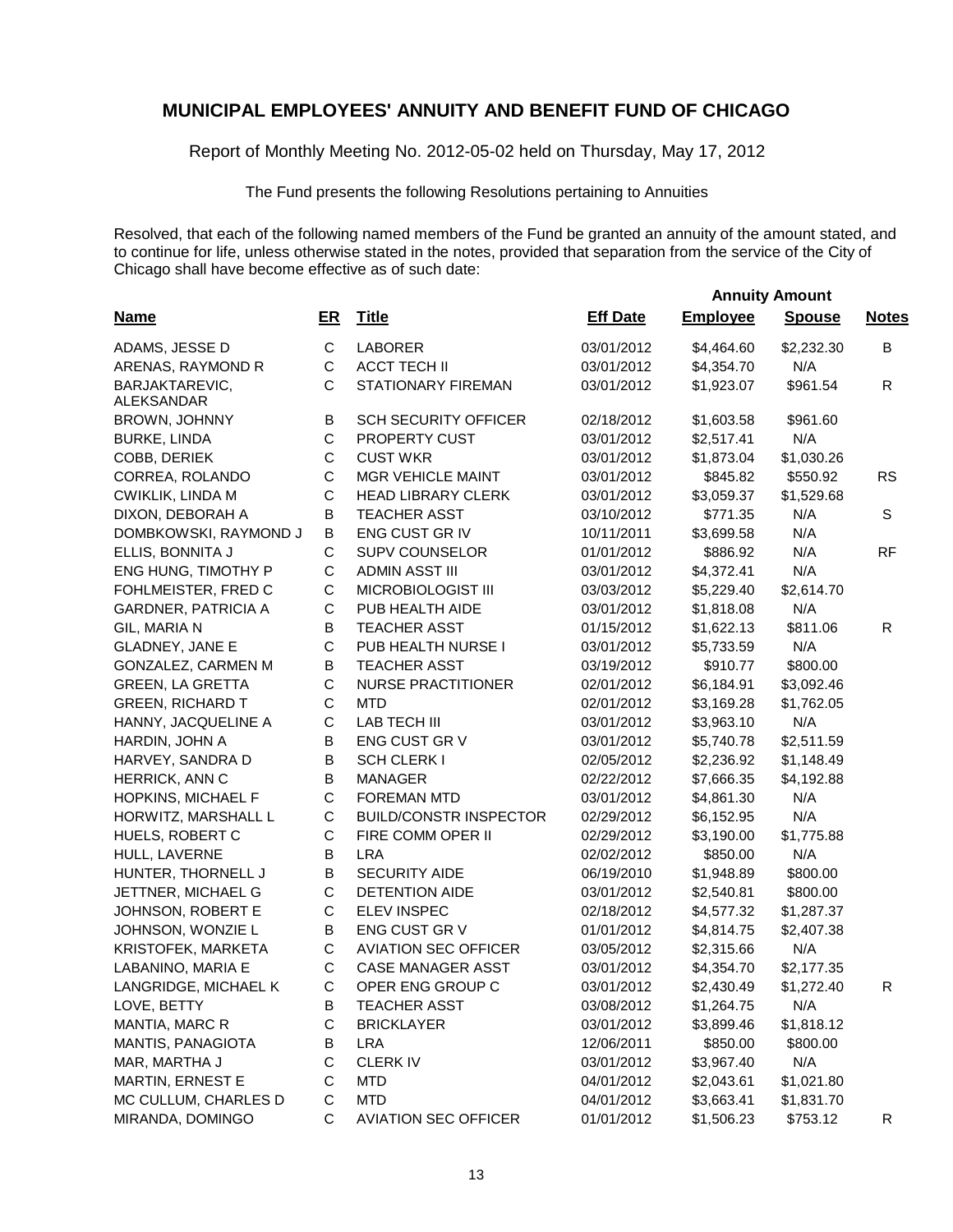Report of Monthly Meeting No. 2012-05-02 held on Thursday, May 17, 2012

The Fund presents the following Resolutions pertaining to Annuities

Resolved, that each of the following named members of the Fund be granted an annuity of the amount stated, and to continue for life, unless otherwise stated in the notes, provided that separation from the service of the City of Chicago shall have become effective as of such date:

|                                 |              |                            |                 |                 | <b>Annuity Amount</b> |              |
|---------------------------------|--------------|----------------------------|-----------------|-----------------|-----------------------|--------------|
| <b>Name</b>                     | ER           | <b>Title</b>               | <b>Eff Date</b> | <b>Employee</b> | <b>Spouse</b>         | <b>Notes</b> |
| MIRZA, MUHAMMAD Y               | C            | <b>DIR ACCOUNTING</b>      | 03/01/2012      | \$6,709.03      | \$3,354.52            |              |
| MORRIS, RICHARD L               | C            | <b>CUST WKR</b>            | 03/01/2012      | \$2,097.80      | \$1,048.90            |              |
| MUDOH, FELIX T                  | C            | <b>FINANCE OFFICER</b>     | 03/01/2012      | \$2,726.45      | \$1,278.02            |              |
| MUNROE, STACY L                 | $\mathsf C$  | COORD SPEC PROJ            | 03/01/2012      | \$3,484.96      | N/A                   |              |
| MURPHY, PATRICIA A              | $\mathsf C$  | <b>ASST MGR EDITOR</b>     | 03/01/2012      | \$4,924.26      | N/A                   |              |
| NELSON, WADE                    | $\mathsf{C}$ | <b>ASST PRESS SEC</b>      | 05/17/2011      | \$376.88        | \$423.55              | S            |
| O BRIEN, JANE M                 | $\mathsf C$  | <b>CROSSING GUARD</b>      | 03/01/2012      | \$996.27        | \$800.00              |              |
| O DONNELL, MARY R               | C            | <b>HEAD LIBRARY CLERK</b>  | 03/01/2012      | \$3,967.40      | N/A                   |              |
| PEPITO, MARIAFE V               | $\mathsf C$  | <b>REG NUTRITION COORD</b> | 03/01/2012      | \$3,243.15      | \$1,621.58            |              |
| PERINO, ROSEMARIE               | B            | <b>TEACHER ASST</b>        | 09/01/2010      | \$1,504.34      | N/A                   |              |
| POWELL, MARY E                  | $\sf B$      | <b>COOK III</b>            | 02/01/2012      | \$881.07        | \$800.00              |              |
| RAY, CLASSIE B                  | $\mathsf C$  | <b>LIBRARY CLERK</b>       | 03/01/2012      | \$850.00        | N/A                   |              |
| ROBINSON, PAULA                 | $\mathsf C$  | <b>CUST WKR</b>            | 03/01/2012      | \$1,311.13      | \$800.00              |              |
| RODRIGUEZ, LUCIA                | B            | <b>LRA</b>                 | 03/01/2012      | \$850.00        | \$800.00              |              |
| ROSARIO, ELISA O                | $\mathsf B$  | <b>TEACHER ASST</b>        | 02/01/2011      | \$2,337.77      | N/A                   |              |
| STORY, MARGARET                 | B            | <b>TEACHER ASST</b>        | 06/30/2010      | \$1,427.37      | \$800.00              |              |
| STRAUSBERG, CHINTA              | $\mathsf{C}$ | <b>LIBRARY CLERK</b>       | 12/07/2010      | \$25.43         | N/A                   | <b>RSF</b>   |
| STROM, SUZANNE C                | C            | <b>LIBRARIAN IV</b>        | 03/01/2012      | \$2,422.84      | N/A                   | $\mathsf{R}$ |
| SUMMERS, VINONA                 | C            | <b>STAFF ASST</b>          | 05/14/2011      | \$1,577.74      | N/A                   |              |
| THOMAS, GLADYS M                | $\mathsf C$  | PAYROLL ADMIN              | 03/01/2012      | \$4,159.85      | N/A                   |              |
| TILLER, SHARON L                | B            | SR ASST GEN COUNSEL        | 03/11/2012      | \$4,285.20      | N/A                   | R            |
| VALLONE, RONALD J               | C            | <b>GEN FORE ELEC MECH</b>  | 03/01/2012      | \$6,274.67      | \$3,137.34            |              |
| VIVANCO, ARMANDO                | $\mathsf C$  | <b>CIVIL ENGINEER III</b>  | 01/28/2012      | \$1,532.64      | \$800.00              |              |
| <b>WEATHERS, CARRIE</b>         | C            | PYMT SERV REP              | 03/01/2012      | \$1,826.88      | N/A                   |              |
| WELLS OSBORNE, BESSIE<br>м      | C            | ELDERLY AIDE II            | 03/01/2012      | \$850.00        | N/A                   |              |
| WHEELER, PAULA B                | C            | <b>DEPUTY COMM</b>         | 03/01/2012      | \$1,168.31      | \$751.98              | R            |
| WHITE, BRIAN J                  | C            | PROJECT ADMIN              | 03/16/2012      | \$2,552.88      | \$1,171.13            | $\mathsf{R}$ |
| <b>Total Employee Annuities</b> |              | 68 Case(s)                 |                 | \$194,243.21    |                       |              |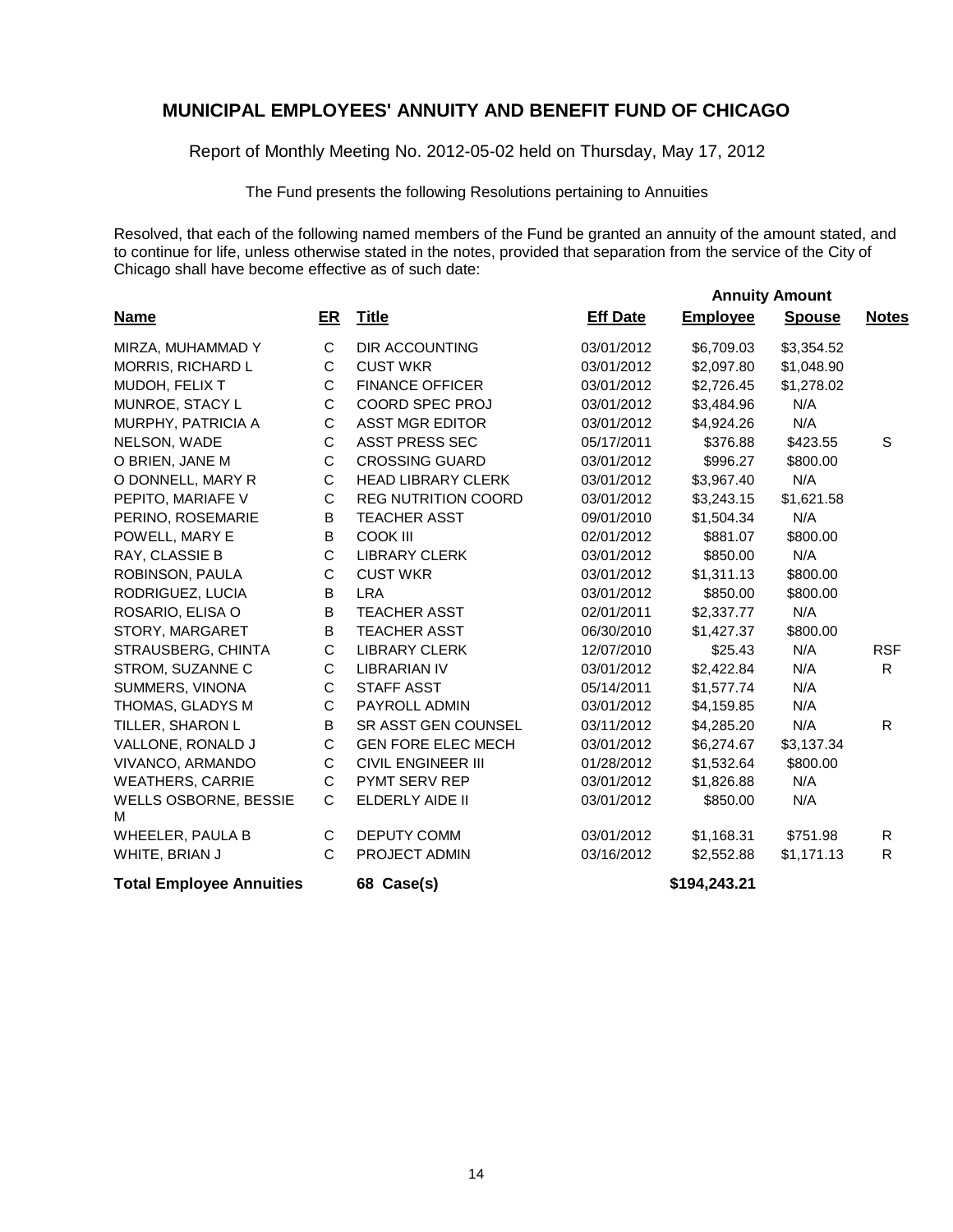Report of Monthly Meeting No. 2012-05-02 held on Thursday, May 17, 2012

The Fund presents the following Resolutions pertaining to Annuities

Resolved, that each of the following widows, widowers, minor children, and certain other relatives of former members of the Fund be granted annuities of the amounts stated, and to continue until the expiration date indicated.

#### **Spouse Annuities**

|                               |              |                         |                 |                | <i><b>AUROUS</b></i> |              |
|-------------------------------|--------------|-------------------------|-----------------|----------------|----------------------|--------------|
| <b>Former Employee Name</b>   | ER           | <b>Title</b>            | <b>Eff Date</b> | <b>Annuity</b> | <b>Expires</b>       | <b>Notes</b> |
| AVERY, JAMES                  | В            | <b>PORTER</b>           | 02/05/2012      | \$100.00       | 12/2029              | <b>TS</b>    |
| <b>BUZA, CATHERINE</b>        | B            | <b>LUNCHRM MGR</b>      | 02/17/2012      | \$840.23       | Death                |              |
| CARTER, OZZIE                 | C            | <b>MTD</b>              | 01/29/2012      | \$800.00       | Death                |              |
| <b>CORNELL, HARRY</b>         | $\mathsf C$  | <b>MTD</b>              | 02/10/2012      | \$940.18       | Death                |              |
| DANIELS, BERTHA               | C            | <b>CROSSING GUARD</b>   | 02/21/2012      | \$800.00       | Death                |              |
| HOFFMAN, ARETHA               | B            | <b>SCH COMM REP</b>     | 12/29/2011      | \$800.00       | Death                |              |
| KENNEDY, DANIEL               | B            | ENG CUST GR V           | 03/13/2012      | \$2,470.84     | Death                |              |
| LEDDY, JOHN                   | $\mathsf C$  | FOREMAN OF LINEMEN      | 03/04/2012      | \$2,737.94     | Death                |              |
| LOCKETT, RICHARD              | В            | <b>ENG CUST</b>         | 03/08/2012      | \$2,032.08     | Death                |              |
| LUNA, CESAR                   | C            | <b>ROOFER</b>           | 03/04/2012      | \$1,949.58     | Death                |              |
| MADL, JOHN                    | $\mathsf C$  | PROJECT MGR             | 02/02/2012      | \$3,327.19     | Death                |              |
| MC GLEAM, ROBERT              | $\mathsf C$  | <b>HOISTING ENG</b>     | 03/12/2012      | \$2,138.03     | Death                |              |
| MCGEE, ANNE                   | B            | <b>TEACHER ASST</b>     | 01/12/2012      | \$142.42       | Death                | S            |
| MCINTYRE, DONALD              | B            | <b>CUSTODIAN</b>        | 02/24/2012      | \$1,098.60     | Death                |              |
| MOORE, PATRICK                | С            | STATIONARY FIREMAN      | 02/27/2012      | \$1,653.64     | Death                |              |
| NINO, VINCENT                 | В            | <b>PLASTERER</b>        | 03/12/2012      | \$1,753.24     | Death                |              |
| PRUCHNICKI, JAN               | $\mathsf C$  | FOREMAN OF LINEMEN      | 02/20/2012      | \$2,319.24     | Death                | R            |
| RADASCH, ROBERT               | B            | SUPV PROP CONTROL       | 02/07/2012      | \$800.00       | Death                |              |
| SANDIN, ROBERT                | $\mathsf C$  | <b>HOUSE DRAIN INSP</b> | 11/25/2011      | \$1,241.39     | Death                |              |
| <b>SESS, CHARLES</b>          | $\mathsf C$  | SERVICE WRITER          | 03/06/2012      | \$800.00       | Death                |              |
| SWARTZ, LEONARD               | C            | <b>PLUMBER</b>          | 02/09/2012      | \$642.84       | Death                | <b>RS</b>    |
| <b>WALENGA, STEVE</b>         | С            | FORE ARCH IRON WKRS     | 02/11/2012      | \$2,739.17     | Death                |              |
| WEATHERSPOON, MELVIN          | C            | <b>MTD</b>              | 03/08/2012      | \$1,000.18     | Death                |              |
| WHITE, WILLIAM                | $\mathsf C$  | DIR CUST & LAB SERV     | 12/29/2011      | \$1,741.04     | Death                |              |
| WILLIAMS, SYLVIA              | C            | <b>CLERK III</b>        | 01/10/2012      | \$1,613.53     | Death                |              |
| ZIDEK, RICHARD                | C            | <b>MTD</b>              | 02/27/2012      | \$1,087.55     | Death                |              |
| <b>Total Spouse Annuities</b> |              | 26 Case(s)              |                 | \$37,568.91    |                      |              |
| <b>Child(ren) Annuities</b>   |              |                         |                 |                |                      |              |
|                               |              |                         |                 | <b>Monthly</b> | <b>Annuity</b>       |              |
| <b>Former Employee Name</b>   | ER           |                         | <b>Eff Date</b> | <b>Annuity</b> | <b>Expires</b>       | <b>Notes</b> |
| LUNA, CESAR                   | $\mathsf C$  |                         | 03/04/2012      | \$220.00       | 10/2012              |              |
| MADL, JOHN                    | $\mathsf C$  |                         | 02/02/2012      | \$220.00       | 04/2016              |              |
| MADL, JOHN                    | $\mathsf{C}$ |                         | 02/02/2012      | \$220.00       | 08/2014              |              |
| MADL, JOHN                    | $\mathsf{C}$ |                         | 02/02/2012      | \$220.00       | 06/2017              |              |

**Total Child(ren) Annuities 4 Case(s) \$880.00**

 **Monthly Annuity**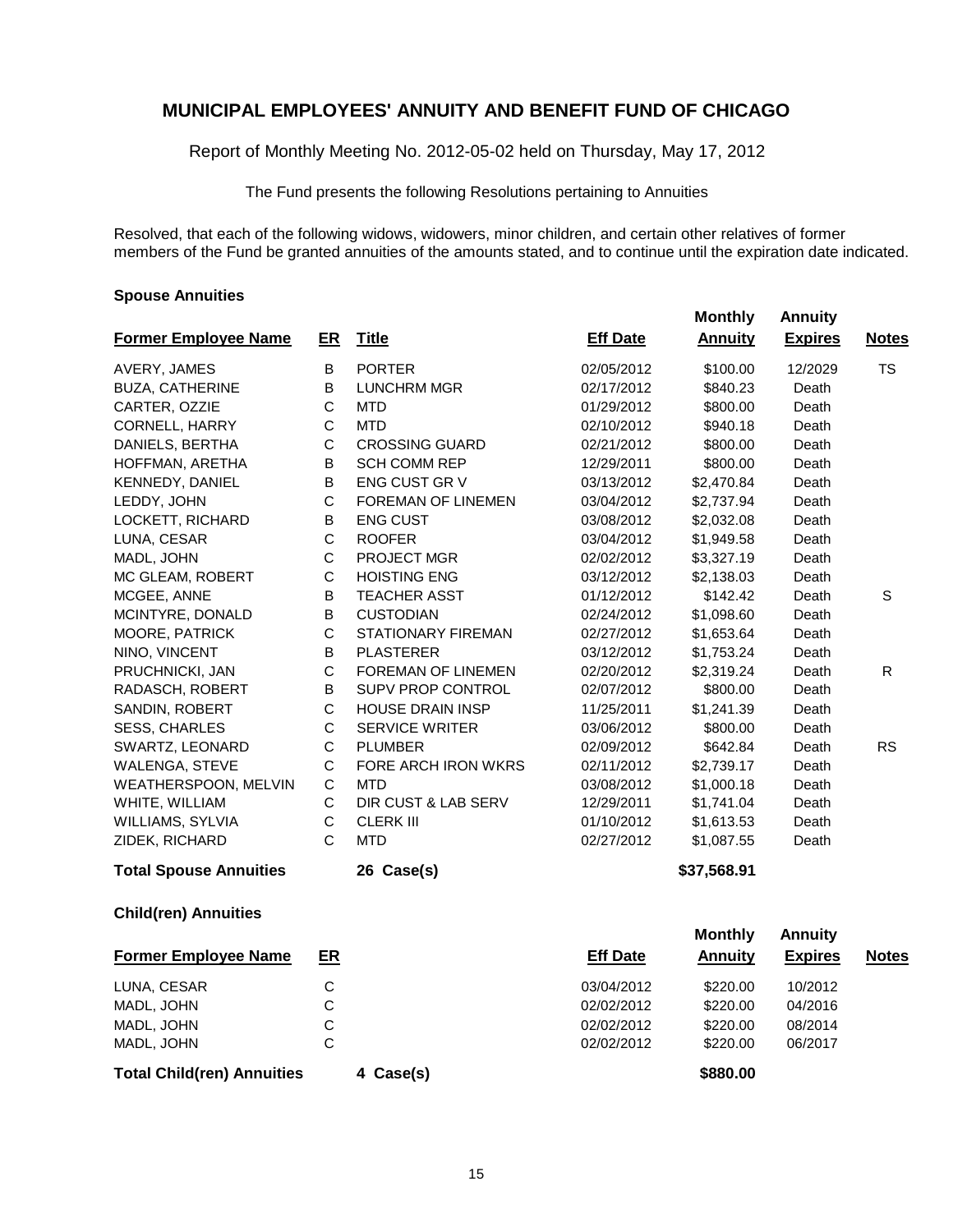Report of Monthly Meeting No. 2012-05-02 held on Thursday, May 17, 2012

The Fund presents the following Resolutions pertaining to Annuities

Resolved, that each of the following widows, widowers, minor children, and certain other relatives of former members of the Fund be granted annuities of the amounts stated, and to continue until the expiration date indicated.

#### **Reversionary Annuities in Accordance with Section 8-139 of the Law**

|                                     |    |           |                 | Monthly  | Annuity        |              |
|-------------------------------------|----|-----------|-----------------|----------|----------------|--------------|
| <b>Former Employee Name</b>         | ER |           | <b>Eff Date</b> | Annuitv  | <b>Expires</b> | <b>Notes</b> |
| LEDDY, JOHN                         | C  |           | 03/04/2012      | \$894.00 | Death          |              |
| <b>Total Reversionary Annuities</b> |    | 1 Case(s) |                 | \$894.00 |                |              |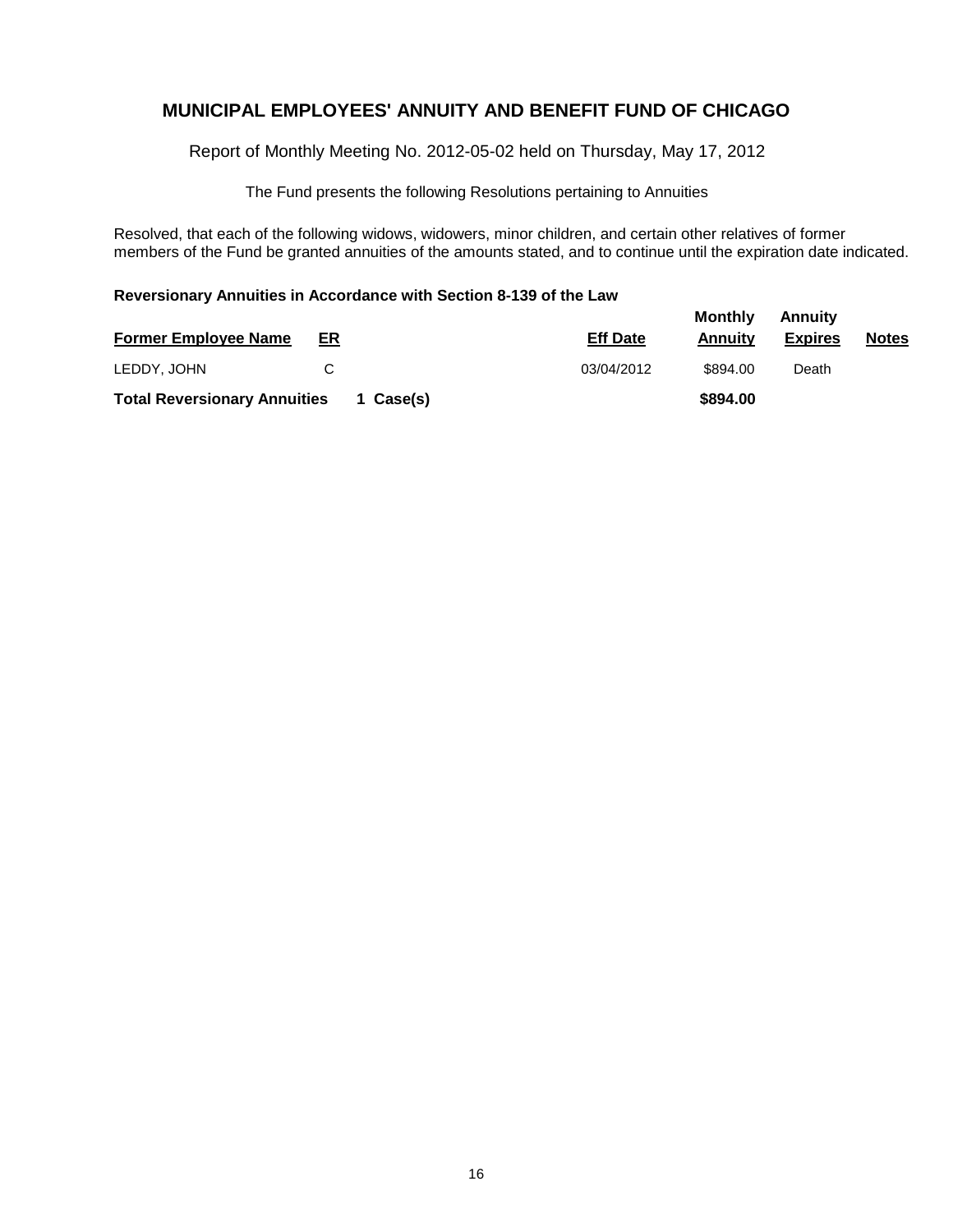Report of Monthly Meeting No. 2012-05-02 held on Thursday, May 17, 2012

The Fund presents the following Resolutions pertaining to Adjusted Annuities

Resolved, that each of the following named members of the Fund, or widows, widowers, or minor children of former members of the Fund be granted an adjusted annuity of the amount stated, and to continue for life, unless otherwise stated.

| <b>Name</b>           | ER           | Reason                         | <b>Eff Date</b> | <b>Employee Spouse/Child</b> | <b>Annuity Amount</b>    |                                                                                                                      |
|-----------------------|--------------|--------------------------------|-----------------|------------------------------|--------------------------|----------------------------------------------------------------------------------------------------------------------|
| BANGER, SANDRA        | B            | Change in FAS                  | 07/03/2011      | \$360.92                     | \$180.46                 | <b>ORG</b>                                                                                                           |
|                       |              |                                |                 | \$399.81                     |                          | ADJ                                                                                                                  |
| <b>BINKIS, PAUL E</b> | C            | Change in FAS                  | 06/19/2011      | \$2,333.60<br>\$2,526.41     | \$1,166.80               | <b>ORG</b>                                                                                                           |
|                       |              |                                |                 |                              |                          | ADJ                                                                                                                  |
| BRUMLEY, ANITA        | B            | Change in FAS                  | 06/19/2011      | \$572.26                     | N/A                      | <b>ORG</b>                                                                                                           |
|                       |              |                                |                 | \$611.75                     | N/A                      | ADJ                                                                                                                  |
| DICKSTEIN, JOSEPH S   | C            | <b>Additional Service</b>      | 02/01/2012      | \$3,961.26                   | \$2,496.32               | <b>ORG</b>                                                                                                           |
|                       |              |                                |                 | \$4,146.42                   |                          | ADJ                                                                                                                  |
| DOLNICK, WILLIAM P    | B            | Change in FAS                  | 07/01/2011      | \$342.86<br>\$367.65         | \$171.43                 | <b>ORG</b>                                                                                                           |
|                       |              |                                |                 |                              |                          | ADJ                                                                                                                  |
| GIBSON, BARBARA A     | C            | Change in FAS                  | 07/16/2011      | \$2,049.93<br>\$2,725.59     | \$1,024.96<br>\$1,362.80 | <b>ORG</b>                                                                                                           |
|                       |              |                                |                 |                              |                          | ADJ                                                                                                                  |
| <b>GOLDIE, FRANK</b>  | $\mathsf{C}$ | Reduction due to Highest Max   | 02/01/2012      | N/A<br>N/A                   | \$800.00                 | <b>ORG</b>                                                                                                           |
|                       |              |                                |                 |                              |                          | ADJ                                                                                                                  |
| GULBRANSEN, JEFFREY D | С            | Retroactive Increase in Salary | 08/01/2011      | \$6,906.13<br>\$6,913.76     | \$3,453.06               | <b>ORG</b>                                                                                                           |
|                       |              |                                |                 |                              | ADJ                      |                                                                                                                      |
| HAWKINS, CHARLES A    | C            | Retroactive Increase in Salary | 12/01/2011      | \$5,255.53<br>\$5,282.33     | \$2,535.79               | <b>ORG</b>                                                                                                           |
|                       |              |                                |                 |                              |                          | ADJ                                                                                                                  |
| JAMES, PRECIOUS       | B            | Change in FAS                  | 07/01/2011      | \$519.04<br>\$716.68         | N/A<br>N/A               | <b>ORG</b>                                                                                                           |
|                       |              |                                |                 |                              |                          | \$199.90<br>\$1,263.20<br>\$2,496.32<br>\$183.82<br>\$713.38<br>\$3,456.88<br>\$2,548.72<br>ADJ<br><b>ORG</b><br>ADJ |
| MARTIN, LAVERNE       | C            | Change in Ann Calc             | 09/09/2011      | N/A                          | \$2,260.28<br>\$2,246.33 |                                                                                                                      |
|                       |              |                                |                 | N/A                          |                          |                                                                                                                      |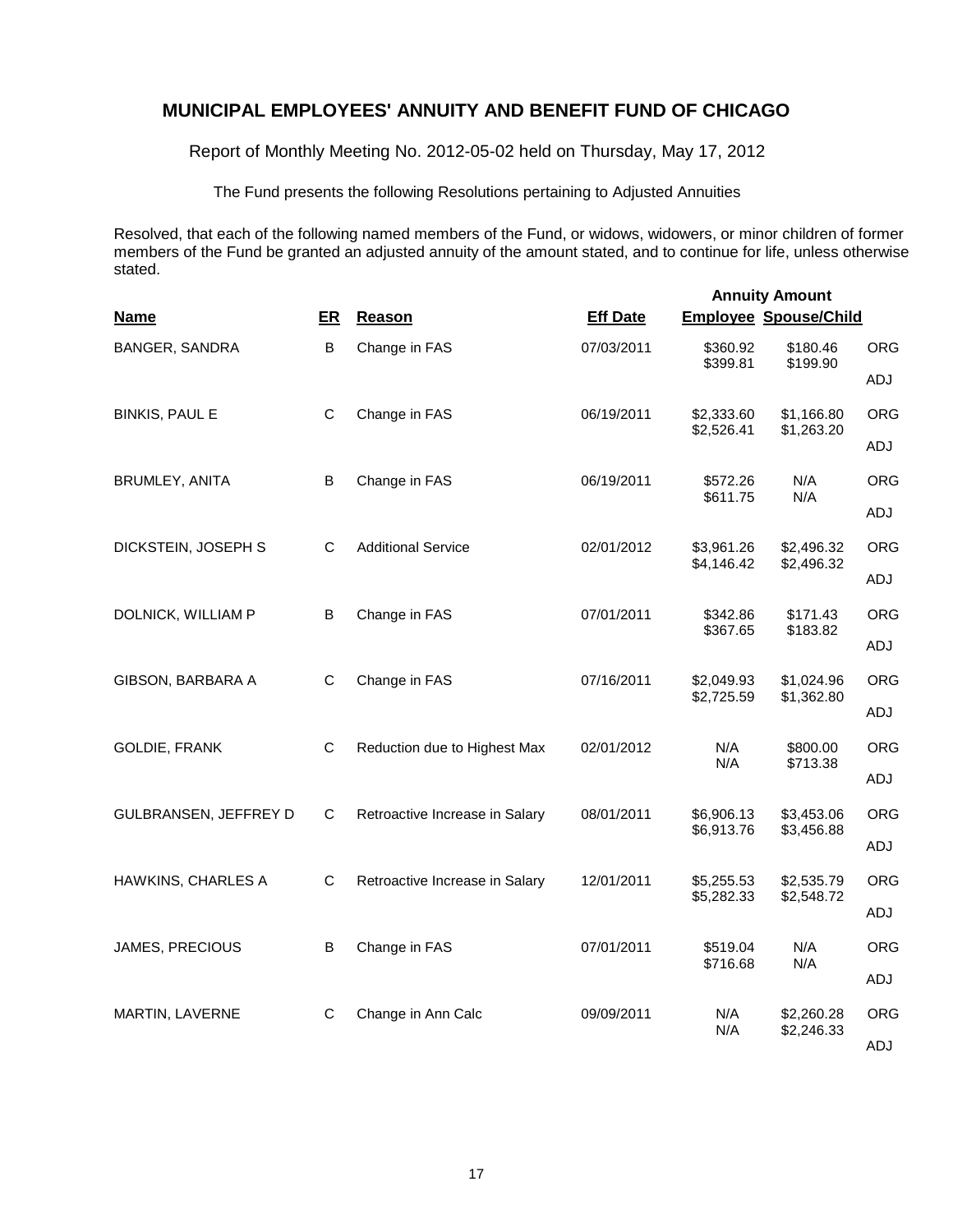Report of Monthly Meeting No. 2012-05-02 held on Thursday, May 17, 2012

The Fund presents the following Resolutions pertaining to Adjusted Annuities

Resolved, that each of the following named members of the Fund, or widows, widowers, or minor children of former members of the Fund be granted an adjusted annuity of the amount stated, and to continue for life, unless otherwise stated.

| <b>Name</b>          | ER | Reason        | <b>Eff Date</b> | <b>Annuity Amount</b><br><b>Employee Spouse/Child</b> |                      |            |  |  |
|----------------------|----|---------------|-----------------|-------------------------------------------------------|----------------------|------------|--|--|
|                      |    |               |                 |                                                       |                      |            |  |  |
| SINGLETON, BRENDA A  | B  | Change in FAS | 06/19/2011      | \$839.57<br>\$930.32                                  | N/A<br>N/A           | <b>ORG</b> |  |  |
|                      |    |               |                 |                                                       |                      | ADJ        |  |  |
| <b>WANZUNG, CARL</b> | в  | Change in FAS | 07/01/2011      | \$389.93<br>\$422.28                                  | \$194.96<br>\$211.14 | <b>ORG</b> |  |  |
|                      |    |               |                 |                                                       |                      | ADJ        |  |  |

#### **Total Adjusted Annuities 13 Case(s)**

Ms. Neely moved that the resolutions be adopted and that the applicants be granted employee, widow(er), child, reversionary, or adjusted annuities for the period and at the rates stated opposite their respective names. Seconded Mr. Guest. Carried: Ayes Messrs. Ahmad, Durkan, Gibson, Guest, Ms. Neely. Nays-None.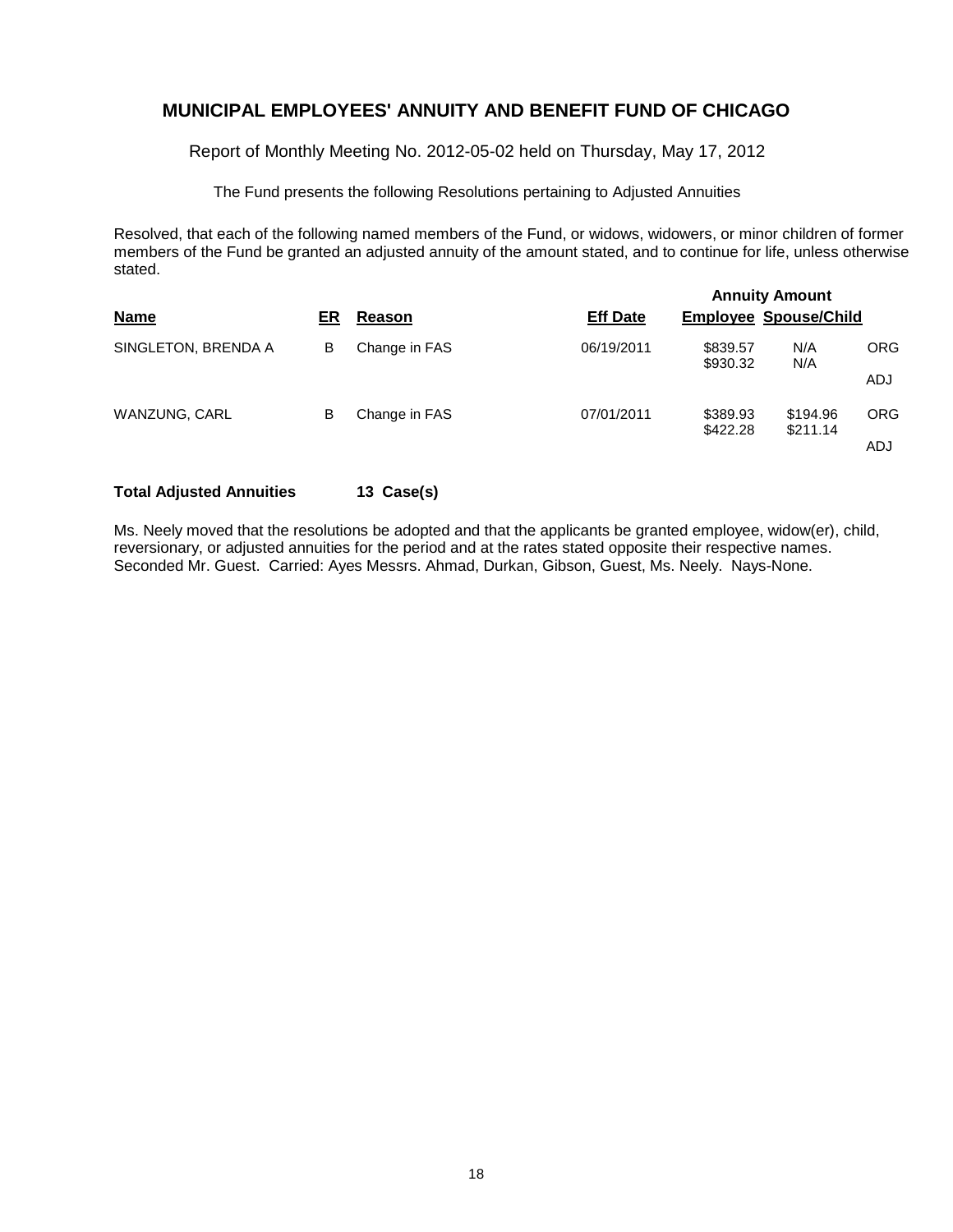Report of Monthly Meeting No. 2012-05-02 held on Thursday, May 17, 2012

The following employees have filed application for Duty Disability Benefits. The applications have been examined by the Medical Examiner for this Fund who recommended the following periods of disability.

#### **DUTY DISABILITY**

|                              |                 |               |                             |                  | <u>Rate</u> | *No. of         |
|------------------------------|-----------------|---------------|-----------------------------|------------------|-------------|-----------------|
| <u>Name</u>                  | <u>Dept</u>     |               | <b>Eff Date Fol-Up Date</b> | <b>Term Date</b> | Per Day     | <b>Children</b> |
| BAZALDUA, ALFREDO A          | <b>REVENUE</b>  | 02/16/12      | 08/01/12                    |                  | \$130.36    |                 |
| CESKA, DARRIN D              | STS & SAN       | 05/19/11      | 05/01/12                    |                  | \$146.85    | 1               |
| <b>CLIFTON, DERRICK</b>      | STS & SAN       | 12/16/08      |                             | 01/25/09         | \$185.57    |                 |
| DABBS, CARNELL               | STS & SAN       | 10/25/11      |                             | 11/02/11         | \$144.67    |                 |
| FORD, MARION R               | STS & SAN       | 02/24/12      | 07/01/12                    |                  | \$144.67    | 1               |
| GARZA, JOSEPH I              | WATER           | 01/26/12      | 07/01/12                    |                  | \$150.44    |                 |
| JOHNSTON, PATRICK J          | WATER           | 02/16/12      |                             | 05/08/12         | \$144.67    | 3               |
| LISAK, CELESTE B             | <b>GEN SERV</b> | 01/04/12      | 07/01/12                    |                  | \$85.09     |                 |
| MAGNUSKI, LINDA M            | <b>HEALTH</b>   | 12/16/10      |                             | 06/16/11         | \$119.07    |                 |
| PADILLA, ROBERTO             | <b>GEN SERV</b> | 01/03/12      | 08/01/12                    |                  | \$172.67    |                 |
| PRATT, WILLIAM F             | WATER           | 11/17/10      | 03/01/12                    |                  | \$168.40    | 1               |
| REGAN, ROBERT D              | BE              | 03/14/11      | 08/01/12                    |                  | \$178.23    |                 |
| SCOTT, ROBIN A               | WATER           | 02/17/12      | 12/01/12                    |                  | \$170.02    |                 |
| SHARDOW, HARRIETT A          | <b>AVIATION</b> | 01/13/12      |                             | 03/22/12         | \$144.67    |                 |
| THOMAS, FRANK N              | STS & SAN       | 02/02/12      |                             | 02/29/12         | \$182.49    |                 |
| <b>Total DUTY DISABILITY</b> |                 | Case(s)<br>15 |                             |                  | \$2,267.87  | 0               |

<sup>\*</sup> Based on 40 ILCS 5/8-160, the Employee shall also have a right to receive child's disability benefit of \$10.00 a month on account of each child less than 18 years of age. Rates will be prorated based on days of eligibility.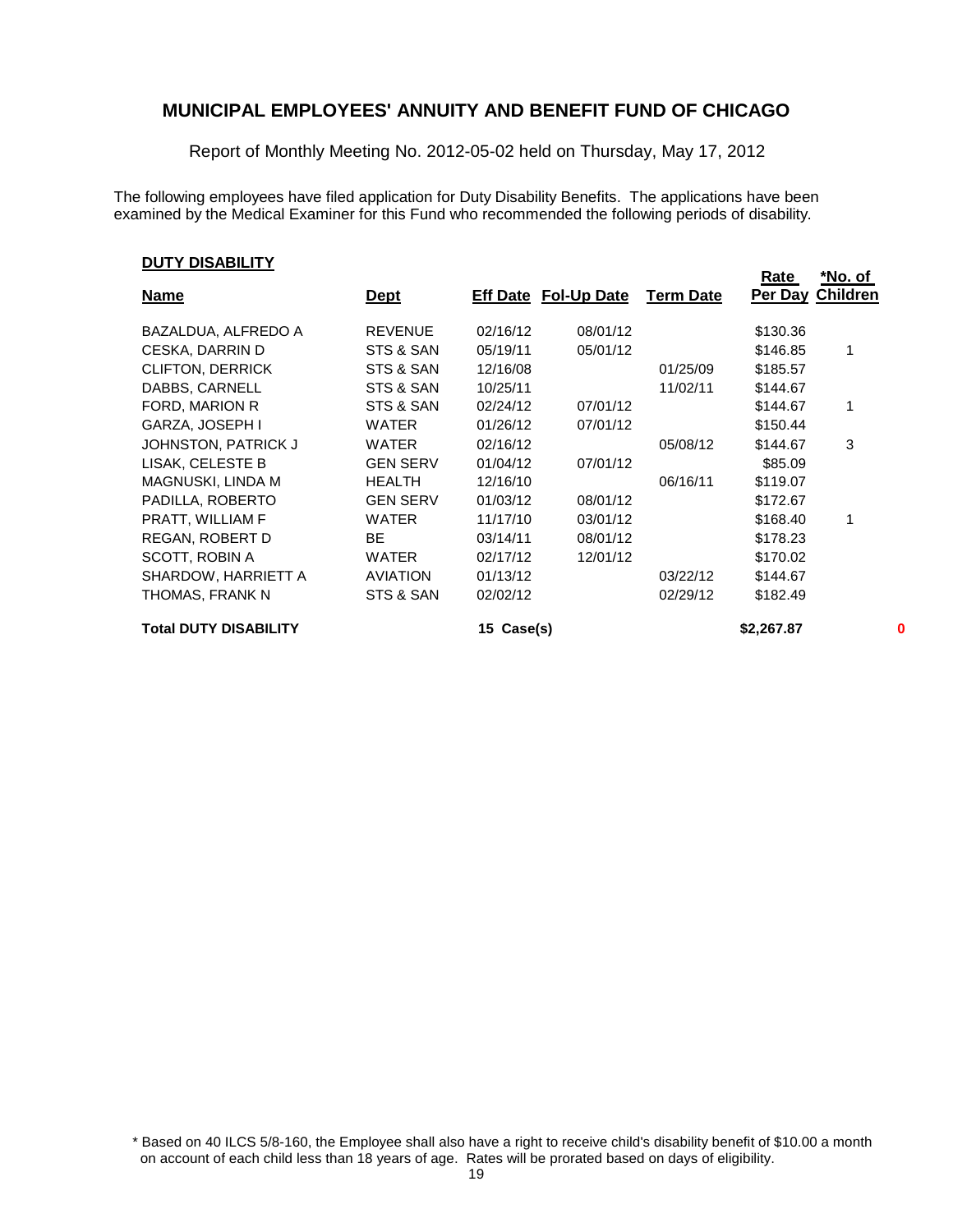Report of Monthly Meeting No. 2012-05-02 held on Thursday, May 17, 2012

The following employees have filed application for Ordinary Disability Benefits. The applications have been examined by the Medical Examiner for this Fund who recommended the following periods of disability.

## **ORDINARY DISABILITY**

| <b>Name</b>              | <u>Dept</u>                         | <b>Eff Date Fol-Up Date</b> |          | <b>Term Date</b> | <b>Rate</b><br>Per Day |
|--------------------------|-------------------------------------|-----------------------------|----------|------------------|------------------------|
| <b>BAILEY, DENISE</b>    | <b>BE</b>                           | 02/20/12                    | 07/01/12 |                  | \$21.85                |
| <b>BASTIEN, ROBERT T</b> | <b>WATER</b>                        | 02/14/12                    |          | 02/26/12         | \$125.20               |
| BENITEZ, MINERVA         | STS & SAN                           | 03/03/12                    | 05/01/12 |                  | \$65.82                |
| BLANCO, CLAUDIA O        | <b>HEALTH</b>                       | 10/16/10                    |          | 11/15/10         | \$89.28                |
| <b>BOLGER, JERE J</b>    | <b>AVIATION</b>                     | 04/15/12                    | 08/01/12 |                  | \$96.45                |
| CAIN, YOLANDA M          | <b>BE</b>                           | 03/25/12                    | 06/01/12 |                  | \$41.36                |
| CARROLL, CARL B          | <b>GEN SERV</b>                     | 02/25/12                    |          | 03/11/12         | \$115.11               |
| CHILDERS, NELIDA D       | <b>CPL</b>                          | 04/09/12                    |          | 04/24/12         | \$52.14                |
| CHRISTIAN, JOHN          | <b>AVIATION</b>                     | 02/11/12                    | 09/01/12 |                  | \$54.71                |
| CRUMPTON, FELICIA        | <b>CPL</b>                          | 02/16/12                    |          | 04/30/12         | \$62.15                |
| DAWSON, ROCEIAL          | <b>CPL</b>                          | 04/06/12                    | 03/01/13 |                  | \$52.14                |
| DEGEN, GERALD C          | <b>TRANS</b>                        | 12/16/11                    | 12/01/12 |                  | \$115.57               |
| DORNHECKER, DON F        | BE                                  | 10/20/11                    |          | 10/26/11         | \$109.38               |
| ECHOLS, ANTONIO C        | <b>GEN SERV</b>                     | 02/01/12                    | 08/01/12 |                  | \$123.23               |
| EDDINGS WEBB, RENITA     | <b>POLICE</b>                       | 03/25/12                    | 05/01/12 |                  | \$91.08                |
| FEELEY, KEVIN C          | <b>TRANS</b>                        | 01/23/12                    | 07/01/12 |                  | \$119.24               |
| FORD, MARSHA A           | <b>OEMC</b>                         | 04/17/12                    | 08/01/12 |                  | \$84.77                |
| FOX, RENEE D             | <b>POLICE</b>                       | 03/30/12                    | 12/01/12 |                  | \$20.60                |
| GILBERT, TINA M          | BE                                  | 01/15/12                    | 01/01/13 |                  | \$45.14                |
|                          |                                     | (Less 34 days)              |          |                  |                        |
| <b>GORDON, GAIL</b>      | <b>HEALTH</b>                       | 04/02/12                    |          | 04/10/12         | \$86.90                |
| <b>GREEN, KILPATRICK</b> | <b>AVIATION</b>                     | 03/02/12                    |          | 03/13/12         | \$96.45                |
| HALL, CHARLEN M          | BE                                  | 03/18/12<br>(Less 4 days)   | 05/01/12 |                  | \$49.63                |
| HARRIS, KELLY N          | <b>BE</b>                           | 04/01/12                    |          | 04/27/12         | \$66.80                |
| HILL, EDITH              | <b>POLICE</b>                       | 12/18/11                    | 05/01/12 |                  | \$110.96               |
| HINES, TERRY L           | <b>BOARD OF</b><br><b>ELECTIONS</b> | 02/25/12                    | 11/01/12 |                  | \$57.78                |
| <b>JUBITER, ELIGA J</b>  | <b>GEN SERV</b>                     | 01/09/12                    |          | 01/31/12         | \$102.86               |
| KLEIN, MARGARET G        | <b>PROCUREME</b><br>NT              | 03/03/12                    | 08/01/12 |                  | \$121.66               |
| LEWIS, VINESSA M         | <b>POLICE</b>                       | 02/26/12                    | 09/01/12 |                  | \$19.68                |
| LI, ZHENGYUN             | BE                                  | 04/26/11                    |          | 05/16/11         | \$115.35               |
| MAGNUSKI, LINDA M.       | <b>HEALTH</b>                       | 08/08/11                    | 09/01/12 |                  | \$79.38                |
| MARTE, CARMEN A          | <b>GEN SERV</b>                     | 01/28/12                    | 08/01/12 |                  | \$58.13                |
| MINUED, DINAH            | <b>POLICE</b>                       | 03/23/12                    |          | 04/22/12         | \$49.28                |
| NOWAK OSIKA, ISABELLA    | CPL                                 | 04/08/12                    |          | 05/05/12         | \$93.99                |
| OTIS, TRACEY S           | OEMC                                | 03/05/12                    | 07/01/12 |                  | \$97.10                |
| RAINGE, DELORES          | <b>AVIATION</b>                     | 03/18/10                    |          | 04/12/11         | \$64.45                |
| RAMIREZ, JUAN A          | STS & SAN                           | 02/20/12                    | 11/01/12 |                  | \$96.45                |
| REED, SHARON             | <b>HEALTH</b>                       | 03/24/12                    |          | 06/17/12         | \$83.01                |
| RICHARDSON, EARLENE      | STS & SAN                           | 04/06/12                    | 07/01/12 |                  | \$93.43                |
| ROHDE, LAURIE J          | BE                                  | 01/21/12                    | 05/01/12 |                  | \$77.37                |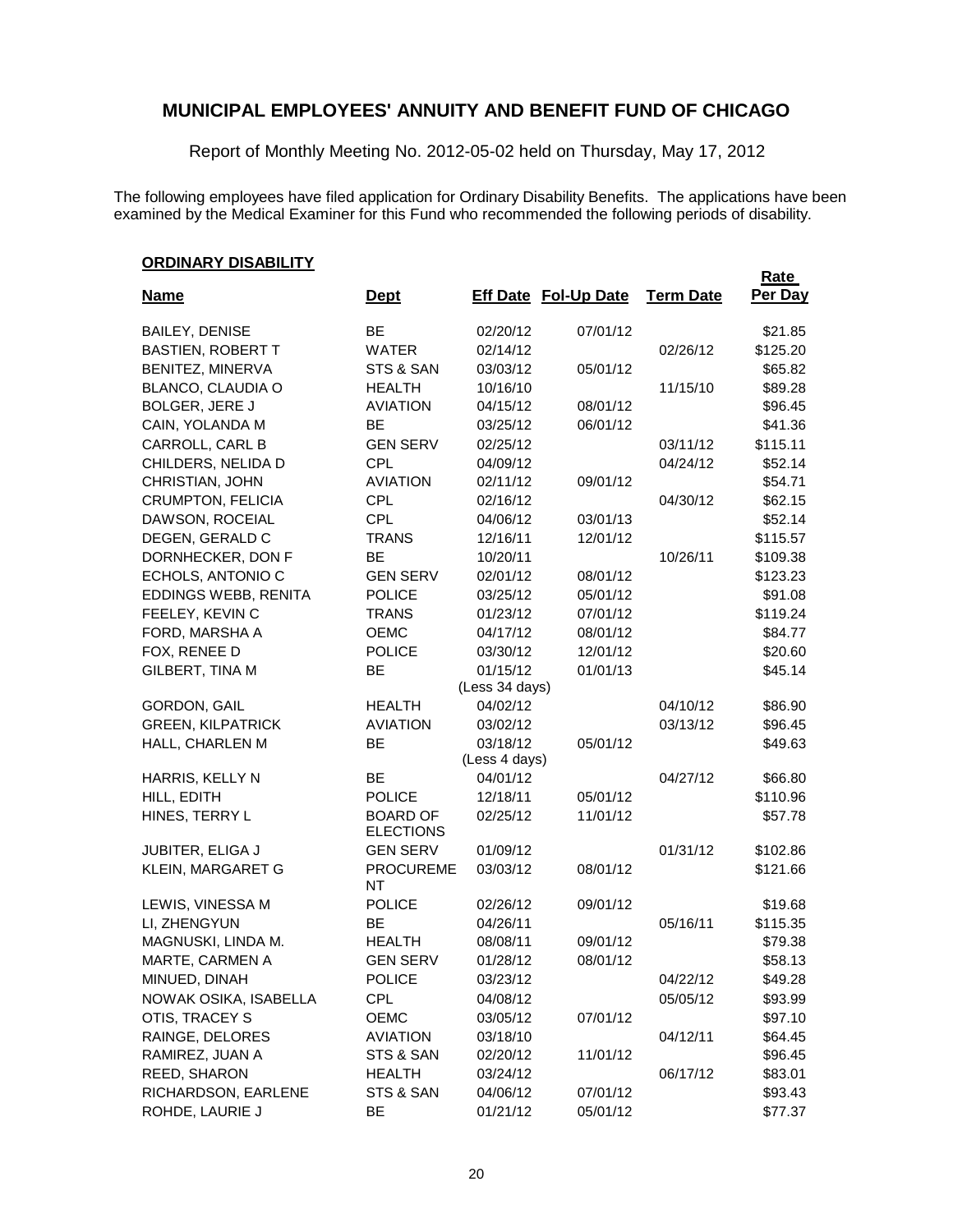Report of Monthly Meeting No. 2012-05-02 held on Thursday, May 17, 2012

The following employees have filed application for Ordinary Disability Benefits. The applications have been examined by the Medical Examiner for this Fund who recommended the following periods of disability.

**Rate** 

#### **ORDINARY DISABILITY**

| <b>Name</b>                      | <b>Dept</b>     |            | <b>Eff Date Fol-Up Date</b> | <b>Term Date</b> | <u>naic</u><br>Per Day |   |
|----------------------------------|-----------------|------------|-----------------------------|------------------|------------------------|---|
| ROMAN, MARIA M                   | ВE              | 04/23/12   | 07/01/12                    |                  | \$46.64                |   |
| SHUTTLESWORTH, MARK L            | STS & SAN       | 02/09/12   | 02/01/13                    |                  | \$96.45                |   |
| SMITH, KIMBERLY F                | BE              | 03/19/12   | 10/01/12                    |                  | \$23.79                |   |
| STEPHENSON, ESSIE                | <b>POLICE</b>   | 03/18/12   | 09/01/12                    |                  | \$23.76                |   |
| STEWART, CHERYL L                | <b>WATER</b>    | 03/19/12   | 09/01/12                    |                  | \$59.92                |   |
| THOMAS, RONALD A                 | <b>WATER</b>    | 02/27/12   | 08/01/12                    |                  | \$96.45                |   |
| <b>WIERCINSKI, RICHARD</b>       | BE.             | 04/03/10   |                             | 08/19/11         | \$100.64               |   |
| WILLIAMS, ANN                    | BE.             | 01/18/12   | 08/01/12                    |                  | \$41.45                |   |
| ZEEPHAT. NORMAN J                | <b>GEN SERV</b> | 01/31/12   | 01/01/13                    |                  | \$122.98               |   |
| <b>Total ORDINARY DISABILITY</b> |                 | 48 Case(s) |                             |                  | \$3,717.96             | 0 |

Mr. Ahmad moved that the applicants for Ordinary and Duty disability benefits be granted such benefits for the period and at the rate shown opposite their respective names. Seconded Mr. Guest. Carried: Ayes Messrs. Ahmad, Durkan, Gibson, Guest, Ms. Neely. Nays-None.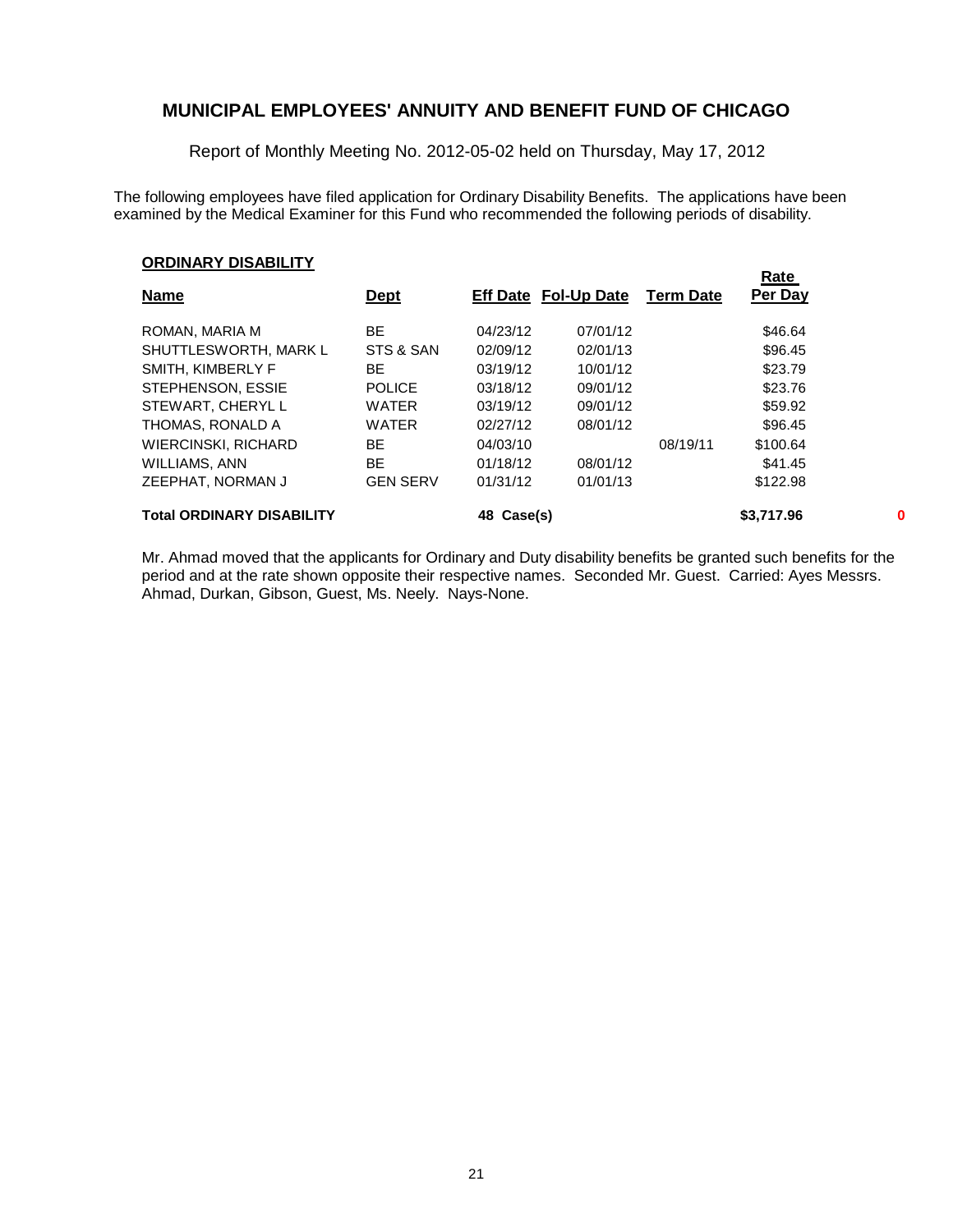Report of Monthly Meeting No. 2012-05-02 held on Thursday, May 17, 2012

The following employees receiving Duty Disability Benefits have applied for extension of such benefits. The applications have been examined by the Medical Examiner for this Fund who recommended the following extensions.

#### **DUTY-EXTENSION OF**

|                                |                   |               |                | Rate<br><b>Per Day Children</b> | <u>*No. of</u> |   |
|--------------------------------|-------------------|---------------|----------------|---------------------------------|----------------|---|
| <u>Name</u>                    | <b>Start Date</b> | <b>Period</b> | <b>Ext Reg</b> |                                 |                |   |
| ALCORN, RANDOLPH P             | 09/15/11          | 09/01/12      | <b>SPE</b>     | \$172.67                        | 1              |   |
| ARNONE, PAUL S                 | 12/19/10          | 09/01/12      | <b>MED</b>     | \$144.67                        | $\overline{c}$ |   |
| <b>BARGO, DENISE M</b>         | 07/22/11          | 08/01/12      | <b>SPE</b>     | \$187.41                        |                |   |
| BREWER, DAVE                   | 01/06/10          | 02/01/13      | MED            | \$133.12                        |                |   |
| <b>BURTON, CHADDIE M</b>       | 08/13/05          | 03/01/13      | MMI            | \$169.04                        |                |   |
| CRESPO JR, LOUIS               | 02/01/08          | 03/01/13      | MMI            | \$141.68                        |                |   |
| CRIEL, MICHAEL S               | 07/19/11          | 08/01/12      | <b>SPE</b>     | \$192.76                        | 1              |   |
| DELONEY, JAWANN O              | 10/06/10          | 09/09/11      | <b>RW</b>      | \$130.36                        |                |   |
| MAJORS, JAMES                  | 12/31/09          | 03/01/13      | <b>NTE</b>     | \$118.46                        |                |   |
| O MALLEY, STEVEN M             | 01/28/10          | 09/01/12      | MED            | \$192.76                        |                |   |
| O REILLY, PATRICIA A           | 06/14/08          | 03/01/13      | <b>MED</b>     | \$31.02                         |                |   |
| OBED, JUSTICE A                | 03/16/06          | 02/01/13      | MMI            | \$105.40                        |                |   |
| PARENTE, ANTHONY               | 03/06/09          | 02/01/13      | MMI            | \$118.09                        | 1              |   |
| PERRY, BRENDA F                | 03/03/10          | 02/01/13      | <b>SPE</b>     | \$126.77                        | 1              |   |
| <b>REBOYRAS JR, RAMON</b>      | 07/05/07          | 03/01/13      | MMI            | \$134.84                        |                |   |
| ROLNIK, JAMES J                | 03/07/07          | 02/24/13      | CX.            | \$147.02                        | 1              |   |
| <b>SCHRECK, MATTHEW J</b>      | 02/10/10          | 03/01/13      | MED            | \$140.83                        | 1              |   |
| SERRITELLA, JOSEPH A           | 03/25/11          | 07/01/12      | <b>NTE</b>     | \$150.44                        | 4              |   |
| SIERZEGA, PATRICK J            | 07/28/11          | 07/01/12      | <b>SPE</b>     | \$192.76                        | 3              |   |
| SPIZZIRI, PETER J              | 08/09/11          | 06/01/12      | MED            | \$146.85                        |                |   |
| VENTURINI, STEVE R             | 09/13/11          | 08/01/12      | <b>NTE</b>     | \$162.41                        |                |   |
| WHITENHILL, NORMAN             | 09/13/11          | 08/01/12      | <b>SPE</b>     | \$144.67                        |                |   |
| <b>Total DUTY-EXTENSION OF</b> | 22 Case(s)        |               |                | \$3,184.03                      |                | 0 |

\* Based on 40 ILCS 5/8-160, the Employee shall also have a right to receive child's disability benefit of \$10.00 a month on account of each child less than 18 years of age. Rates will be prorated based on days of eligibility.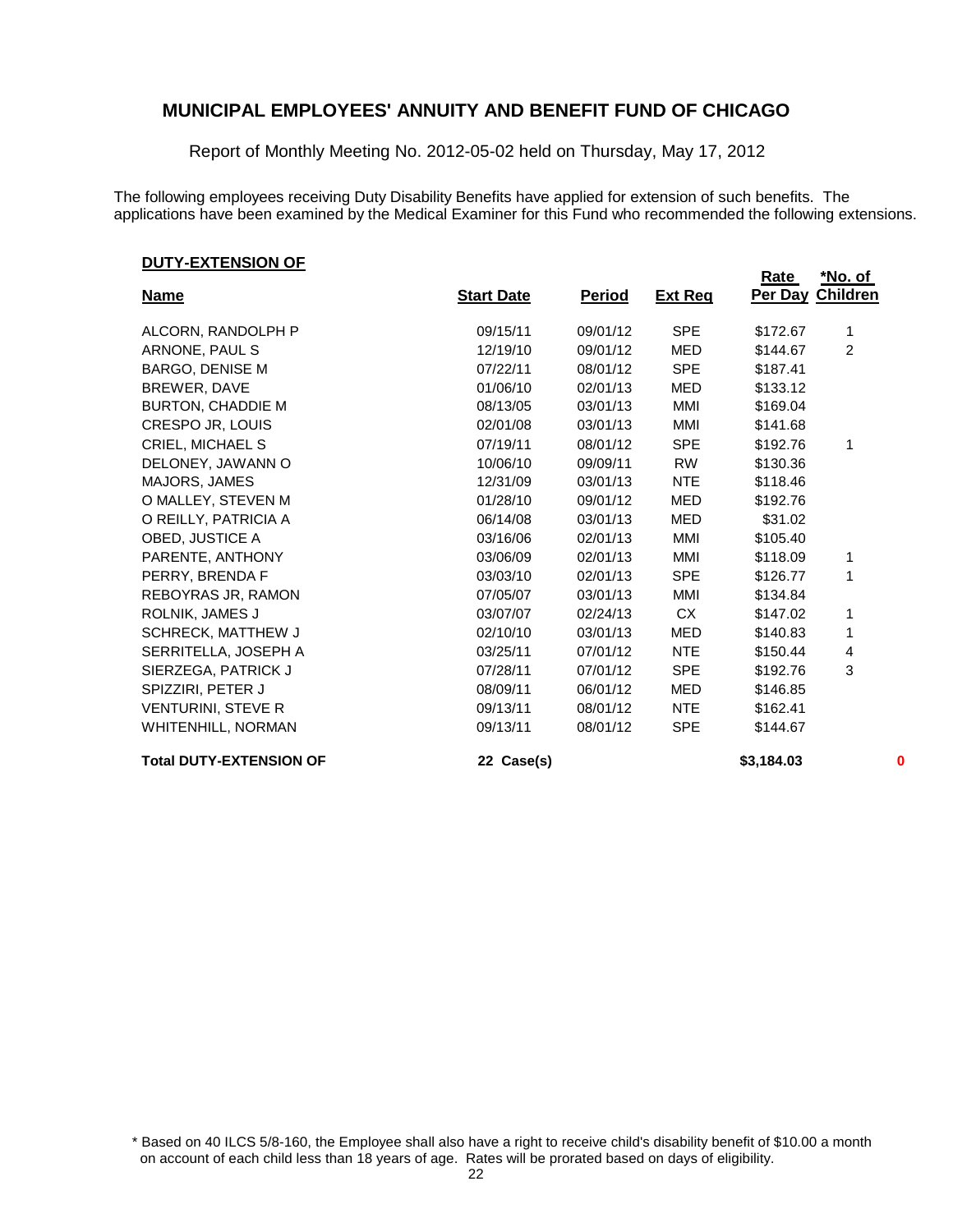Report of Monthly Meeting No. 2012-05-02 held on Thursday, May 17, 2012

The following employees receiving Ordinary Disability Benefits have applied for extension of such benefits. The applications have been examined by the Medical Examiner for this Fund who recommended the following extensions.

**Rate** 

#### **ORDINARY-EXTENSION OF**

| <u>Name</u>                        | <b>Start Date</b> | <u>Period</u> | <u>Ext Req</u> | Per Day    |   |
|------------------------------------|-------------------|---------------|----------------|------------|---|
| BETANCOURT, JOSE                   | 02/24/11          | 07/01/12      | <b>MED</b>     | \$49.86    |   |
| <b>EVERETT, SMITH DANIE</b>        | 01/22/12          | 03/12/12      | <b>FINAL</b>   | \$70.16    |   |
| <b>GIBSON, KATHLEEN M</b>          | 03/05/10          | 11/24/12      | CX             | \$85.40    |   |
| GOMEZ, IDALIA                      | 11/20/10          | 10/01/12      | <b>MED</b>     | \$14.56    |   |
| <b>GRIGGS, SANDRA</b>              | 11/21/11          | 06/01/12      | MED            | \$51.34    |   |
| JOHNSON, HAROLD L                  | 10/24/11          | 10/14/12      | CX             | \$58.13    |   |
| <b>JURCAK, JENNIFER A</b>          | 04/01/11          | 12/01/12      | <b>MED</b>     | \$63.91    |   |
| LEBRON, MILAGROS                   | 04/27/11          | 04/01/13      | <b>MED</b>     | \$101.16   |   |
| LUCCHESE, ANTHONY W                | 01/04/09          | 05/06/12      | CX             | \$87.48    |   |
| MARTIN, MARILYN                    | 08/17/11          | 01/22/12      | <b>FINAL</b>   | \$22.10    |   |
| MC KENNIE, MARY                    | 06/22/09          | 04/25/12      | <b>CX</b>      | \$51.55    |   |
| MC NICHOLAS, JOHN F                | 04/23/10          | 09/01/12      | <b>MED</b>     | \$84.51    |   |
| NATTER, DIANA L                    | 04/12/09          | 12/01/12      | <b>MED</b>     | \$17.16    |   |
| NUNEZ, MARIA T                     | 03/25/10          | 03/01/13      | <b>MED</b>     | \$51.44    |   |
| OWOYEMI, ARNITA                    | 06/26/11          | 09/01/12      | <b>MED</b>     | \$20.91    |   |
| RAMIREZ, STEPHEN                   | 09/30/11          | 06/01/12      | <b>MED</b>     | \$57.90    |   |
| RAY, VERNITA                       | 02/18/08          | 12/18/12      | CX             | \$74.24    |   |
| <b>REYNOLDS, TIMMIE</b>            | 09/27/10          | 07/01/12      | MED            | \$101.73   |   |
| SANTIAGO EPPS, MARISOL             | 01/17/12          | 02/27/12      | <b>RW</b>      | \$100.03   |   |
| STOKES, BRENDA S                   | 04/24/10          | 02/01/13      | MED            | \$47.14    |   |
| STONE, MONIQUE L                   | 10/10/11          | 06/15/12      | <b>REL</b>     | \$78.20    |   |
| STUART, STEVE G                    | 12/07/08          | 03/01/13      | <b>MED</b>     | \$83.06    |   |
| THOMAS, JANICE M                   | 10/09/11          | 07/01/12      | <b>MED</b>     | \$96.45    |   |
| WILLIAMS, JOYCE M                  | 02/07/09          | 07/10/12      | CX             | \$73.20    |   |
| WOLFE, DIANE A                     | 01/15/12          | 05/01/12      | <b>MED</b>     | \$76.54    |   |
| <b>WOOTEN, MARY A</b>              | 09/29/10          | 01/01/13      | <b>MED</b>     | \$43.87    |   |
| <b>Total ORDINARY-EXTENSION OF</b> | 26 Case(s)        |               |                | \$1,662.03 | 0 |

Ms. Neely moved that the applicants for extension of Ordinary and Duty disability benefits shown hereinbefore be granted such extension for the period and at the rate shown opposite their respective names. Seconded Mr. Ahmad. Carried: Ayes Messrs. Ahmad, Durkan, Gibson, Guest, Ms. Neely. Nays-None.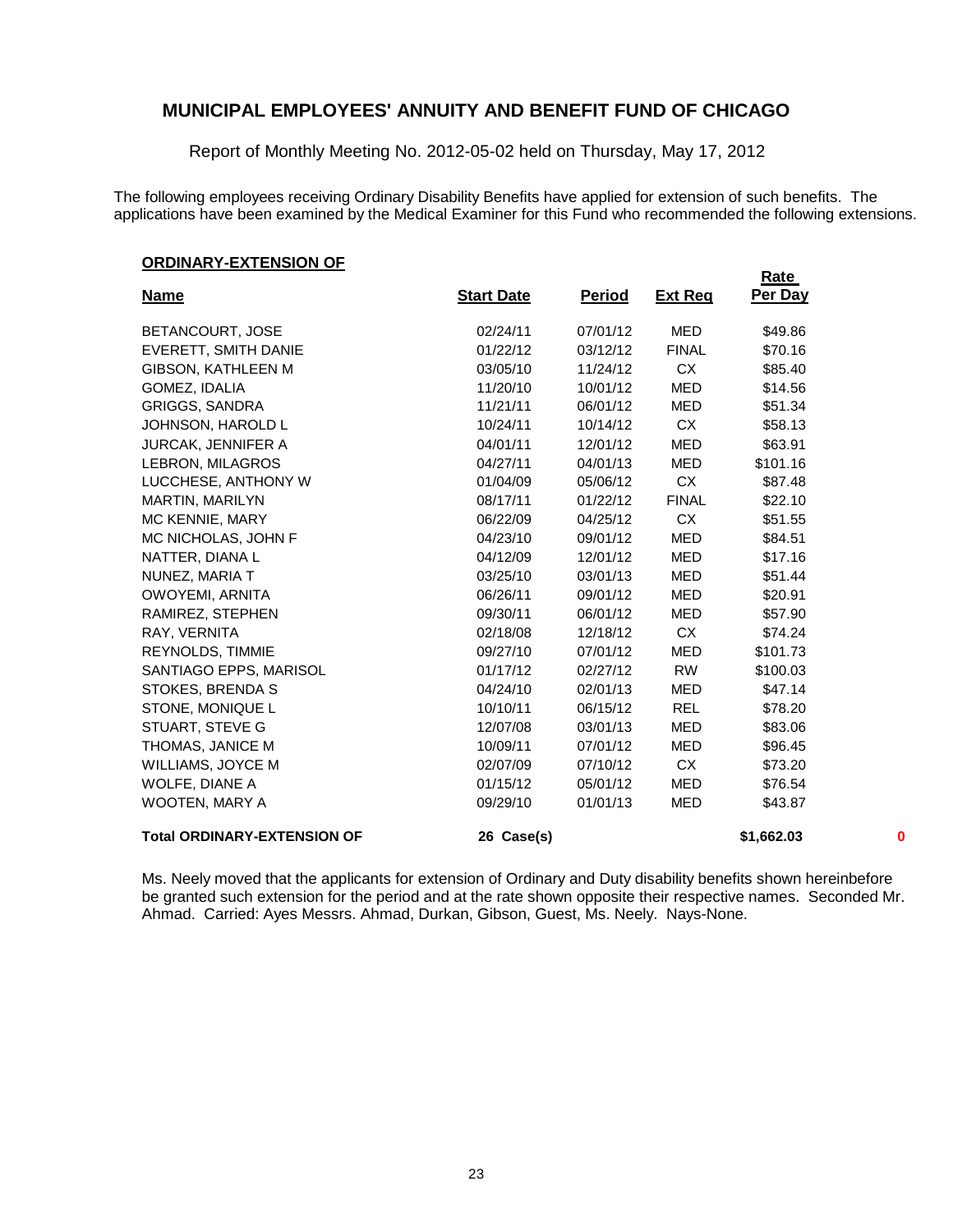Report of Monthly Meeting No. 2012-05-02 held on Thursday, May 17, 2012

| ADJUSTED DUTY DISABILITY | <b>Rate</b> |                   |                |                          |
|--------------------------|-------------|-------------------|----------------|--------------------------|
| <b>Name</b>              | Reason      | <b>Start Date</b> | <b>To Date</b> | Per Day                  |
| <b>NONE</b>              |             |                   |                | <b>ORG</b><br><b>ADJ</b> |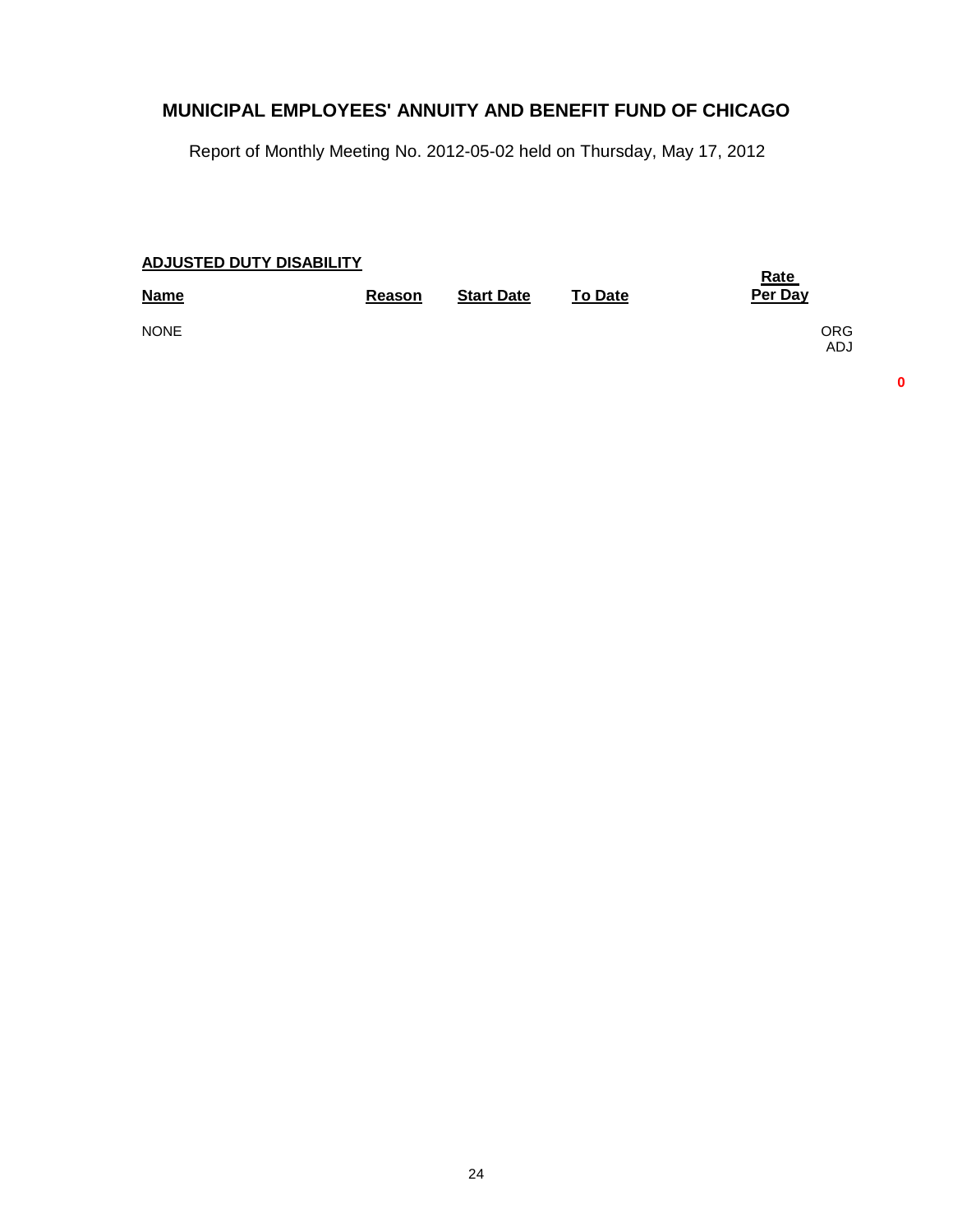Report of Monthly Meeting No. 2012-05-02 held on Thursday, May 17, 2012

| <b>ADJUSTED ORDINARY DISABILITY</b> | <b>Rate</b> |                   |                |                          |
|-------------------------------------|-------------|-------------------|----------------|--------------------------|
| <b>Name</b>                         | Reason      | <b>Start Date</b> | <b>To Date</b> | Per Day                  |
| <b>NONE</b>                         |             |                   |                | <b>ORG</b><br><b>ADJ</b> |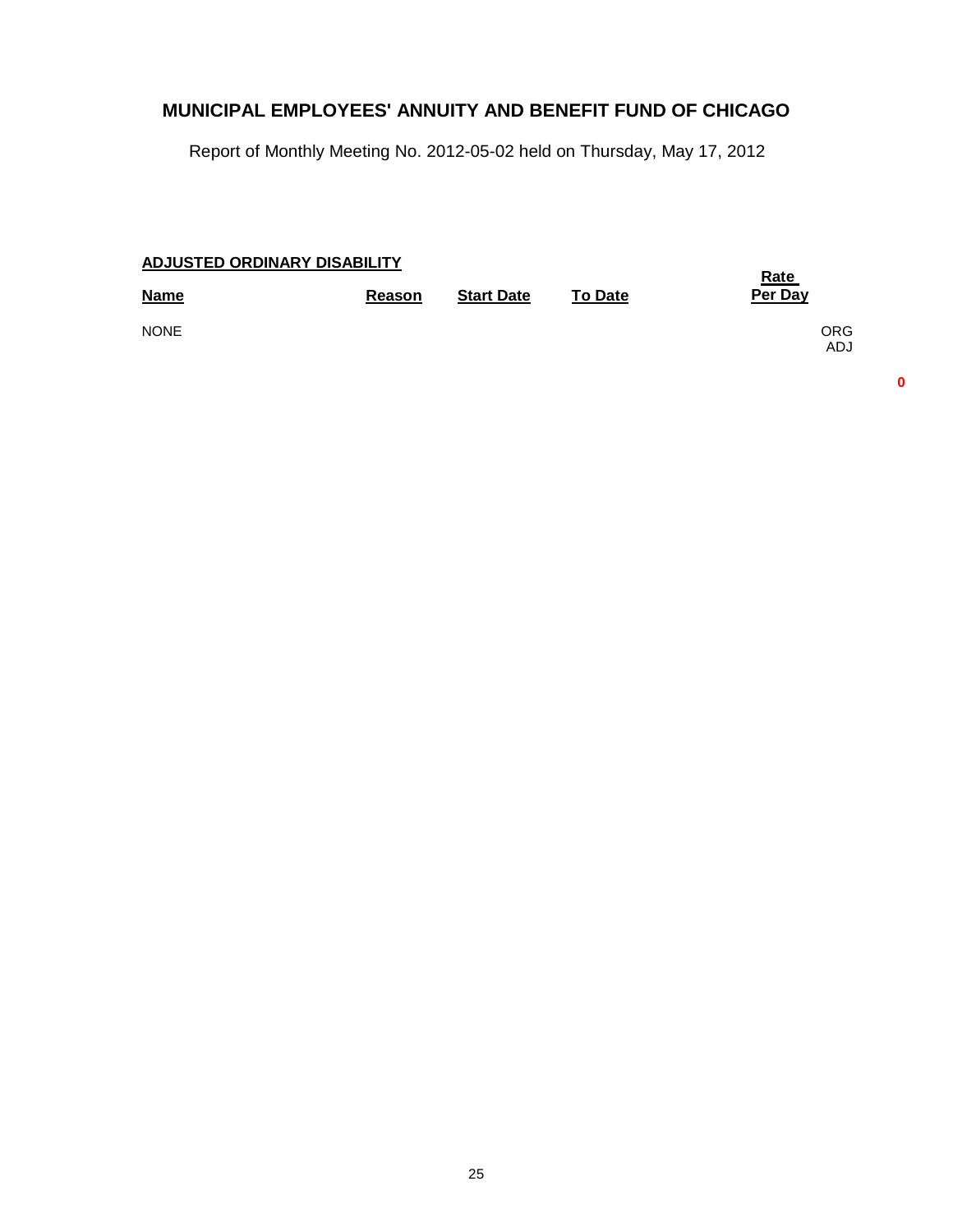Report of Monthly Meeting No. 2012-05-02 held on Thursday, May 17, 2012

#### **APPLICATION FOR MEMBERSHIP**

The following named employees, officers, or officials, required to file written application for membership in the Fund, have filed such application, and the records indicate they qualify for membership by reason of having the necessary service or other requirements.

#### **Name**

**Title Department**

NONE

#### **CHANGE OF BIRTHS**

The following named employees have submitted documentation showing a date of birth different from the Fund's records and have requested that the Fund correct its records in accordance with the supporting documentation provided.

#### **Name**

**Date of Birth Supporting Document** 

NONE From

To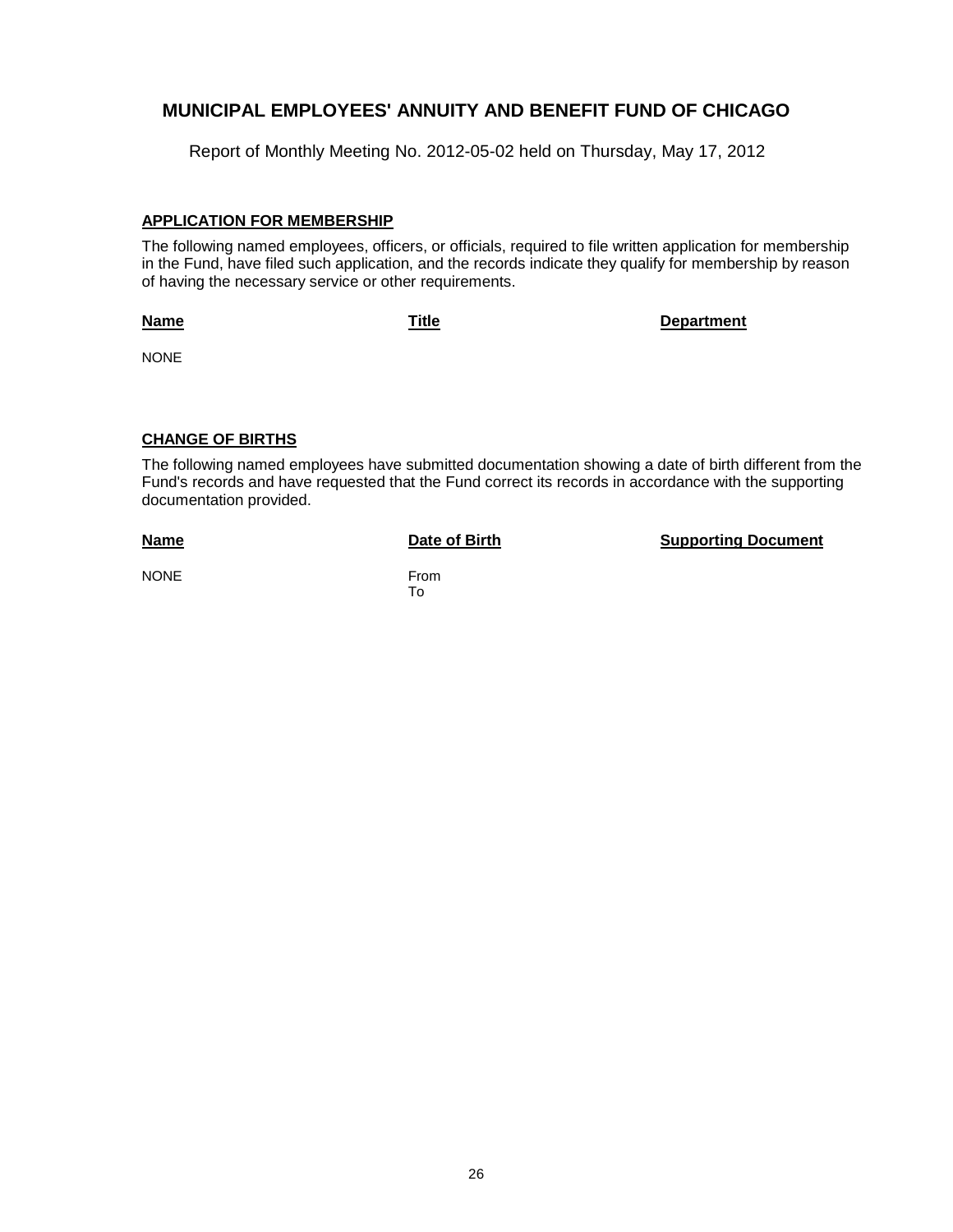Report of Monthly Meeting No. 2012-05-02 held on Thursday, May 17, 2012

**City Treasurer's Statement of Account as of 04/30/2012**

# \$38,838.55 **Cash Balance, City Treasury Account: Investments at Market:** Opening balance, 03/31/2012 Receipts to 04/30/2012 Disbursements to 04/30/2012 Closing balance, 04/30/2012 City Treasurer's Office, 04/30/2012 Northern Trust, 04/30/2012 - Unaudited \$0.00 Interest \$0.00 Total \$38,838.55 \$0.00 **\$38,838.55 Petty Cash Fund: \$400.00** \$488,654.55 \$5,142,813,759.00 Total Investments **\$5,143,302,413.55**

**Total Cash and Investments \$5,143,341,652.10**

Mr. Ahmad moved that the Treasurer's Report be received and placed on file. Seconded Mr. Durkan. Carried: Ayes Messrs. Ahmad, Durkan, Gibson, Guest, Ms. Neely votes present. Nays-None.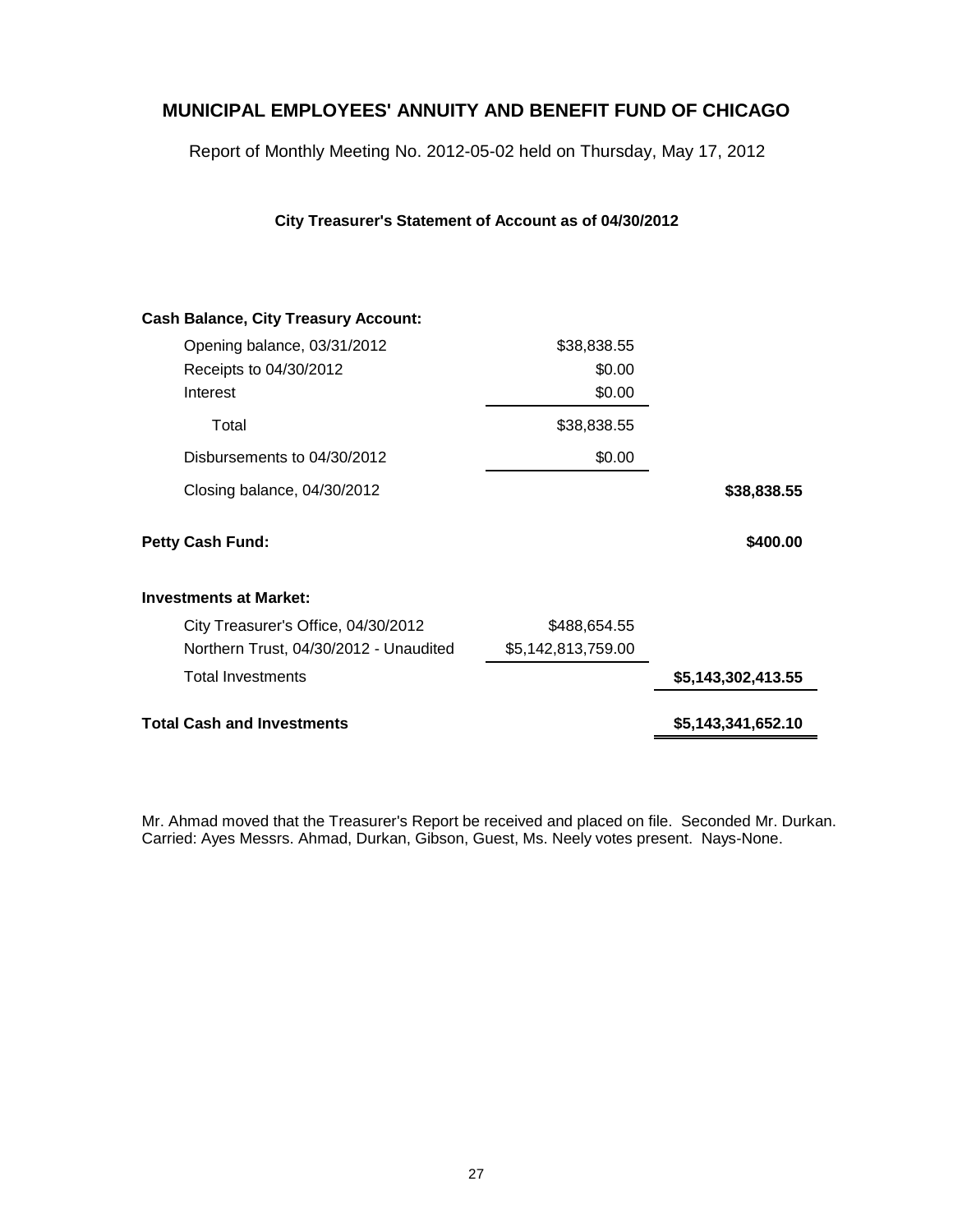Report of Monthly Meeting No. 2012-05-02 held on Thursday, May 17, 2012

#### **HEARINGS**

This matter was taken out of order.

The Matter of Ronald Youngblood (Annuity Overpayment)

Please see "Other." This was discussed in closed session under "Legal Issues."

#### **LEGISLATION**

This matter was taken out of order.

Legislative Update

Ms. Schanding updated the Board on current legislation that may affect the Fund. No actions taken.

#### **INVESTMENTS**

These matters were taken out of order.

#### 1Q Marquette Report

Messrs. Wrubel and Wesner gave an overview of the performance report for the first quarter and noted the strong returns due to the Fund's asset allocation.

#### Watchlist

Mr. Walsh reviewed the watchlist. On staff recommendation, Ms. Neely made a motion to remove American Realty from the Watchlist. Second by Mr. Guest.

Carried: Ayes – Messrs. Ahmad, Durkan Gibson, Guest, Ms. Neely. Nays – None.

On staff recommendation, Mr. Ahmad made a motion to remove Madison Square from the Watchlist. Second by Mr. Guest.

Carried: Ayes – Messrs. Ahmad, Durkan Gibson, Guest, Ms. Neely. Nays – None.

#### Flash Report

Mr. Walsh reviewed the flash report. The Board requested that Mr. Walsh revisit the fees charged by some of the Funds managers.

No actions taken.

#### Liquidity Needs

Mr. Walsh requested the liquidation of up to \$40 million to assist in the payment of benefits for June. Upon the advice of Fund staff and the investment consultant, Ms. Neely made a motion to liquidate up to \$40 million from the Rhumbline Core Large Cap account. Second by Mr. Guest.

Carried: Ayes – Messrs. Ahmad, Durkan Gibson, Guest, Ms. Neely. Nays – None.

#### M/W/DBE Report

Mr. Walsh reviewed the Fund's current level of MWDBE participation and reported it in line with the Board's goals. No action taken.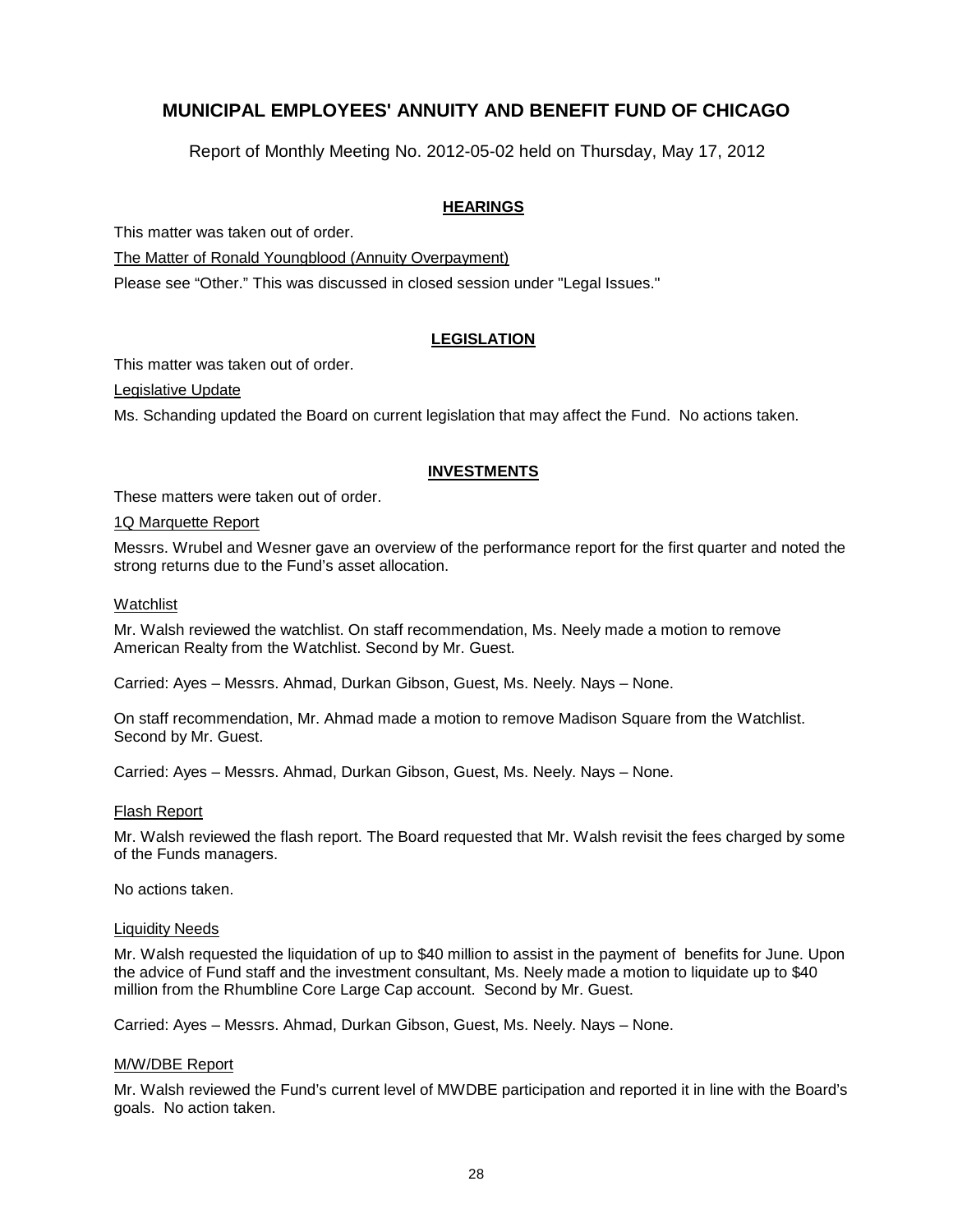Report of Monthly Meeting No. 2012-05-02 held on Thursday, May 17, 2012

#### Investment Policy Discussion

Messrs. Wesner and Kellogg of Marquette Associates presented the respondents to the Mezzanine Financing RFI. The Board requested that certain respondents be invited to present at a Special Meeting, date to be determined.

No action taken.

#### **OTHER**

#### Audit Report

This matter was taken out of order. Messrs. Huels, Pater and Ms. Ramage of Bansley & Kiener, LLC presented the Board with an overview of the Fund's most recent audit. Mr. Huels noted that the fund had a clean audit and recognized the efforts of the staff with preparing the documents.

The Board moved into closed session at 9:06 a.m. in accordance with ILSC 120/2 (c)(28) to discuss the Fund's audit. Motion by Mr. Ahmad. Second by Ms. Neely and affirmed by a roll call:

Mr. Gibson aye Mr. Ahmad aye Mr. Durkan aye Mr. Gibson aye Mr. Guest aye

The motion carried.

The Board moved into open session at 9:13 a.m. on a motion by Mr. Ahmad. Second by Mr. Guest and affirmed by a voice vote.

No actions taken.

#### FOIA Update

Ms. Ruffolo updated the Board on the current status of requests under the Illinois Freedom of Information Act. No actions taken.

#### Legal Update

The Board moved into closed session at 10:46 a.m. in accordance with ILCS 120/2 (c)(7) and (11) to discuss issues related to investments and issues related to litigation currently involving the Fund. Motion by Ms. Neely. Second by Mr. Ahmad and affirmed by a roll call vote:

Mr. Gibson aye Mr. Ahmad aye Mr. Durkan aye Mr. Gibson aye Mr. Guest aye

The motion carried.

The Board moved into open session at 12:09 p.m. on a motion by Mr. Guest. Second by Ms. Neely and affirmed by a voice vote.